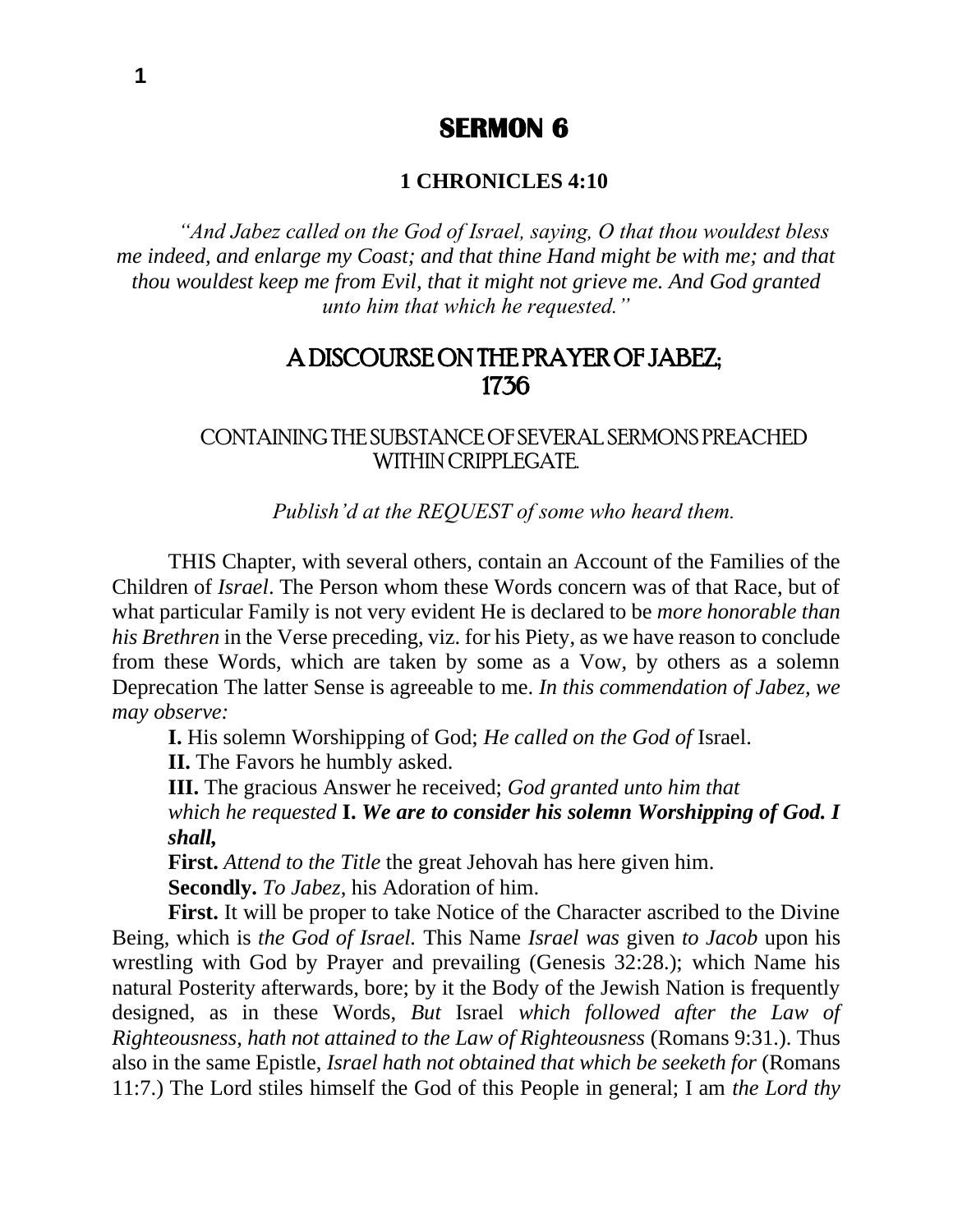*God* (Exodus 20:2.). Which Words refer to the *Jews* understood collectively, and design taking them under his providential Care and Protection, and conferring upon them such Immunities as no other Nation in the Earth at that Time enjoyed; but are not expressive of God's standing in an everlasting Relation to, them, by virtue of the Covenant of Grace. In other Places, a peculiar People among them, with many of the *Gentiles*, are plainly designed: Thus, in these Words of the Apostle, *And so all* Israel *shall be saved* (Romans 11:26.). The whole Race of the *Jews* cannot be here intended, for they were not all eternally saved; and since the Apostle in this Place 96designedly treats of the Calling of the *Gentiles*, he must intend, by the Term *Israel*, a special and peculiar Number of Persons, of the *Jewish*, and *Gentile* Race: To whom God stands in a new Covenant-Relation, or he is their God in such a Sense, as he is not: the God of any others'; he became so in all that he is and has, by an Act of free Donation.

**1.** God gave himself to them; which is evident from that comprehensive Promise of the new Covenant; *And they shall be my People*, *and I will be their God* (Jeremiah 32:38.).

**(1.)** The Father formed a Resolution in Eternity to render the Elect happy, and in infinite Wisdom fixed upon Methods no less surprising than effectual, to bring; about this gracious Intention: All his Decrees are subservient to this Purpose, and his Acts in Providence as well as Grace tend to its Accomplishment; so that the Whole of what he does, is wisely calculated, to promote the Happiness of those to whom he stands in a foederal Relation. It is his unalterable Determination to enjoy, and for ever to be enjoyed by them, or eternally to communicate consummate Bliss, and inconceivable Glory to them in Heaven. With very good Reason therefore, it may be concluded, that the Person of the Father is theirs.

**(2.)** This is as true of the Son, who, with the Father, concurred in the Design of their eternal Salvation, and is given to them, and for them; *For God so loved the World*, *he gave his only begotten Son* (John 3:16.). This Donation of Christ was the Result of his own, as it is of the Father's good Pleasure. All that he did, or acts, is with a manifest View to the Welfare of these Persons: His Assumption of our Nature, obeying the Law, suffering on the Cross, and rising from the Dead, his Ascension to Heaven, and making Intercession there, all directly tend to secure the everlasting Felicity of God's Chosen. Whence it is easy to observe, that God the Son is become theirs.

**(3.)** They have the same Interest in the Holy Spirit, who is also given to them: *Because the Love of God is shed abroad in our Hearts by the Holy Ghost*, *who is given unto us* (Romans 5:5.) The third Person in the Trinity agrees with the Father and the Son in carrying on the Design of the Salvation of Sinners: He is not less concerned this great Affair; pursuant to the Father's Purpose in Election, and the Son's in Redemption, the Holy Spirit quickens the Elect, when dead in Sin, and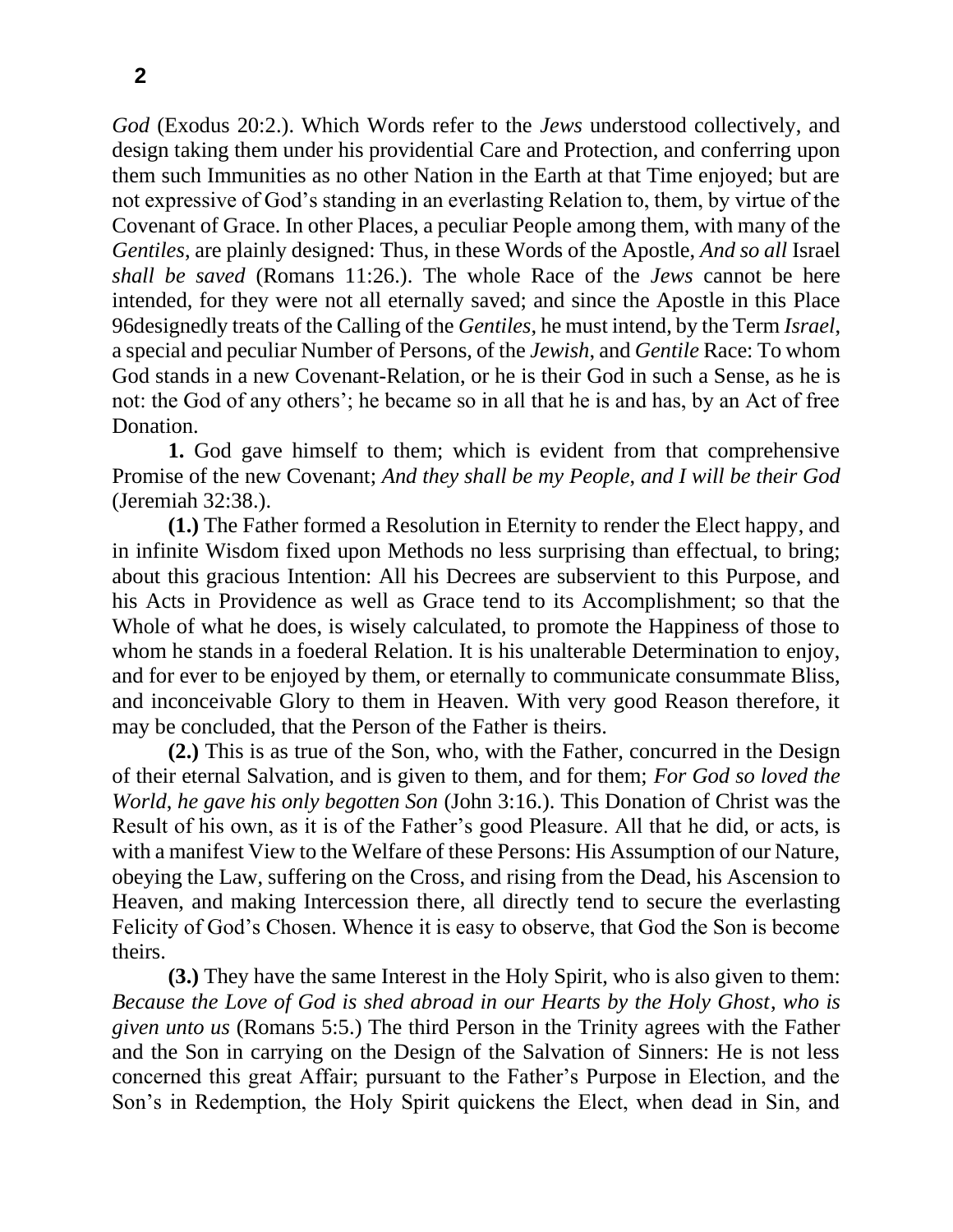continues Influences upon them, to ripen the Work of Grace in them, until it is perfected in Glory. At the Time of Regeneration he enters into the Soul, and remains there as a Spirit of Illumination and Consolation: *He shall give you another Comforter*, *that he may abide with you forever* (1 John 14:16.).*Thus* all the Persons in the Godhead are the Saints.

**2.** All the Divine Attributes are the Elects; every Perfection in God displays itself in bringing about their Salvation.

**(1.)** Love gave birth to the Design, and runs through every Part of it. Our Predestination to immortal Dignity and Honor, such as is proper to the Sons of God, *is to the Praise of the Glory of Free Grace* (Ephesians 1:5, 6.). All the Steps that God has took in order to its Accomplishment, are Fruits of the same infinite Goodness, All his Procedures towards these Persons spring from, and are perfectly consistent with his Love to them. Hence the Apostle *John* observes that *God is Love*  (1 John 4:16.), *i.e.* to those who by his Spirit know and believe their Interest in Divine Favor.

**(2.)** The Wisdom of God hath as deeply interested itself in promoting of the Saints Happiness: His Love and Grace formed the Resolution, and Wisdom directed to all the Means leading on to the Execution. As only boundless Grace could give Rise to the stupendous Decree of saving Sinners, so infinite Wisdom alone could surmount the Difficulties attending it, and point out Methods suitable to accomplish it. In our Salvation Sin is pardoned and yet punished; we escape the Curse of the Law notwithstanding its just Menaces are suffered; we are delivered from the awful Stroke of Sin-avenging Justice, and yet it loses nothing of its Demands. We are wholly unable to obey the Law, but yet we are justified by it, and pronounced perfectly righteous; all which is through the Obedience and Sufferings of Christ for us. This Way of securing Divine Honor, in conjunction with our Happiness, sufficiently evinces, that infinite Wisdom contrived our Recovery. For this Reason the Apostle calls the Gospel, which is a Revelation hereof, the *Wisdom of God in a Mystery*; *and the hidden Wisdom*, *that God ordained to our Glory* (1 Corinthians  $2:7.$ ).

**(3.)** The Power of God has ever acted in favor of the Elect. Such Obstructions attended their Salvation that Omnipotence only could remove; and such Adversaries are engaged against them, that almighty Power alone could conquer. They are naturally in such a State which requires the Exertion of the same unlimited Power to meeten them for Glory. And the Number, Policy, and Vigilance of their Enemies, with their own Weakness, make it necessary for them to expect all their Protection from above, Their Redemption was a Work of Divine Power; hence Christ, as crucified, is laid to be the *Power* as well as the *Wisdom of God* (1 Corinthians 1:24.). Nor is this Divine Perfection less apparent in their Preservation to Glory, *who are kept by the Power of God unto Salvation* (1 Peter 1:5.).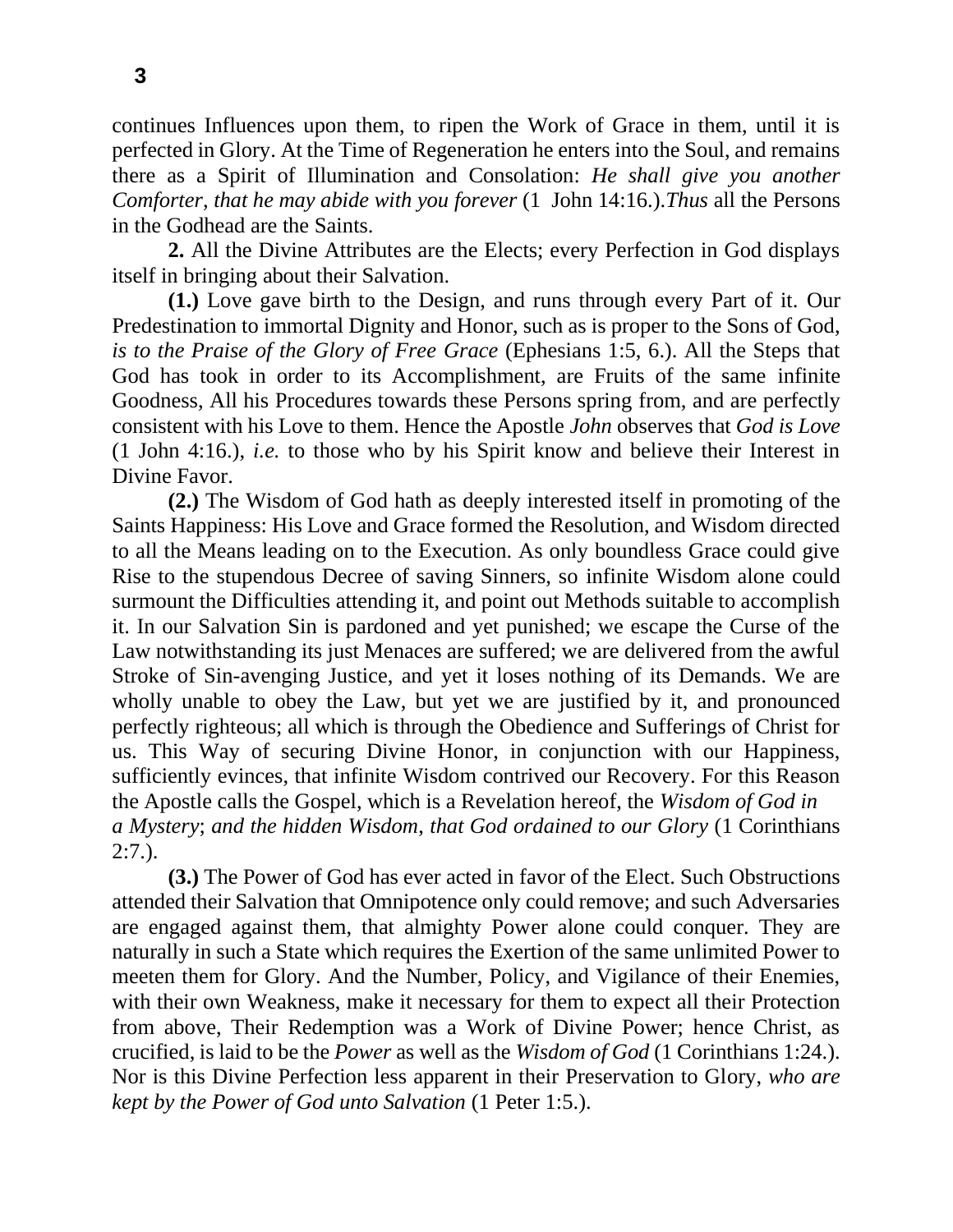**(4.)** Divine Faithfulness stands engaged for the Security of God's People. Many and full are the Promises that refer to the Salvation of *Israel*: All which may be safely relied on, because of the eternal Veracity of their infinitely great Author, who it is absolutely impossible should ever fail of accomplishing what he has given his Word to do for any. This the Apostle improves as an Encouragement to Faith, under Sufferings for the Gospel's sake; *If we believe not*, *yet he abideth faithful*, *be cannot deny himself*. (2 Timothy 2: l3.). He is not mutable, as Creatures are, but is eternally above all *Variableness* or *shadow of Turning* (James 1:17.) He never declines in his Favor, nor sinks below his gracious Engagements. Since therefore he designed, and has promised the complete Happiness of his own, as appears in these Words, *In hope of eternal Life*, *which God that cannot lye promised* (Titus 1:2.), it may be justly concluded, that *they shall be Sanctified wholly*, *that their Soul*, *Body and Spirit*, *shall be preserved blameless unto the Coming of our Lord Jesus Christ*; as the same Apostle observes, *Faithful is he that calleth you*, *who also will do it* (1 Thessalonians 5:23:24.).

**(5.)** The Justice of God acts in favor of the Elect, as well as the other Divine Perfections; that is an Attribute which strikes a guilty Creature, without hope of an Interest in Christ, with the greatest Terror; it speaks nothing but eternal Destruction to a Sinner out of him, and therefore the Consideration of it must be most awful, without a View of his Satisfaction. But as its Demands have been fully answered by Christ, the Surety of his People, it concurs with Goodness in promoting their Salvation; *Mercy and Truth are met together*, *Righteousness and peace have kissed each other* (Psalm 85:10.). Since plenary Satisfaction is made for the Sins of the Elect, this Perfection in God stands engaged for their Security. Justice to Christ; their Head, who suffered for them, requires their eternal Felicity; and therefore this Divine Attribute, which cannot be thought of, by guilty Creatures as such, without the greatest Emotion, affords solid Peace and Tranquility, to those who are interested in Christ, because the Honor of it is as much concerned in their Happiness as the Glory of rich Grace; *whom God hath let forth to be a Propitiation*, *through Faith in his Blood*, *to declare his Righteousness*, *for the Remission of Sins that are past*, *through the Forbearance of God*. *To declare*, *I say*, *at this Time his Righteousness*, *that be might be just*, *i.e.* appear to be just, *and the justifier of him which believeth in Jesus* (Romans 3:25, 26.).

**3.** All that God has is the Saints: His infinite Treasures of Grace and Glory are all made theirs by an Act of his sovereign Will, in order to their eternal Happiness.

**(1.)** His Grace. He is infinitely rich in Mercy in himself; *but God who is rich in Mercy* (Ephesians 2:4.). And he has an immense Stock of Grace by him, which he designed to communicate to the Objects of his Favor; hence lays the Psalmist, O! *how great is thy Goodness*, *which thou hast laid up for them that fear thee*; *which*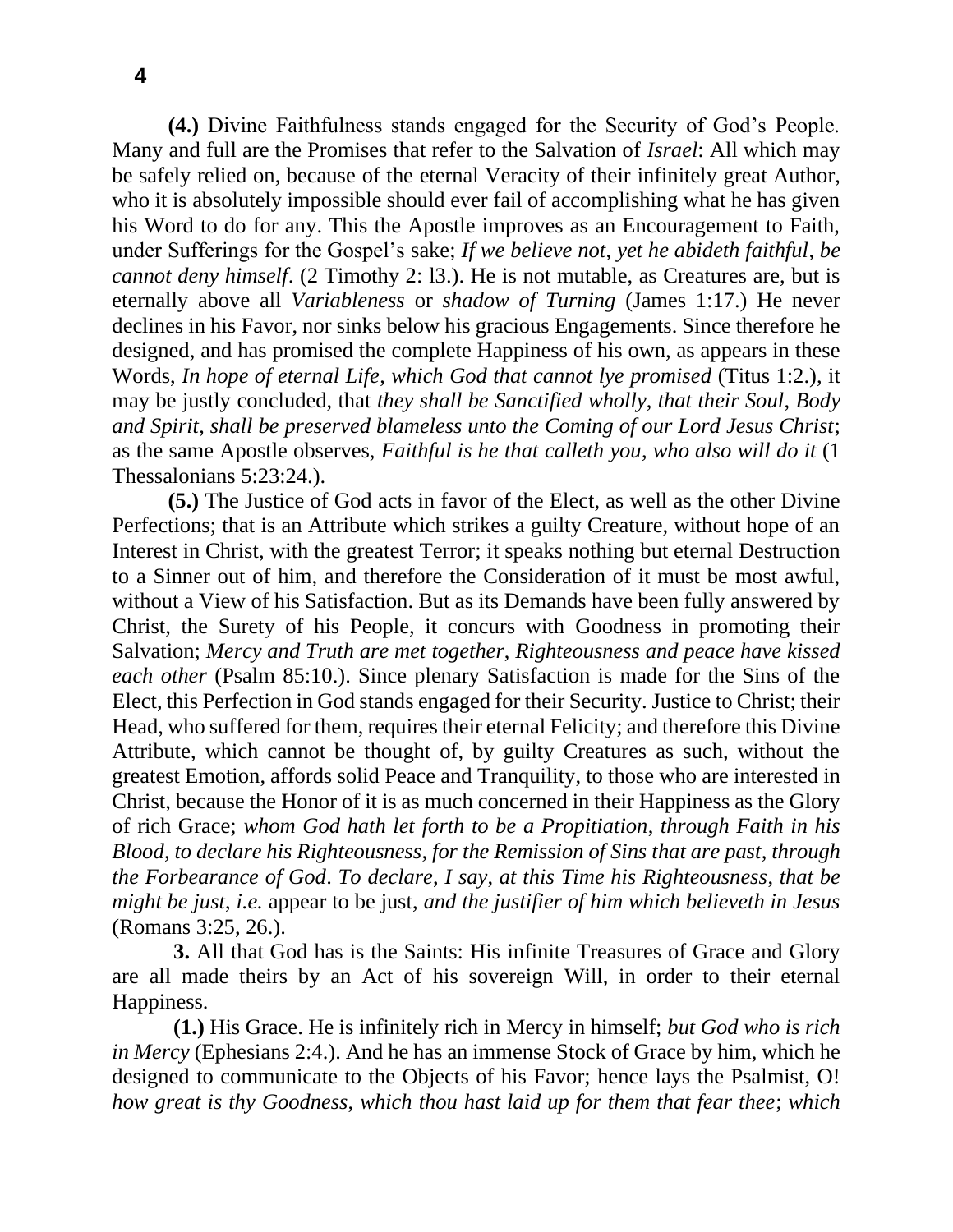*thou hast wrought for them that trust in thee before the Sons of Men* (Psalm 31:19.). The Apostle *Peter stiles* the Lord, *the God of all Grace* (1 Peter 5:10.). There is no Grace the Saints can need, but it is in their Covenant-God, and will be communicated to them. As guilty Creatures Pardon is necessary, this they plentifully receive, yea, equal to the Greatness of their Guilt, how much so ever it is aggravated; *in whom we bare Redemption through his Blood*, *even the Forgiveness of Sins*, *according to the Riches of his Grace* (Ephesians 1:7). As stripped of original Righteousness, a complete one they must be furnished with from another, in order to their Acceptance; this they have in Christ, *according to the same Grace* (Titus 3:7.). As polluted Creatures, Holiness is necessary to be wrought in them, to meeten them for everlasting Happiness; this also they partake of, from the same Fountain of God's Free Grace. Their Regeneration is an Effect of that *abundant Mercy* (1 Peter 1:3.) which there is in their heavenly Father. As they are weak or unable to defend themselves, and their Enemies are numerous and potent, continued Supplies of Grace are absolutely needful to preserve them from falling; this shall not be wanting to them, *For God will supply all their Needs according to his Riches in Glory*,  $\epsilon \nu$ Crisw, *in Christ Jesus* (Philippians 4:19.). Thus, the God of all Grace, will dispense all that Grace which is necessary for them; *he will give Grace* (Psalm 84:11.), yea, *more Grace to the humble* (James 4:6.), whatever they need.

**(2.)** Glory is made theirs; a never failing Fountain of which there is in God; hence he is styled the *Father of Glory* (Ephesians 1:17.) as he is *the Father of Lights* (James 1:17.) because all spiritual Illumination and eternal Rays of Light spring from him. Our Ideas of the happy State of Saints departed, fall vainly below the Greatness of its Glory: *It doth not yet appear*, *i.e.* it Is not at present known *what we shall be* (The most we are now able to say of heavenly Bliss, is: that it consists in uninterrupted Communion with God and Christ, and transforming Views of his ever glorious Person, who *is fairer than the Children of Men* (1 John 3:2.): *When he shall appear we shall be like him*, *for we shall see him as be is*. Christ, *the Sun of Righteousness* (Malachi 4:2.), sheds Beams of Light upon all the Inhabitants of the upper World, which they reflect to their mutual Pleasure and Admiration, as we are fully assured; but while we are here our Conceptions cannot rise up to the Blessedness of that State, the Imperfection of our present, renders us unable to form adequate Ideas of the amazing Glory of our future State: It is not possible to know what the Happiness of Heaven is before its Enjoyment; it is an *exceeding and an eternal Weight of Glory* (2 Corinthians 4:17.); it far exceeds the Compass of our imperfect Understandings, we cannot comprehend it; and the Weakness of our mortal Frame, which must be changed in order to bear it. Now all this inconceivable Glory is absolutely given to God's *Israel*, by him who is the Source of it, and is able to preserve them to it: *In hope of eternal Life*, *which God that cannot lye promised before the World began* (Titus 1:2.).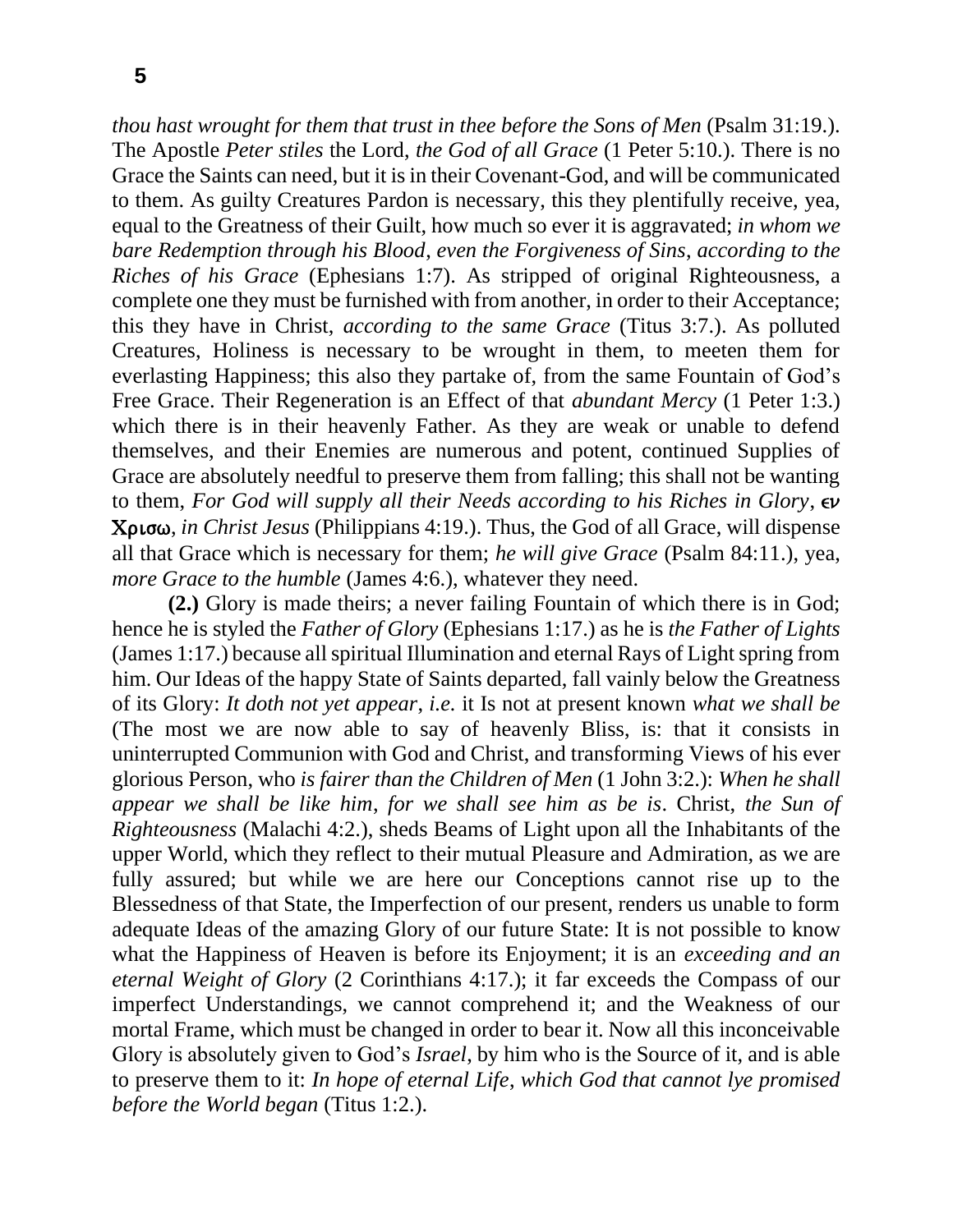**4.** There are several things concerning the Act of God's giving himself to his *Israel* very worthy of our Notice. As,

**(1.)** It was an Act of pure Grace, This Procedure of God, in favor of his People, can be resolved into no other Cause, than that of his *own good Pleasure*. He stands in such a Relation to them which he does not to others; but it is not because they are preferable to those who have no such foederal Interest in him, their Nature is as depraved, and their Actions are as contrary to his Law. The Apostle answers this Question, *Are we better than they*? in the Negative, *no*, *in no wife* (Romans 3:9.); and therefore nothing in them could induce God thus to become theirs in a Covenantway, it's the Result of his own Free Grace alone.

**(2.)** This was an Act of Sovereignty. It was merely owing to the Divine Will that *Peter* was interested in God, and not *Judas*. None among the Sons of Men lay claim to so high a Privilege as their Due, for they all deserve to be eternally banished from God, and to lie under his awful Vengeance, on Account of their Corruption and Guilt: Hence it is evident, that the Interest any of them have in God, must be ascribed to his sovereign Determination, thus, to shew Favor to them, while he refuses this Dignity and Happiness to others, not more undeserving of his favorable Notice than they are; agreeable to the Apostle's Observation, *He hath Mercy on whom he will have Mercy*, *and whom he will be hardeneth* (Romans 9:18.).

**(3.)** It is an irreversible Act. The Elect can never be deprived of that Covenant-Interest which they have in God. The Cause and Spring of it will never cease; that is to say, the Love of God, which is absolutely immutable, and therefore eternally secures their Interest in himself. It is by virtue of a firm Covenant of Grace that God is theirs, in which he engages, *they shall be his People*, *and he will be their God* (Jeremiah 32:38.). This *Covenant he will not break*, *nor alter the Thing that is gone out of his Lips* (Psalm 89:34.). But unless the Covenant of Grace can be violated, the Saints wilt not lose their Interest in its infinitely great Author, which never can be, for the Accomplishment of all its glorious and precious Promises entirely, rests on the Veracity and Faithfulness of God himself: It therefore *is a sure Covenant* (2 Samuel 23:5.), and being so, all in that Covenant stand in an inseparable Relation to God. Farther, there is an indissoluble Union subsisting between Christ and the Saints he is their Head, and they are his Members; nor will it ever be in the Power of any to rend them from him, And so long as this Union continues, they may depend upon a peculiar and foederal Interest in the Father; till he ceases to be a God to the Head, he will not cease to be a God to the Members. Christ is ascended to his *God and our God*, *to his Father and our Father* (John 20:17.). These Things abundantly evince the eternal Duration of Our Interest in the great Jehovah.

**5.** From this Doctrine I infer two Things,

**(1.)** That Believers have no cause of Fear: "Tis true, their Enemies are very numerous, and their Power, is exceeding great, and they are not capable of defending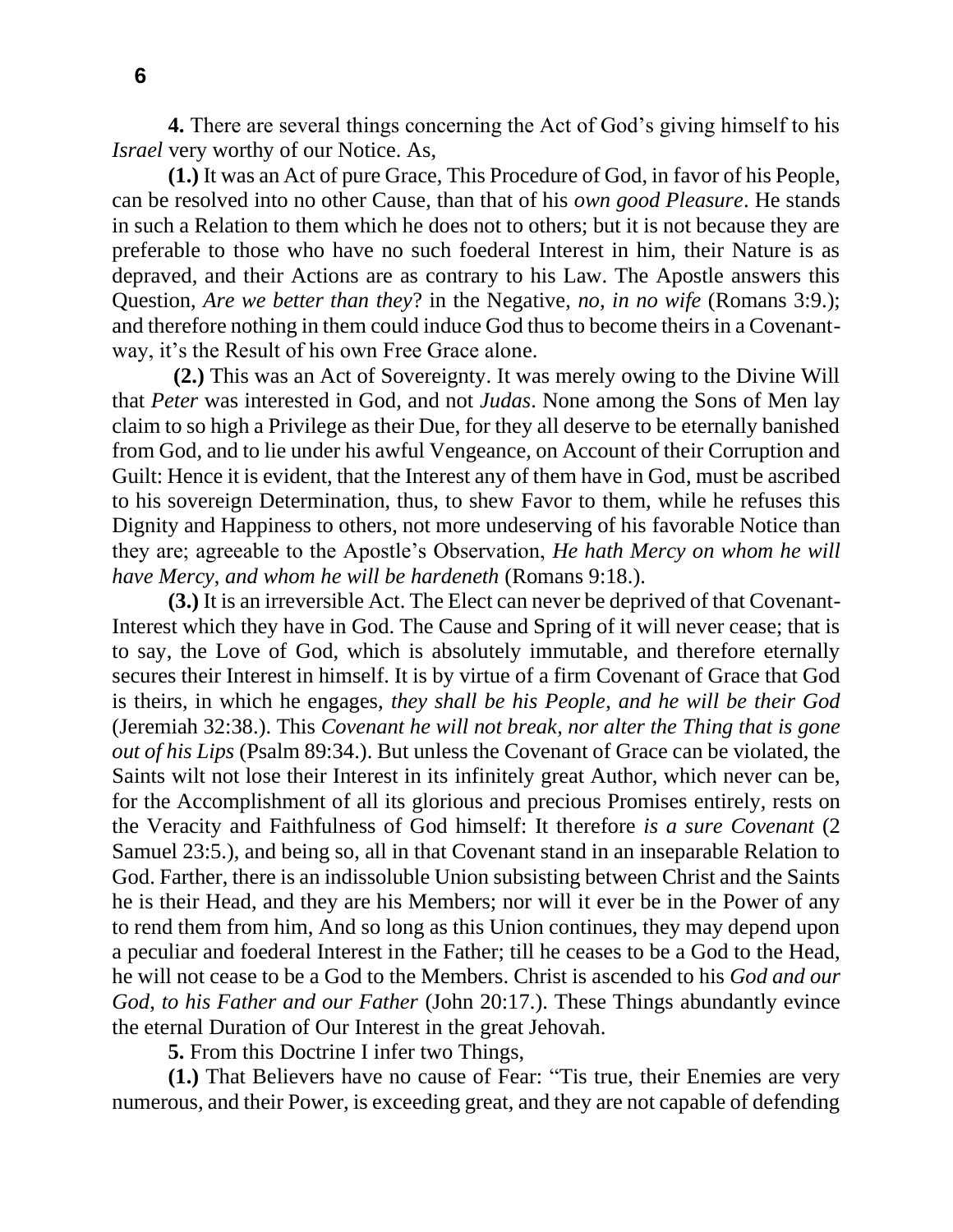themselves a Moment; notwithstanding which, they have no reason to be terrified, for Omnipotence itself is engaged their Security, and therefore the Will of their Adversaries shall never be accomplished upon them: Each of them may say with the Psalmist, *The Lord is my Light and my Salvation*, *whom shall I fear*? *The Lord is the Strength of my Life*, *of whom shall I be afraid* (Psalm 27:1.)?

**(2.)** Believers only are happy Persons. Happiness all Men are seeking to obtain, but they are either fatally mistaken in their Notions concerning it, or in the Way to arrive at the Possession of it: Many conceive that it consists in Riches, Pleasures and Honors; others imagine, that extensive Knowledge, and Tranquility of Mind, is true Felicity. These come nearer to it than the former, but yet fall short;  $\hat{a} \in \hat{a}$  is only the Knowledge of, and Communion with God in a Mediator, a settled Peace, and Composure of Mind arising from thence, that our real Happiness consists in here; and consummate Felicity hereafter will consist in Conformity to, and in the Enjoyment of God and Christ, which is not attainable by any Thing that we can do, as Men naturally conceit. The Children of God are, many of them, poor, afflicted, and despised in this World, yet they alone are truly happy Persons, because they only are interested in God, the Source and Fountain of real and perfect Bliss. *Happy is that People whose God is the Lord* (Psalm 144:15.), to them *he will shew the Path of Life*; *in his Presence is Fulness of Joy*, *and at his right Hand are pleasures for evermore* (Psalm 16:11.).

**Secondly.** I proceed to consider, Jabez's solemn Worshipping of God, *He called on the God of Israel.* By this is sometimes intended Worship in general, as in these Words, *Then began Men to call upon the Name of the Lord* (Genesis 4:26.), *i.e.* to join together in his Publick Worship. In other Places; it designs a particular Branch of religious Worship, *viz*. Prayer; thus, in these Words, *and call upon me in a Day of Trouble* (Psalm 50:15.) This is a Part of natural Religion; or, it is a Duty of a moral Nature, and is incumbent on all Persons; as well on the Unregenerate as on those who are born again; hence the Apostle *Peter*, at the same Time he tells *Simon Magus* that *be was in the Gall of Bitterness*, *and Bond of Iniquity*, puts him upon the Practice of this Duty; *and pray God* (Acts 8:22, 23.). Although *the Prayer* of an unregenerate Person, is an *Abomination* (Proverbs 28:9.), he is not excusable in the Neglect thereof: Greater Guilt is contracted by the entire Omission of a Duty, than attends the improper Discharge it. If Prayer can be neglected by unregenerate Persons, because they cannot perform it in an acceptable Manner, they may also decline to perform the civil Actions of Life upon the same Principle, for *the Plowing of the Wicked is sin (Proverbs 21:4.); which, I suppose, none will think it proper they* should. *What I shall farther offer on this Head, immediately concerns the Saints; and it will be contained in shewing this to be their Duty that the Holy Spirit is their Director in it; and, that they have great Encouragements to practice it.*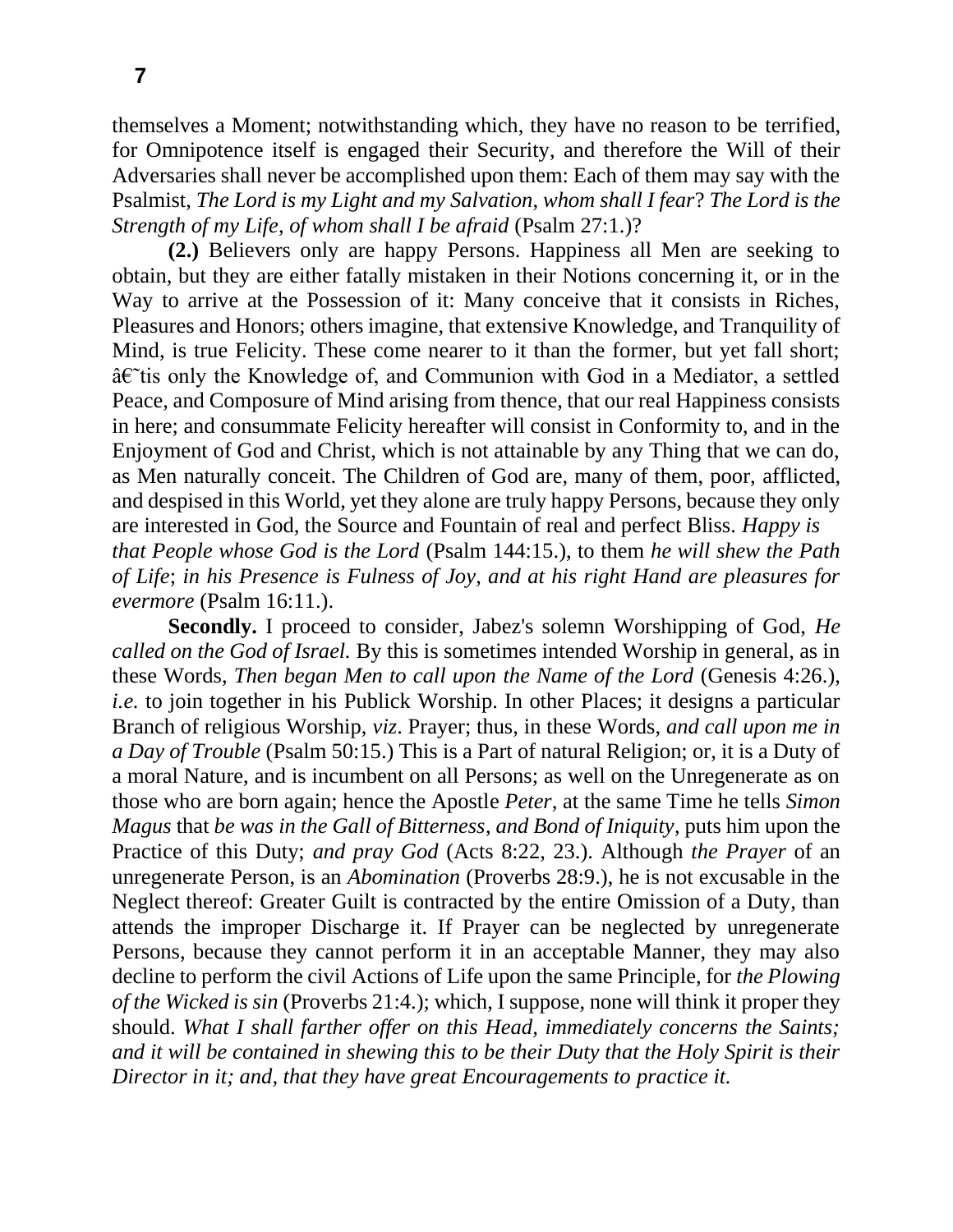**1st.** Prayer is the indispensable Duty of Believers. This is so evident, that I imagine I might be excused insisting on the Proof of it, however backward, through various Causes, they may sometimes be to engage in it.

Personal and private Prayer is a Duty they are under Obligation conscientiously to regard; Jesus Christ exhorts to this, *But thou*, *when thou prayest*, *enter into thy Closet*, *and when thou hast shut thy Door*, *pray to thy Father which is secret*, *and thy Father which seeth in secret*, *shall reward thee openly* (Matthew 6**:**6.). The Variety of our Wants, the Multitude of our Difficulties, the great Number of our Temptations, our own Inability, and absolute Dependence on God, should excite us to a *constant* Attendance at the Throne of Grace, I am of Opinion, we may best judge of the Care of our Souls, by a Readiness to draw nigh to God in secret Prayer, or Backwardness to approach his Presence in our Closets. If a spiritual Frame is maintained in us we shall closely attend to this Duty; but if we are lukewarm, and sunk in the Exercise of our Graces, we shall be ready to improve every trivial Affair which may occur, as an Excuse for our Neglect in this Thing. This is as well our Privilege as our Duty. In Prayer to God we may use the utmost Freedom in Complaints**:** We need have no Check upon us, from, an Apprehension that he will take Advantage against us for, or upbraid us with, those Evils we complain of before him; this too frequently is the Manner of poor guilty Creatures towards one another, but it is not the Manner of an infinitely gracious God, we therefore may un bosom our whole Souls to him, and tell him of any, or all the *vile Lusts* that distress and plague us**:** We may mention all our Temptations, and freely confess how ready our corrupt Nature is to yield to them, or how far it may have so done, in any Instances, to our unspeakable Grief, without the least Thought of being upbraided therewith hereafter, We also may be full as free in our Petitions**:** As God *is able to do exceeding abundantly above* all that *we ask or think* (Ephesians 3:20.)**:** He allows us to intreat for whatever is needful to our spiritual Support, Relief, and Consolation. Since we have this liberty of Access to the Throne of Grace, and may use such freedom in our Addresses to our heavenly Father, how base are our Hearts, which frequently tempt us to decline the Practice of this important Duty, and the Improvement of so inestimable a Privilege.

**2.** Family Prayer should be constantly attended to. The Worship of God ought to be maintained in all the Families of the Saints. That Family in which solemn and joint Prayer is wholly neglected, is far from being such as it ought to be; in this Particular  $\hat{a} \in \hat{a}$  very much unlike a Christian one; happy would it be with us were we wrought up to the same Resolution that *J*oshua was, who said, *As for me and my House we will serve the Lord* (Joshua 24**:**15.) for we should certainly find our own Advantage in it. The great God will shew very high Resentment against those Families that neglect his Worship**:** *Pour out thy Fury upon the Heathen*, *that know thee not*, *and upon all the Families that call not on they Name* (Jeremiah 10:25.). It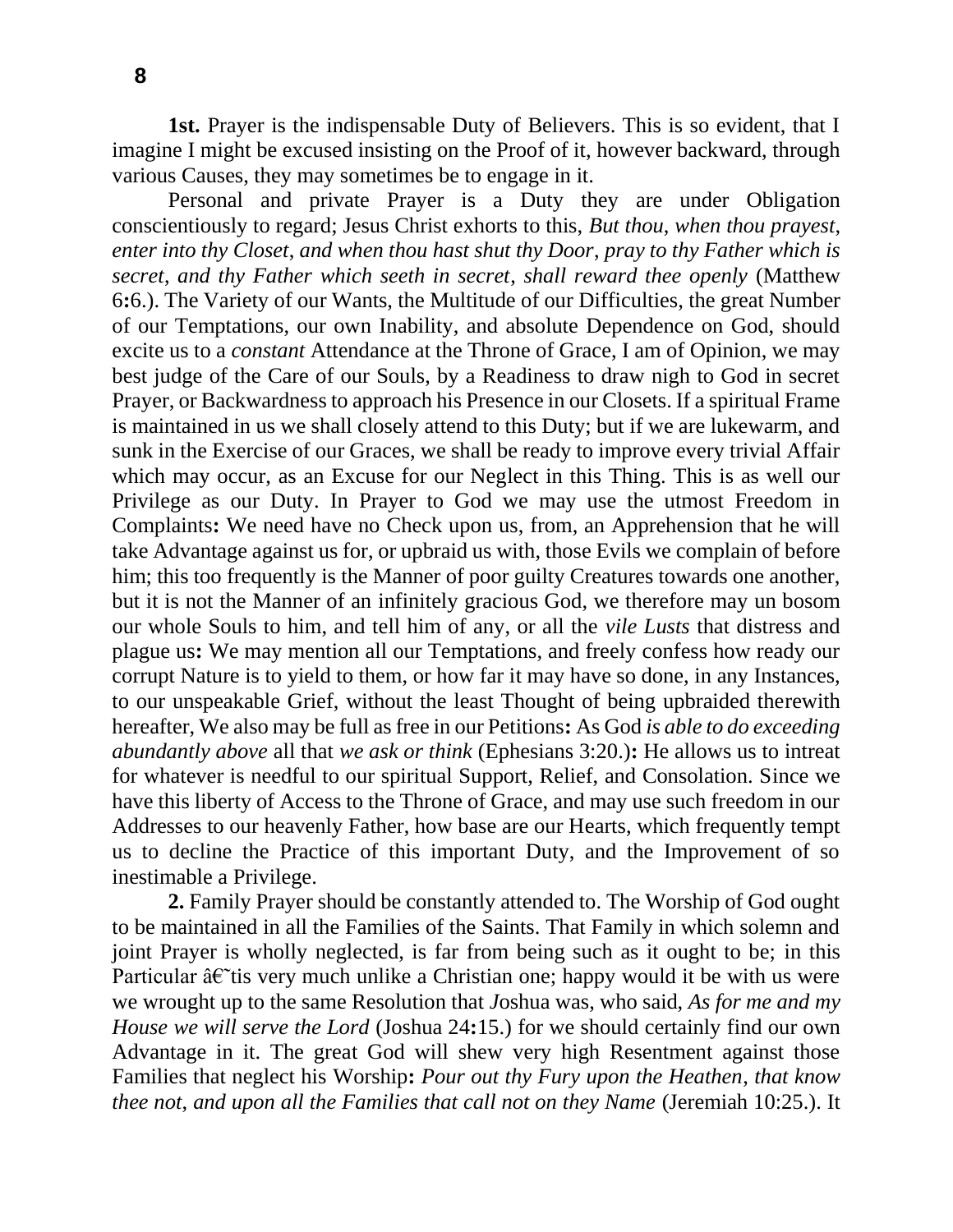cannot but be thought a Duty incumbent on Matters of Families, to pray with, and for their Children and Servants, whom Providence has put under their Care and Inspection; a faithful Attendance hereon may, at least, strike their Minds with an Awe of God, and lay such a Check upon them, which may prevent their sinning as others do. I doubt not but many can attest to the Truth of this by their Experience. Besides, as we ought to endeavor the Conviction of those under our immediate Notice, we can't tell how far God may please to succeed the Discharge of our Duty in this Particular that way; however, whether or not the Effect follows, which we should desire, that is to say, the spiritual Good of those about us, we shall keep clear of *their Blood*, if we are found in the Practice of our Duty towards them. It is not improbable but some may say, they are convinced it is their Duty to pray in their Families, but that they are not furnished with suitable Gifts, and therefore they are obliged to omit it; such I would ask, if they have at all attempted it? If they have not they must allow me to say, it is trifling to urge their Want of proper Furniture, as an Excuse for this Neglect.

Besides, it can hardly be thought, that a Person sensible, of himself, his State by Nature, his Need of Christ, and of his Suitableness as a Saviour, can be utterly unable to perform this Branch of religious Worship in his own Family, where strict Method, proper Coherence, and Fluency of Expression, are not absolutely necessary to the useful Discharge of it. Again, Gifts improve by using I have known some who were not eminently furnished for such a Work, that upon the Exercise of the Abilities they had, a Blessing has attended, and their Improvement has been very visible. I add, that since Family Prayer is a Duty, we ought to be careful, lest we render ourselves unfit for it, or uncapable of it, by Conversation, or otherwise, when we are abroad.

**3.** Social and public Prayer Believers ought to practice. The Advantages arising from the conscientious Observance of this are more than, perhaps, are commonly thought of; hereby the Saints are mutually edified, comforted and strengthened, their Hearts are strongly cemented together in Love; and it has a wonderful Tendency to promote spiritual Affection to Divine Things. It is no small Part of the Commendation given by the Holy Ghost of the primitive Churches, that they practiced this Duty; *they continued steadfastly in the Apostle's Doctrine and Fellowship*, *in breaking of Bread and in Prayers* (Acts 2:42.). Such who are in Church-Fellowship are doubtless under Obligation jointly to confess their Imperfections, and intreat the Divine Blessing on the Word and Ordinances preached and administered among them, that their Souls

may be *built up in their most holy Faith*, and to pray that *Peace maybe within* Zion's *Walls*, *and Prosperity in all her Palaces* (Psalm 122:7.). There is at this Day a sorrowful Neglect of this Duty, which, among many other Things, makes it but too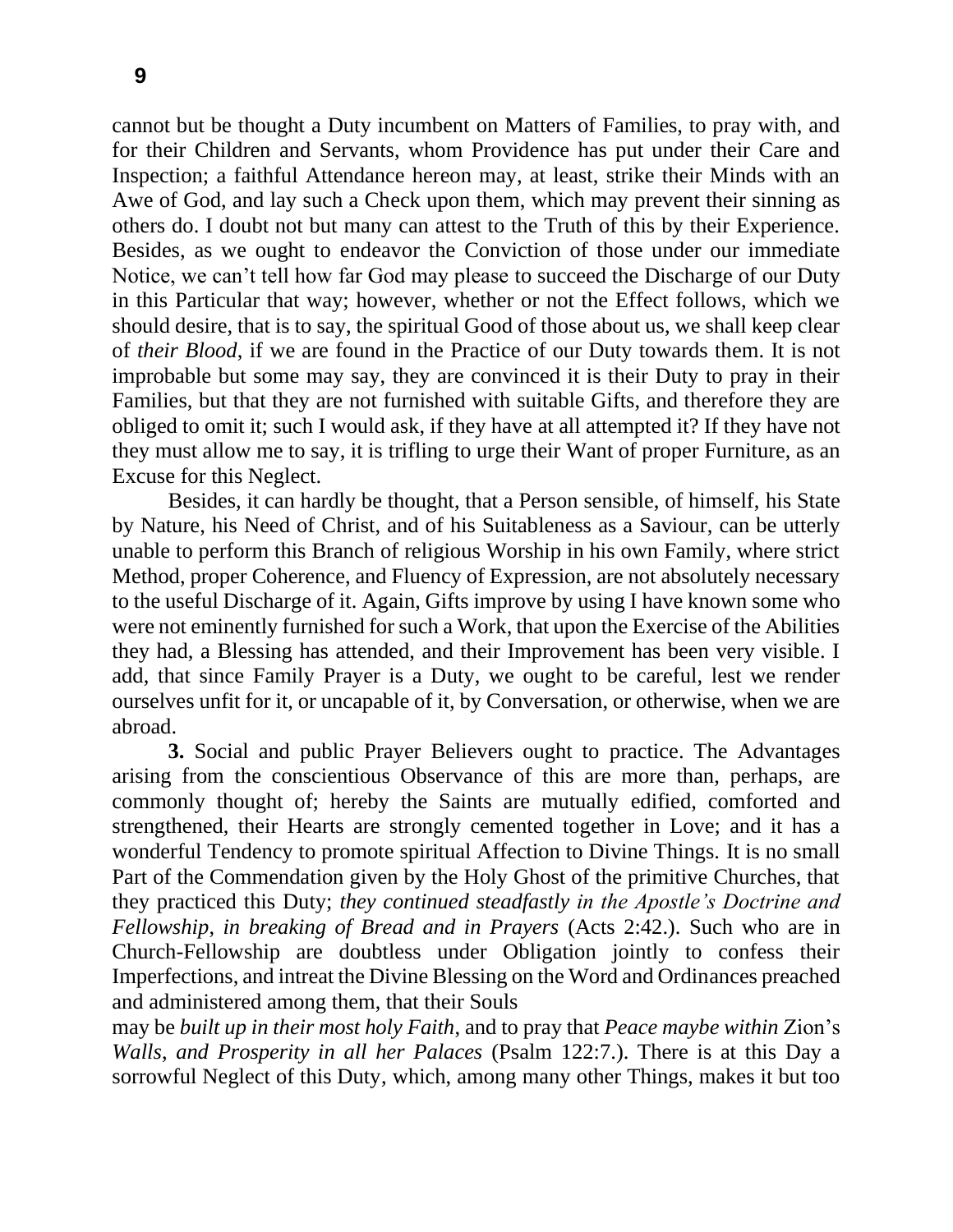evident, that the Glory of our Religion is greatly eclipsed: May the Lord hasten a Revival of it, if it be his Will.

**2nd.** The Holy Spirit is the Director of the Saints in this Duty; on Account of the Assistance which he gives in the spiritual Performance of this Branch of Worship he is called, *the Spirit of Supplications* (Zechariah 12:10.). *The Preparation of the Heart in Man* for this Duty is from God, as well as *the Answer of the Tongue*. (Providence 16:1.).

**1.** The Divine Spirit teaches us what to pray for: We *know not how to order our Speech by reason of Darkness* (Job 37:19.). Our spiritual Ignorance renders, it necessary for Us, to depend on heavenly Influence and Guidance, when we draw nigh to God in Prayer, *for we know not what to pray for as we ought*. Without Instruction from above we are incapable of a proper Discharge of this important Duty; *as we are not sufficient of ourselves to think any Thing as of our selves*; (2 Corinthians 3:5.); we must needs be unequal to a Service of this Nature, wherein are required a profound.

Reverence of the Divine Majesty, an humble Opinion of ourselves, spiritual Ideas of Things naturally unknown, fervent Desires of what we naturally are not disposed to seek after, and our Thoughts intently fixed on, invisible Objects. Hence it is evident, that our spiritual Prayers are affected under a Supernatural Influence; it is *the Spirit helpeth our Infirmities*, *and makes Intercession for us with Groanings which cannot be uttered* (Romans 8:26.).

**2.** He excites our Desires after those Things which we pray for. Our Supplications consist only of a few cold and formal Petitions, unless our Affections are moved, and our Hearts ascend up to God, whose Name we invocate: It is the Heart he looks at; Lip-Service is far from being acceptable to him. In this Duty our Heart should always be the Guide to our Lips. What we express with our Tongues ought to be the unfeigned Desire of our souls. Now as *we are bent to backsliding* (Hosea 11:7.) it is absolutely necessary that we should be divinely attracted: The Church was justly sensible of this when she thus expressed herself, *Draw me*, *we will run after thee* (Son g of Solomon 1:4.). The Necessity of such an heavenly Attraction and Influence is evident to every Believer, who finds himself naturally indisposed to Things of a spiritual Kind. The great Difference he experiences in his Soul, in his Solemn Approaches to God, sufficiently convinces him, that all his Dependence ought to be on the Holy Ghost in his Addresses at the Divine Throne. Sometimes his Heart is cold, vain, and wandering, in the Beginning of this Duty; before the Conclusion, it may be, it is greatly enlarged, and is made *like to the Chariots of a willing People* (Chap. 6:12.); at other Seasons, when he imagines himself to be in a most suitable Frame for a Work of this Nature, and therefore cheerfully engages in it, on a sudden his Affections cool, his Thoughts rove, and his Soul is greatly contracted: Wherefore: he cannot but conclude, it is a vain Thing. to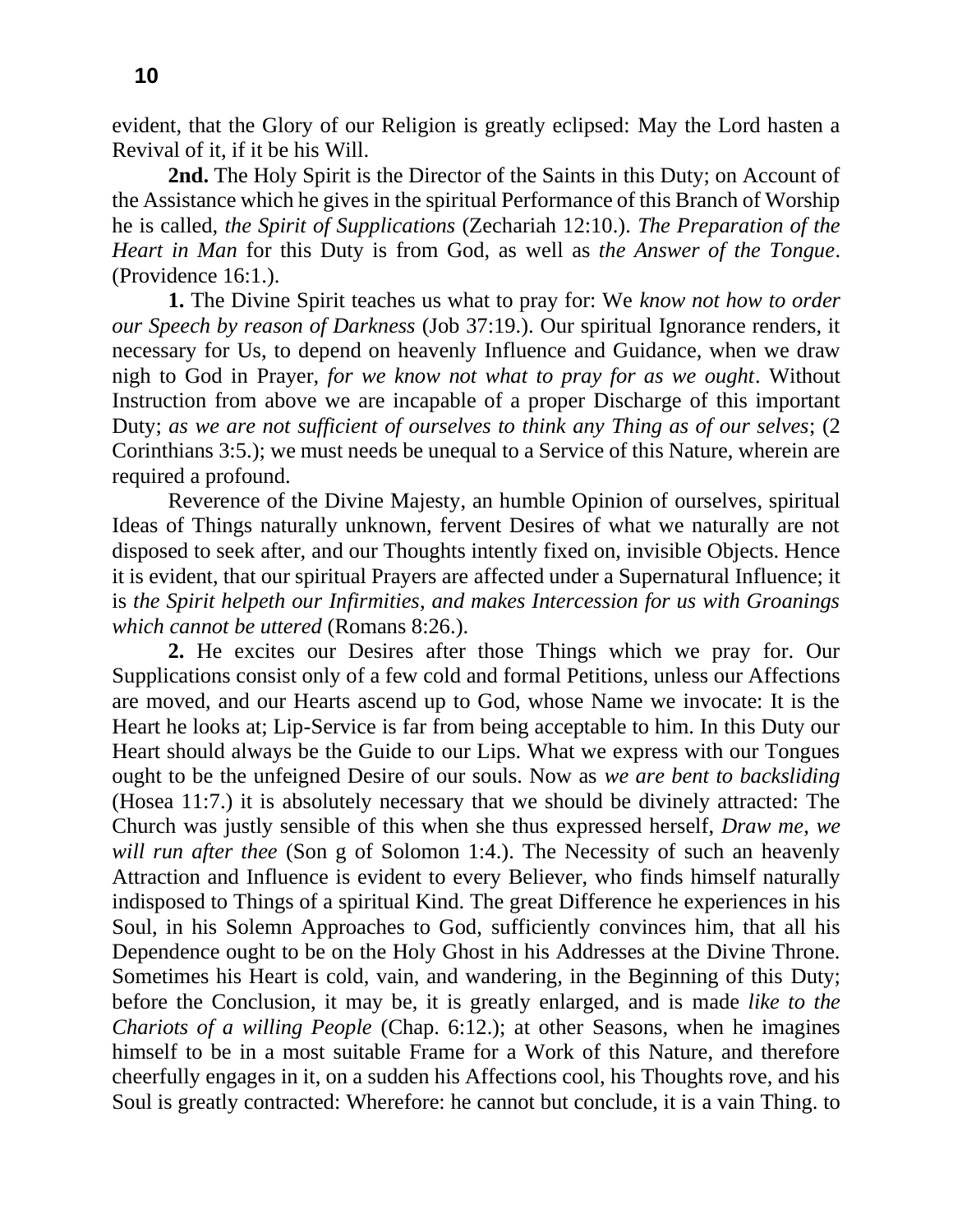attempt this Duty without a View to. the gracious Operation and Aid of the Spirit of God. **3.** He gives them Liberty and Freedom in Prayer. The People of God have always Liberty of Access to him through Jesus Christ. Under every Temptation, Distress and Affliction, they may freely draw nigh to their heavenly Father, and spread their Case before him; but it is not at every Season they have Liberty in their Access to God; as the Psalmist was they all sometimes are, *shut up*, *and cannot come forth* (Psalm 88:8.): A Sense of their Guilt fills them with Shame, and almost forces them to Silence. It is only when the Spirit of Christ *takes of his Things*, *and shews them* (John 16:14.) to their Souls, that they have inward Freedom. A View, by Faith, of his Blood, Righteousness, Grace, and Intercession, are the Foundation of the Believer's Boldness; *In whom we have Boldness and Access*, *with Confidence*, *through the Faith of him* (Ephesians 3:12.); and the Spirit of Grace is the Efficient, or Author, of that Freedom: *Where the Spirit of the Lord is there is Liberty* (2 Corinthians 3:17.).

**4.** He causes us to hope for what we ask, The Exercise of Faith is necessary in this Duty. *Let him ask in Faith* (James 1:6.) is the Direction of the Apostle *James*, If we have no Expectation Of receiving a Favor, upon an Application to a Friend, we are easily prevailed with to decline it; so, if we. have no Hopes of obtaining a gracious Answer to our, Prayers from God, our Inclination to call upon him will sensibly abate. Without some Encouragement to expect a favorable Audience with God our Petitions to him will be very faint and cool; and therefore the Influence of the Spirit of Faith should always be desired by us when we engage in this sacred Duty, as what is absolutely needful to our comfortable Performance of it.

With what Satisfaction, Liberty and Pleasure, as well as *Assurance of Faith* (Hebrews 10:22.), do the Saints draw nigh to God, when the Holy Ghost powerfully applies the Divine Promises to their Souls; such as, *Seek*, *and ye shall find*; *knock*, *and it shall be opened to you* (Luke 11:9.) *I the Lord will bear them*, *I the God of*  Israel *will not forsake them* (Isaiah 41:21.).

**3rd.** The Encouragements to this Duty are many, which, if they have a suitable Influence upon us, will cause us diligently to attend on it.

**1.** God's Relation to us. He hath been pleased, of his infinite Goodness, to make us his Children. *Behold*, *what Manner of Love the Father hath bestowed upon us*, *that we should be called the Sons of God* (1 Jo hn 3:1.); which our Saviour proposes as an encouraging Motive to *Prayer*, *If ye then*, *being Evil*, *know how to give good Gifts your Children*, *how much more shall your Father*, *which is in Heaven*, *give good Things to them that ask him* (Matthew 7:11.). A tender Parent can't but be moved with the In treaties of his Child under Distress, and be ready to give Relief if he is able. The Compassion of God, towards his People, infinitely exceeds the tenderest Bowels of any earthly Parent, and therefore we may call upon him with *a full Assurance* of obtaining all needful Supplies and Succor from him.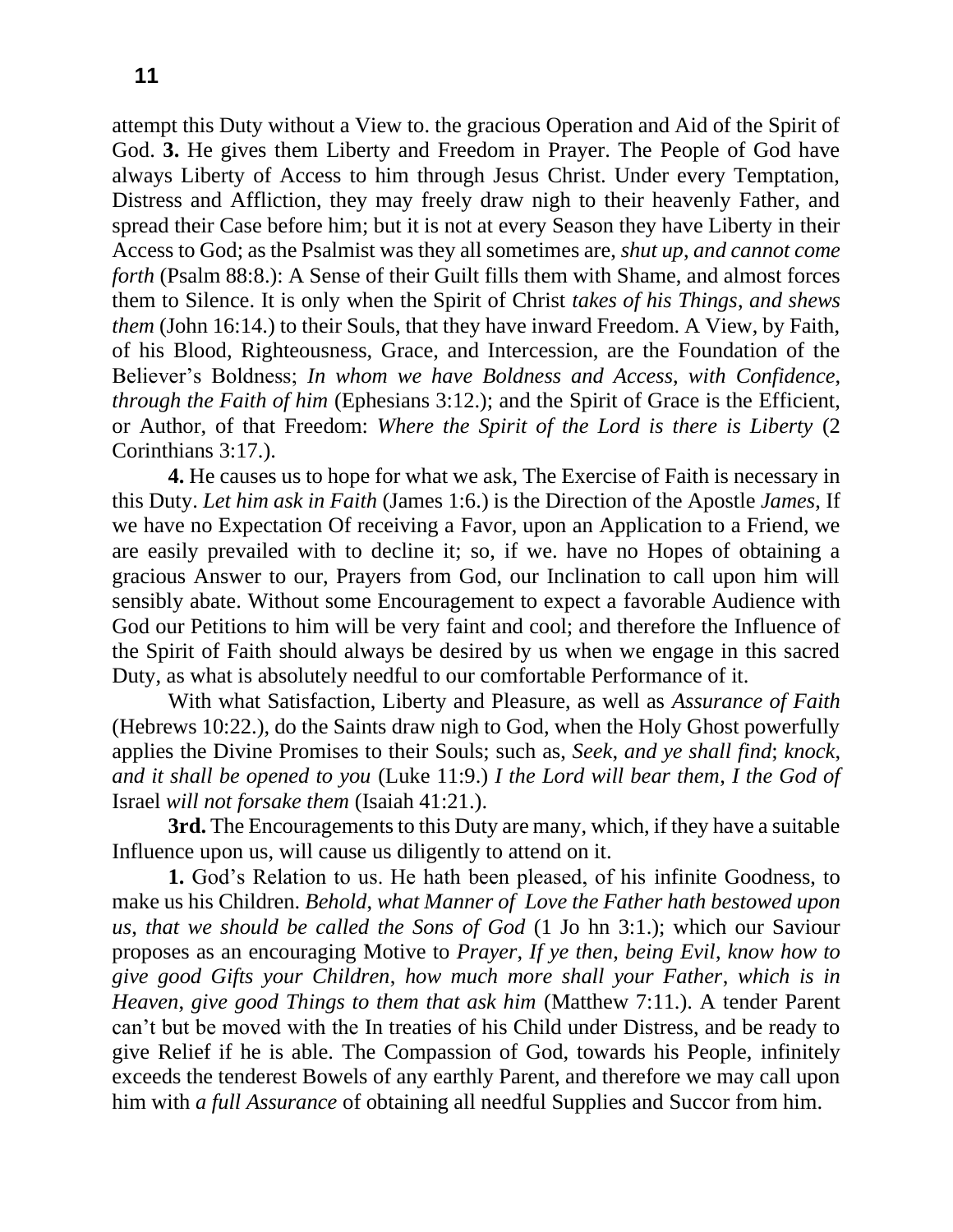**2.** His Perfections may encourage us to engage in this important Duty.

**(1.)** His Omniscience. That God to whom we pray has a perfect Knowledge of the Frame and Desires of our Souls; which, as it ought to strike us with an humble Awe, when we come before him, to it may justly be improved, as a great Encouragement to Us, in all our solemn Acts of Devotion, to hope for what we ask, however imperfectly we may express ourselves to him: *He that searcheth the Hearts knoweth what is the Mind of the Spirit* (Romans 8:7.).

**(2.)** The Omnipotence of God raises our Expectations of Relief in our Addresses to him, A real and intimate Friend may sympathize with us Under Trouble, and be strongly inclined to free us from it, but it is often out of the Power of our best Friends to relieve us when in distress. This cannot be supposed of our heavenly Father, who is *able to do exceeding abundantly above all that we ask or think* (Ephesians 3:20.). The Saints Help in God is like Water in a Fountain, ever flowing and never dry. Neither the Number, nor the Greatness of their Difficulties, should discourage them in a Dependence on omnipotent Power, because that makes hard Things easy, and pressing Things light.

**(3.)** His infinite Goodness. The Ability of a Person to extricate us out of great Troubles, without a Will to do it, affords us no hope of Relief. Now, as God is able to help us, be our Case ever so desperate in itself, his immense Favor will certainly induce him to regard; and seasonably succor us. The infinite Love, which is in his Heart towards his People, will always draw forth his Power to their Support, and speedy Deliverance out of threatening Dangers. What great Encouragement Is this to wait upon him in Prayer!

**3.** The Promises God has made of hearing the Prayers of his People, may well encourage them closely to attend on this Duty: *Before they call I will answer*, *and while they are yet speaking I will hear* (Isaiah 65:24.). Divine Promises are sure and firm; *they are all yea and amen to the Glory* (2 Corinthians 1:20.) of their Author. This, among others, the Lord will inviolably keep, and therefore we ought never to be discouraged in praying to him, from an Apprehension that he will deny us a gracious Audience or Answer.

**4.** Christ's Intercession wonderfully encourages the Saints to address the Throne of Grace. His Regard to his People, now he is in Heaven, is the same that it was, when he was here on Earth; his Exaltation at God's right Hand makes no Alteration in his Affections towards Sinners; *He ever lives to make Intercession for them* (Romans 8:34.), he is their *Advocate with the Father* (1 John 2:1.), and *will thoroughly plead their Cause*; (Jeremiah 1:34.); he prays the Father for all necessary Grace to be communicated to his People here, and declares it to be his *Will*, that they should *be with* him forever in Glory hereafter (John 17:24.); and therefore they cannot, in their Petitions to God for spiritual Favors, exceed him.in his Intercession for them. O! what Encouragement is it to Faith in this Duty, that Christ continually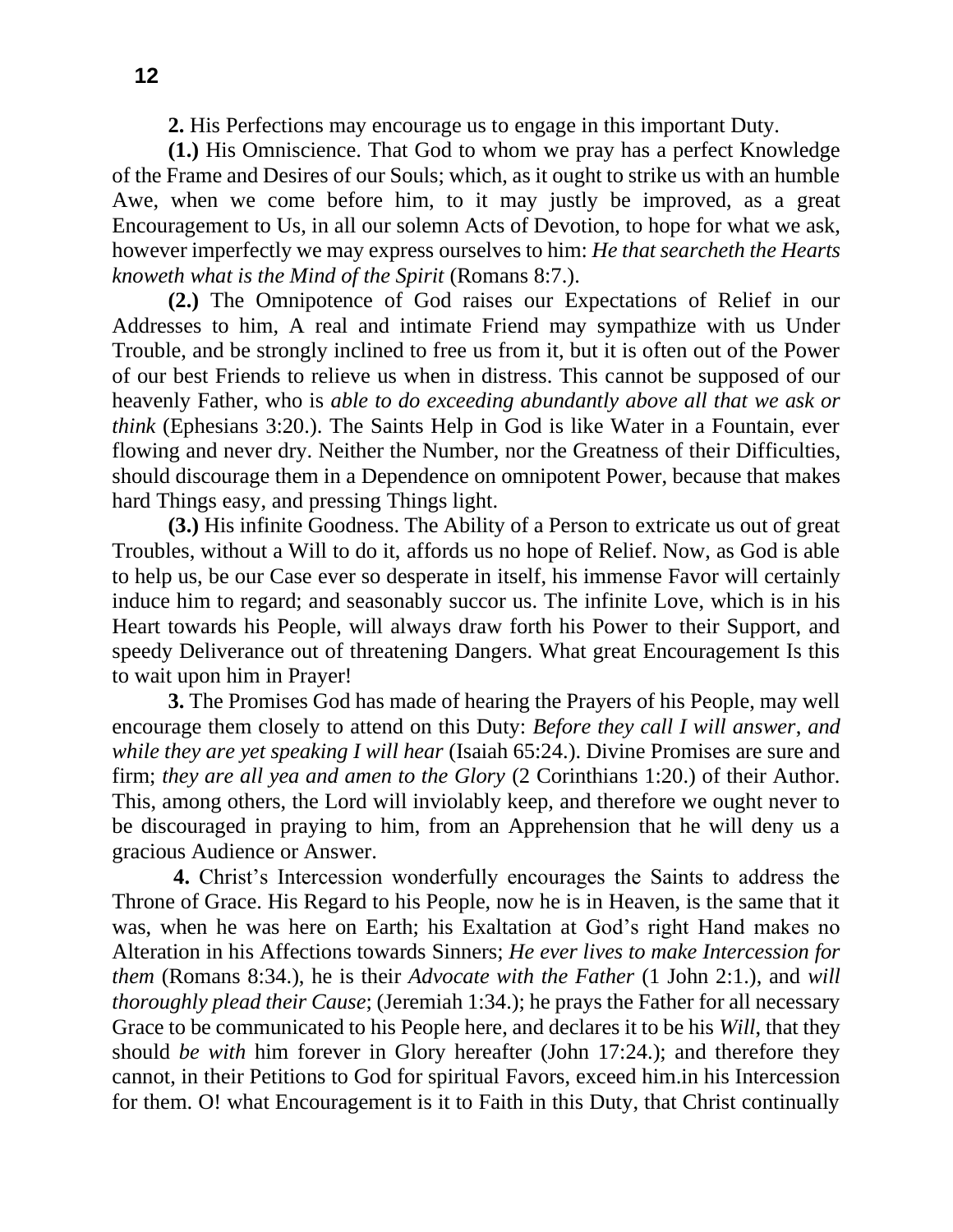intercedes with God, to grant those Blessings to us, which we pray to him for, as what are requisite to our spiritual Advantage and Comfort. I go on,

### **II.** *To consider the Favours he asked. They are various, and very great,*

**1st.** He intreats that God would bless him: O *that thou wouldest bless me indeed*. It was real Happiness that he was desirous to obtain from God, who is the Fountain and Spring of all true Blessedness.

No Creature can be happy in a State of Distance from him, or without Nearness to him, and Communion with him. The Happiness of guilty Creatures, as we are, consists in a Deliverance from that which renders us Unhappy, and in the Communication of special spiritual and eternal Blessings to us.

**1.** The Felicity of a fallen and guilty Creature consists in a Deliverance from that which renders him unhappy.

**(1.)** From Guilt contracted. Sin is the procuring Cause of all Misery and Infelicity; It Is that which exposes us to Afflictions and Death in this World, and that draws down upon Sinners the Vengeance of God in the next. *The Wages Sin is Death*, *i.e.* eternal Death, *as the Gift of God is eternal Life* (Romans 6:23.); and therefore, there is no possibility of being Happy without a Discharge from Guilt. Those only are to be esteemed happy Persons, who obtain the Remission of their Sins by Christ's Blood: *Blessed are they whose Iniquities are forgiven*, *and whose Sins are covered*. *Blessed is the Man to whom the Lord will not impute Sin* (Romans 4:7, 8.). Which Words plainly teach us, that Pardon is absolutely necessary to Happiness. Unless a Man's Sins are forgiven him, whatever his outward Circumstances may be, he is a miserable Person; on the contrary, such who are discharged of their Guilt are truly happy, how much so ever they are afflicted and despised in this Life.

**(2.)** It necessarily supposes a Freedom from Condemnation. Sin subjects us to a Curse: *Cursed is everyone that continueth not in all Things which are written in the Book of the Law to do them* (Galatians 3:10.). God, as a Lawgiver, pronounces dreadful Menaces against guilty Creatures as such; nor is it possible to escape the Malediction denounced, without an Interest in Christ's Satisfaction; that, indeed, effectually secures us, from it: *There is no Condemnation to them that are in Christ Jesus* (Romans 8:1.). A Charge of Guilt and Condemnation are inseparable. If a Man is under the Imputation of Sin he is also Condemned; but if he is acquitted of his Crimes, by virtue of Christ's Blood, he is not liable to any Divine Threatening's.

**(3.)** The Happiness of guilty Creatures supposes a Security from Divine Anger, which their Sins have exposed them to. Every Act of Transgression against the Law subjects us to the awful Displeasure of God; and therefore it is the greatest: Unhappiness to lie under a Charge of Guilt. Eternal Misery hangs over such whose Sins are not remitted; but those who obtain a Discharge of their Guilt through Jesus. Christ, are eternally secured from the Stroke of Divine Justice; *being justified by Christ's Blood we shall be saved from Wrath through him* (Romans 5:9.).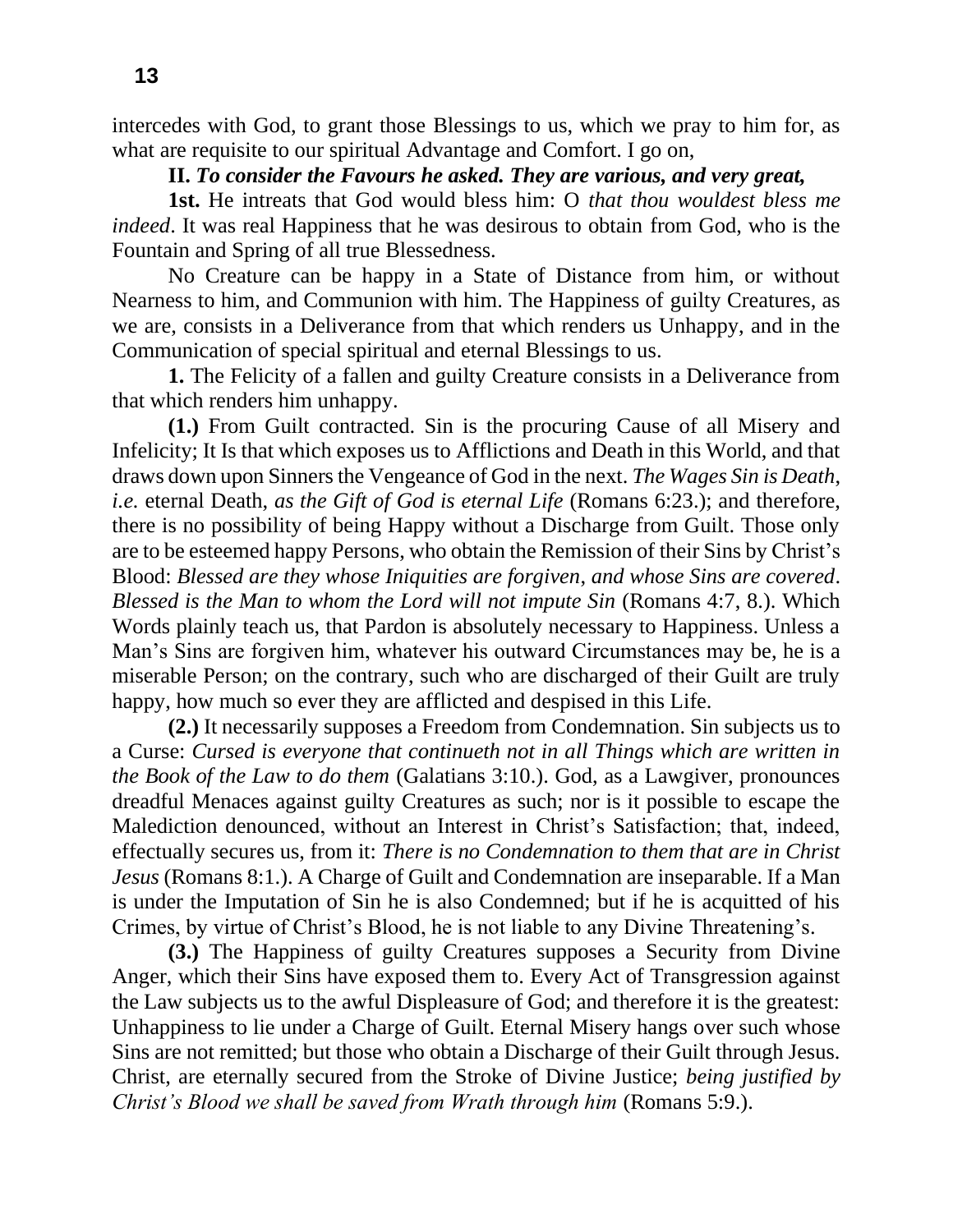**2.** Our Felicity is inclusive of the Communication of all special, spiritual and eternal Blessings. (1.) Adoption, or being made Sons to God. This unspeakable Honor and Dignity is conferred upon us who are Vile and sinful *Creatures*; *having predestinated us to the Adoption of Children by Jesus Christ*, *to himself*. (Ephesians 1:5.) By Virtue of this Relation to God we are constituted Heirs of him; *If Children these Heirs*, *Heirs of God*, *and joint Heirs with Christ* (Romans 8:17.). It is an inexpressible Happiness to be interested in this glorious Privilege for hereby we are entitled to Grace and Glory, or are made Heirs of all that God is, and has, who is the Fountain of real Felicity

**(2.)** Justification is another Branch of true Blessedness. The Righteousness of Christ being put upon a Person recommends him to, and gives him eternal Acceptance with God. Now such who have the Divine Approbation must necessarily be concluded Happy, according to *David*, and the Apostle, who quotes his Words, *Even as* David *also describeth the Blessedness of the Man*, *to whom the Lord imputeth Righteousness without Works* (Romans 4:6.) This gives us a proper and just Claim to everlasting Happiness; *That being justified by his Grace we might be made Heirs*, *according to the Hope of eternal Life* (Titus 3:7.). Those who are justified have an indisputable and unalienable Title to all the Glory of Heaven, and shall certainly be brought to the Enjoyment of it: *Moreover*, *whom he did predestinate them he also called*, *and whom he called them he also justified*, *and whom be justified them be also glorified* (Romans 8:30.). These Benefits of Adoption and Justification ensure to us Grace here, and Glory hereafter.

**(3.)** Regeneration and Sanctification. We are naturally *dead in* (Ephesians 2:1.), and under the *Dominion of Sin* (Romans 6:14.), and are also in Bondage to Satan, which is a very unhappy Condition; but God of his *rich Mercy quickens us* (Ephesians 2:1.), or communicates spiritual Life to our Souls, and delivers us *from the Power of Darkness*, and translates us *into the Kingdom Of his dear Son*  (Colossians 1:13.); he implants a Principle of Holiness in us who are naturally *carnal and sold under Sin* (Romans 7:14.); devoid of any Inclination to, or Ability to perform spiritual Good: *God hath saved us*, *and called us with an holy Calling* (2 Timothy 1:9.);. This Work is the Beginning of everlasting Life: It is Glory begun in us; *he that believeth hath everlasting Life* (John 6:47.); that is to say, in the Seed or Beginning of it. And this Work shall be cherished and carried on by the same Hand that formed it, notwithstanding all Opposition from Sin within us, and from Satan, or the World without us; *being confident of this very Thing*, *that he which hath begun a good Work in you*, *will perform it until the Day of Christ* (Philippians 1:6.. Those who are the Subjects of true Grace are at some Times admitted to sweet Communion and Fellowship with God and Christ: *Truly*, says the Apostle *John*, *our Fellowship is with the Father*, *and with his Son Jesus Christ* (1 John 1:3.); which fills them with far greater Satisfaction, Joy and Pleasure, than can possibly arise from the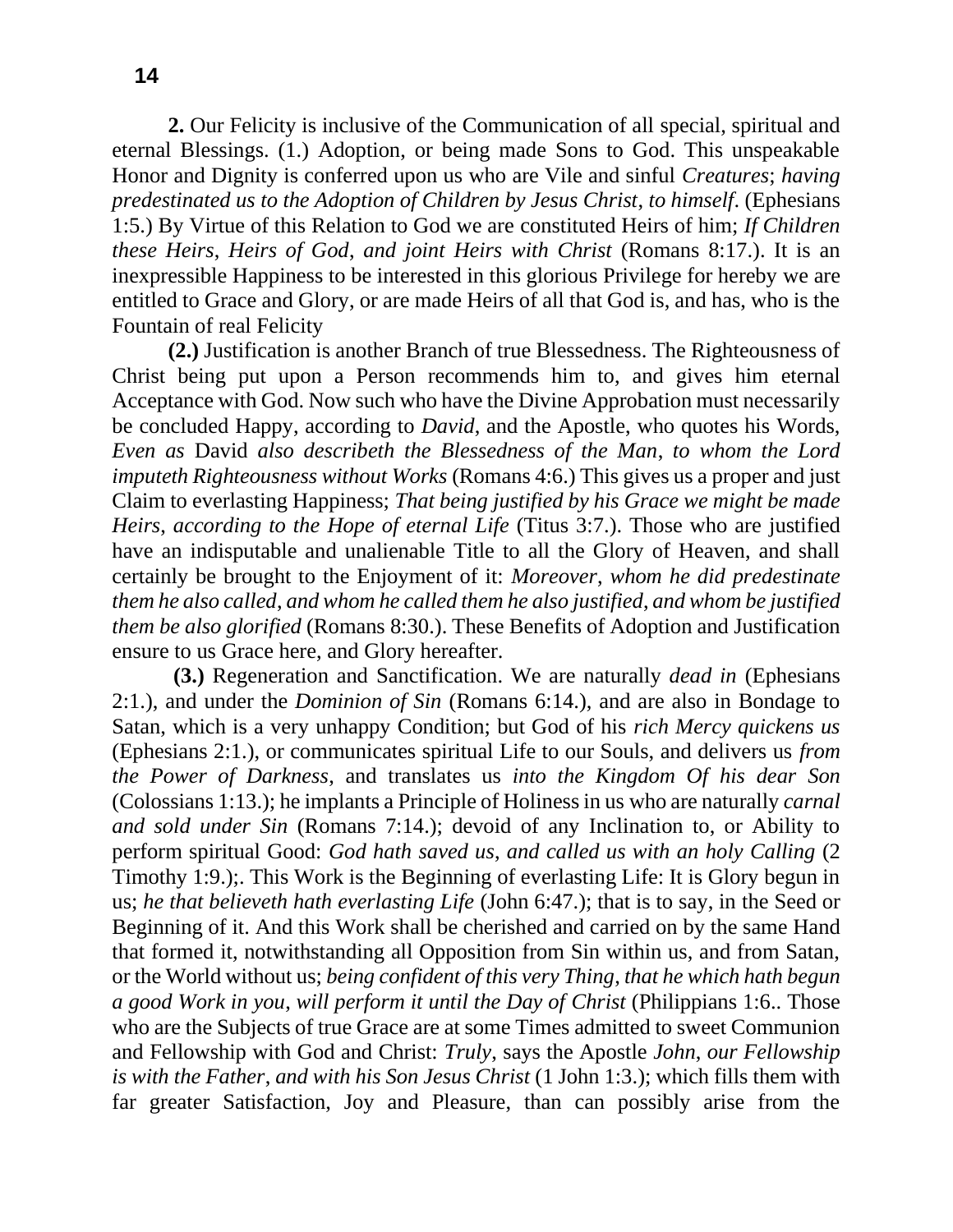Enjoyment Of all sublunary Things: *Thou hast put Joy and Gladness in my Heart more than in the Time that their Corn and their Wine increased* (Psalm 4:7.). The largest Affluence of the Things of this Life is not comparable to a Prospect of, and Communion with God through a Mediator.

**(4.)** Perfect and consummate Happiness consists in the eternal Enjoyment of God in Heaven, which it is the *Will* of Christ, *all that the Father hath given him should* be brought to enjoy; wherein are several Things to be observed.

**[1.]** The Removal of all that Darkness and Ignorance which at present attends the Understandings of the Saints. Through Divine Illumination they are now enabled to form some Ideas of heavenly Things, but their Conceptions thereof are low and imperfect, by reason of that Darkness which remains in them; hence says the Apostle, *We know in part*, *and prophesy in part*. Perhaps never had any Servant of God a more clear, distinct, and extensive Knowledge of Divine Mysteries, than this great Apostle had, if ever any were equal to him therein, and yet he acknowledges, that his Acquaintance with *the deep Things of God*, was but partial and imperfect, *when that which is perfect is come*, *then that which is in part shall be done away* (1 Corinthians 13:9, 10.). The Excellency of the human Nature principally consists in its rational Powers, or a Capacity to form Conceptions of God, and what is good. Knowledge, therefore, with suitable Affections, is our chiefest Glory. If Knowledge is to be esteemed more or less excellent, as it hath Objects lower, or more sublime, certainly that of which God is the Object must be accounted infinitely the Best. The greatest Skill in the Secrets of Nature, is to be valued only as it strikes us with a Reverence of its infinitely great Author, and induces us to love him, who, it is manifest from his Works, is a Being of immense Goodness and unlimited Power. In this Philosophy is exceedingly defective; "tis only the Revelation of Salvation to lost Creatures by Jesus Christ, that is suited to conquer the Rebellion of our Hearts; and in this there is a fuller Display of the Benignity, Wisdom, Power and Purity of God, than appears in the Works of Creation or Providence.

For which Reason it may justly be concluded, that. the Knowledge of evangelical Doctrines far transcends in Excellence and Worth, the most extensive Acquaintance with natural Things; these are the refined Subjects about which the Faith of a Believer is now conversant, and which he shall eternally contemplate upon, and form perfect Conceptions of, in the blessed State above; then shall he *know even as he also is known* (1 Corinthians 13:12.), and see his Covenant-God *as he is* (1 John 3:2.): This is a Happiness which infinitely exceeds the most raised Ideas our present State admits of.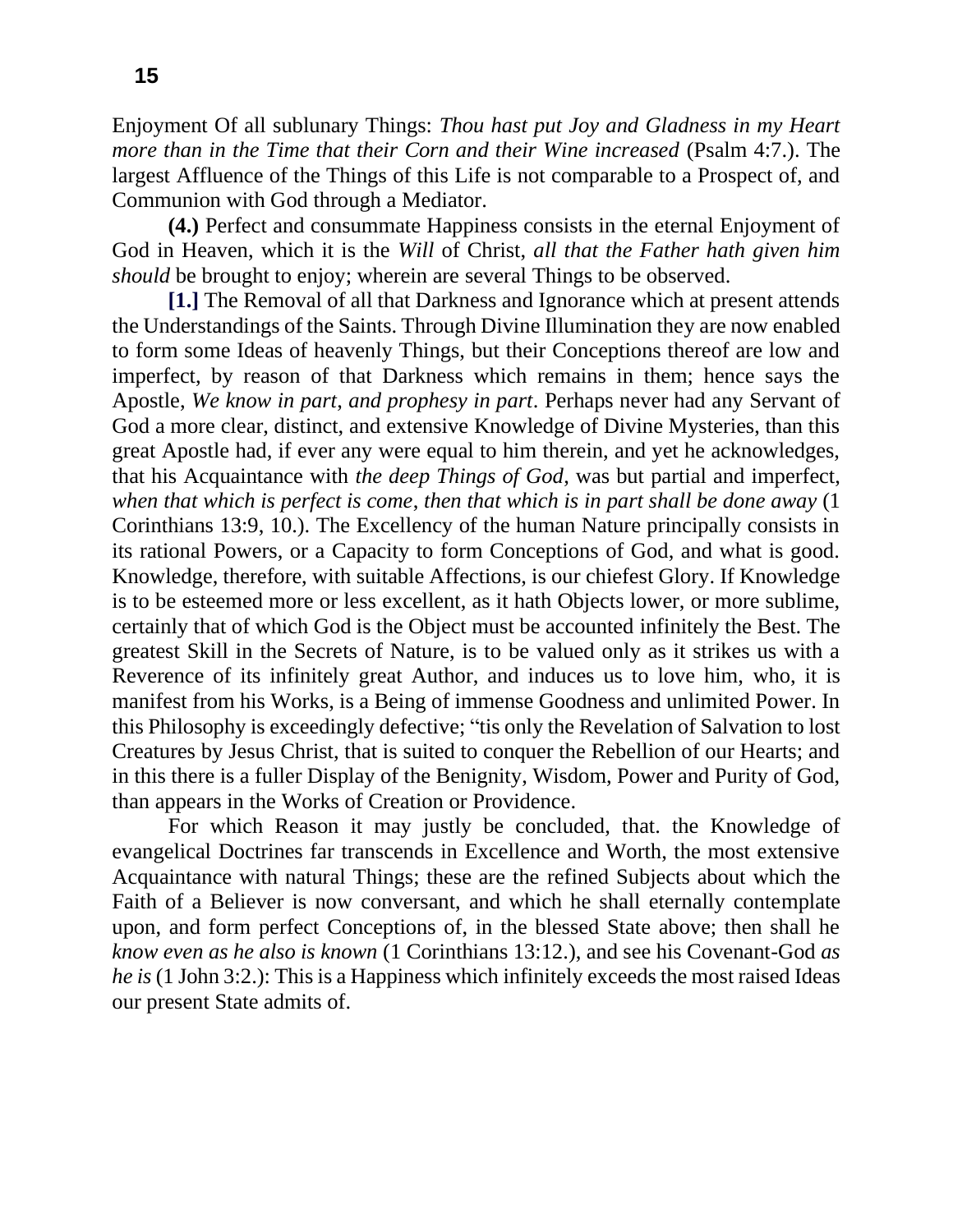**[2.]** No Perverseness, or bias to Evil, will then attend the Will.

Believer's are Persons possessed of Flesh as well as Spirit: Whilst they are in this mortal State, they *are bent to backsliding* (Hosea 11:7.); the *Law of their Members* too frequently prevails against that of *their Minds*, *and brings them into Captivity to the Law of Sin* (Romans 7:23.), which is in their Members. The Disquietude and Grief which the Deceitfulness, Strength, and Motions of Lusts within them, often occasion to their Souls, are not to be expressed, they can't but say, O *wretched* Persons *that we are*, *who shall deliver* us *from the Body of this Death* (Ver. 24.); they *groan within themselves*, and with longing Expectation *wait for the Adoption*, *to wit*, *the Redemption of their Body* (Romans 8:23.). In the future State they shall enjoy a perfect Freedom from all Impurity and Corruption. As soon as they put off their mortal Bodies their Souls will be perfected in Glory. When no sinful Thoughts will ever arise within them to their Disturbance and Grief, as now they do, even such Times when they most desire, to be delivered from them, the whole Heart Will then be intently fixed on God and Christ, and a holy Flame of Love to their dear Saviour, will be eternally glowing in their Breasts, who that considers the Happiness of such a State, can be without earnest Breathings after the Profession of it? May God, of his infinite Goodness, prepare us unworthy Creatures for it, and safely conduct us to it.

**[3.]** No Corruption will then remain in our Affections, which at present are very impure. Now we are apt *to set them on Things on the Earth* (Colossians 3:2.): Although we are convinced that invisible Objects infinitely better deserve our Regard, yet through the Imperfection that attends us, the Things of Time and sense deeply affect us, and engross far too large a Share of our Thoughts, Desires and Affections but then we shall be entirely delivered from all such Roving's that break our Peace, and damp our spiritual Joys in this Life; no irregular Motions, or disorderly Passions, will then find any room in our Hearts, but we shall forever be transported with rapturous Views of the dazzling Glories which shine in the Mediator's adorable Person.

**[4.]** No Discomposure of Mind will attend us in the heavenly State.

Here our Souls are ruffed and perplexed by various Causes; by none so much, as by the Sin which dwells in us; but that we shall be completely delivered from, when we enter into that pure Place, where *nothing* is admitted *that defines* (Revelation 21:27.). The Disappointments, Losses and Afflictions which occur in this State of Uncertainty, give us great and frequent Uneasiness; but when once we are arrived to the happy Shore of the other World, no Storms will ever any more at all arise upon us, or tempestuous Waves of Trouble overwhelm us. Now we are attended with Spiritual Darkness and Desertions, Clouds interpose between God and our Souls, and hide his Face from us; but when we are above we shall always behold him in his Son; nothing shall then intercept or prevent the Rays of his Favor from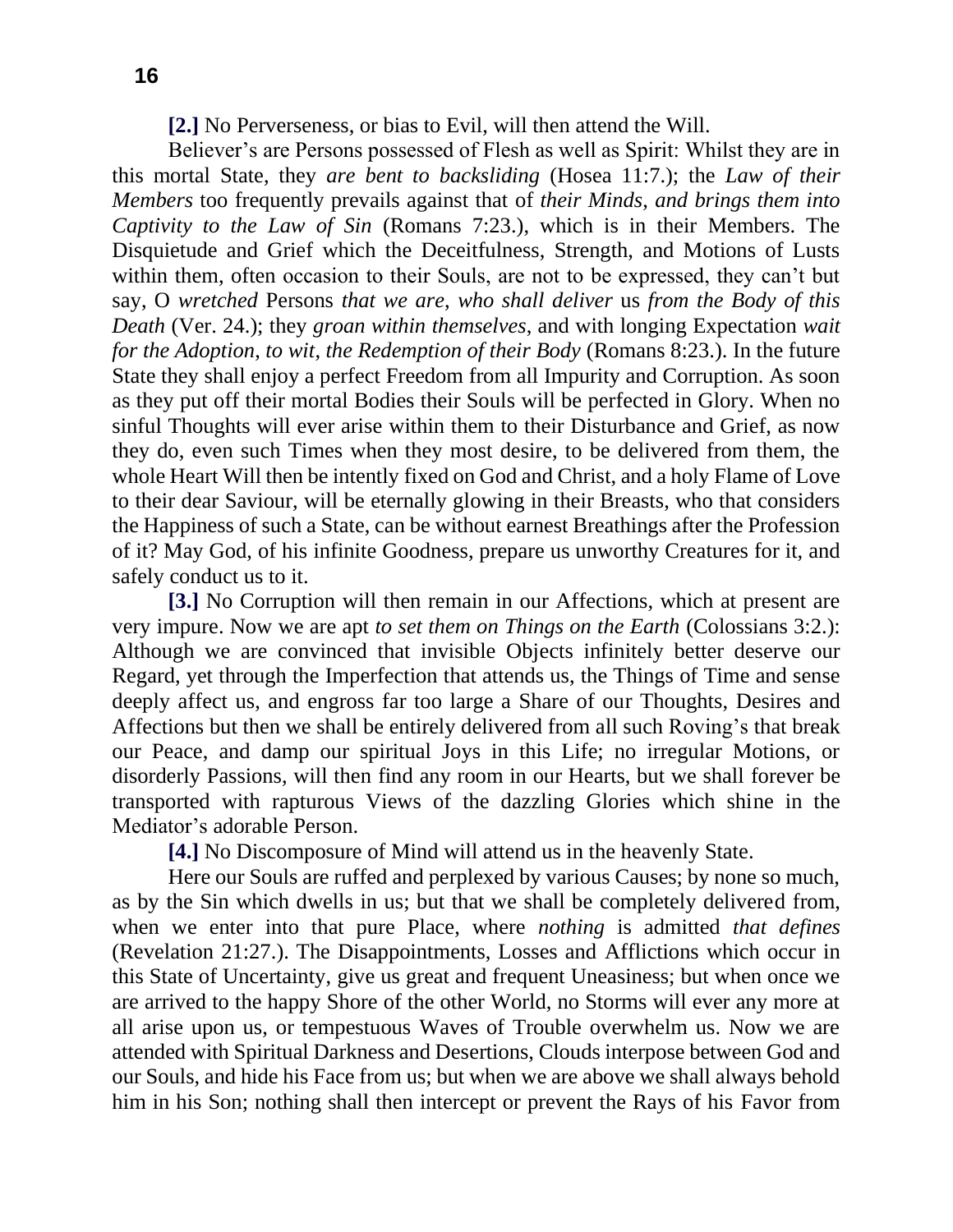shining upon us. Those happy Regions above are all Serenity and Peace, and every joyful Inhabitant these, possesses eternal and undisturbed Rest and Tranquility; all Sorrow is eternally banished from that Place; no Signs of Grief will ever appear in the Faces of those who are in Heaven, for *God will wipe away all Tears from their Eyes* (Revelation 7:17.; Revelation 21:4.).

**[5.]** That is a State of uninterrupted Communion with God. His spiritual Presence that is enjoyed by Believers here, is attended with an Agreeableness and Pleasure which rises far above our Expression; but yet it is infinitely below the Delight that springs from his immediate Presence in Heaven, where there *is a Fulness of Joy*, *and at whose right Hand are Rivers of* increasing *Pleasures for evermore* (Psalm 16:11.). The Fellowship which the Saints have with their heavenly Father in this State is often interrupted by Sin, Unbelief, and Temptations; but that which will subsist between God and them above, will not be broke by any of these Things: They Will be eternally swallowed up in the boundless Ocean of his everlasting Love.

**[6.]** Their Views of him will then be clear, permanent, and abiding.

Now they see him by Faith, and beholding *the Glory of the Lord*, *they are changed into the Same Image from Glory to Glory*. But these Prospects are inconstant, seldom and short; then, as they will be clear, distinct and full, not *as through a Glass darkly* (2. Corinthians 3:18. 1 Corinthians 13:12.), so they will be invariable and never ceasing. No small Part of our Happiness hereafter will consist in viewing the Glory of our Redeemer, who is exalted at God's right Hand. *Father*, *I will*, *that they also whom thou hast given me may be with me*, *that they may behold my Glory* (John 17:24.). The Pleasure which will attend this View of our dear Saviour, as *crowned with Glory and Honor* (Hebrews 2:9.), far transcends our Comprehension at present. It must certainly be an exquisite Delight to the Saints, to see their Redeemer, who once wore a Crown of *Thorns* (Matthew 27:29.) for their sakes, have a never ceasing Crown of Glory on his Head; and to view him, who was once clothed with Shame on their Account, inverted with shining Robes of Majesty and Light.

**[7.]** They will receive inconceivable Glory from Christ. The Father *has given him Power over all Flesh*, *that he might give eternal Life to as many as are given him* (John 17:2.). He will always be the Medium of God's communicating Favours to us, which is greatly to his Honor. Our Glory will very much consist in a Conformity to Christ. It was this God resolved upon in Predestination; *He predestinated us to become conformed to the lineage of his Son* (Romans 8:29.) And this seems to comprehend the Utmost of that Glory which God designed to bring us to the Enjoyment of; the Greatness of which we are unable fully to conceive of or describe.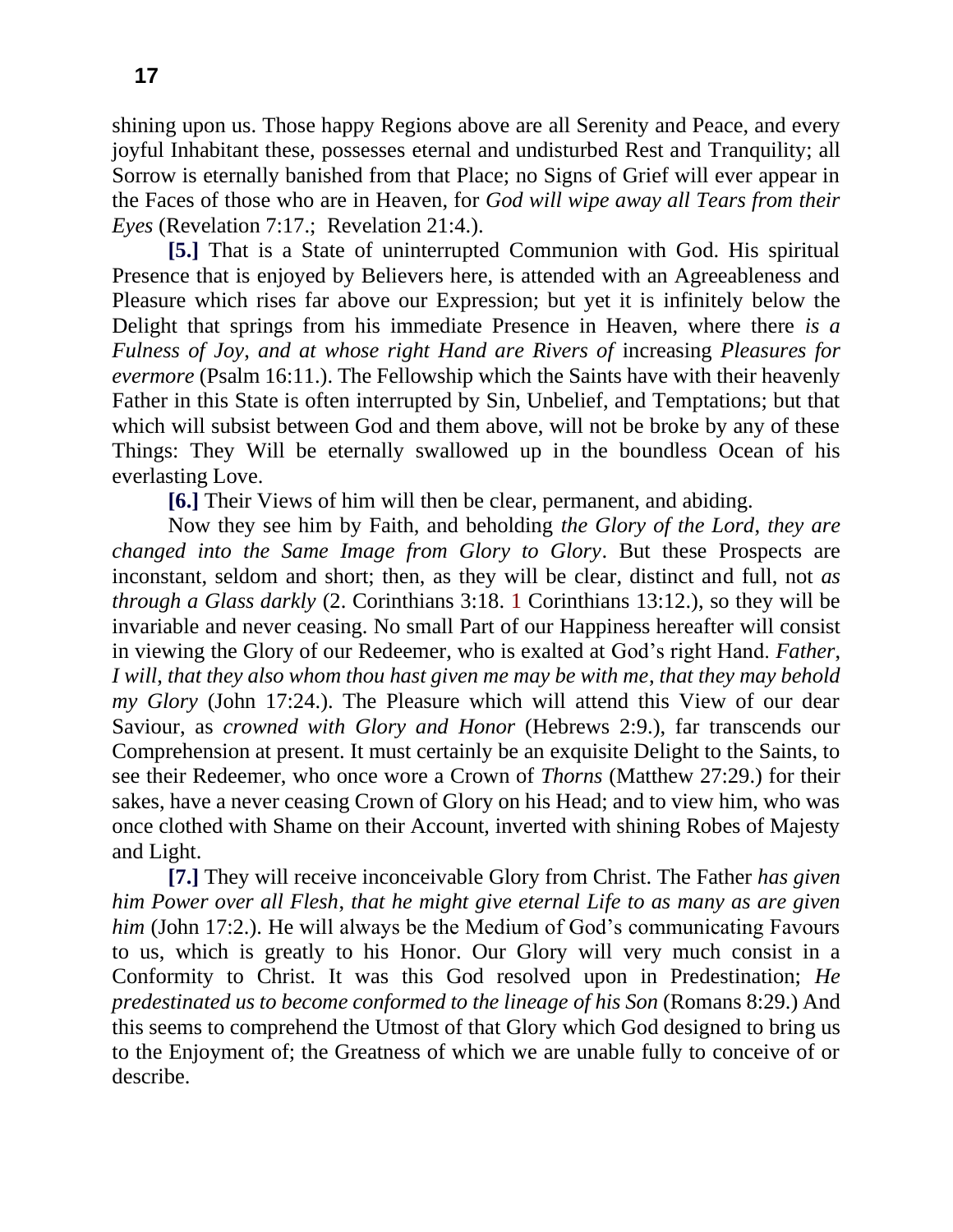Since the Happiness of the future State will be thus surprisingly great, it is not to be wondered at, that the Believer, in the Exercise of a lively Faith upon it, cries out, *Come Lord Jesus*, *come quickly* (Revelation 22:20.). Persons appointed to this State tour be accounted really happy ones.

From this Petition of *Jabez* we may easily collect, that his Heart was chiefly set upon those Things which are of a solid and durable Nature; he prays for Blessings that out-last Time, and which would accompany him beyond the Grave. And thus it becomes us all, to pray for a View of our Discharge from Guilt, Security from the Law's Curse, and from eternal Vengeance, which our Sins render us justly deserving of; and also, that we may be meetened for the Enjoyment of God and Christ, and be safely brought to that Happiness, when with respect to us, Time shall be no more. 2ndly. His second Petition is, *and enlarge my Coast.* It is probable that his Possession or Inheritance was too strait and narrow, not equal to the Number of his Family, which drew this Supplication from him. This was the Care with the *Children*  of Dan, who were obliged to enlarge their Coast by Violence, as we are informed, in the Book of *Joshua* (Joshua 19:47.). It appears by this Branch of this Prayer, that *Jabez* considered God as the Disposer of all Things, as he who fixes *the Bounds of our Habitations*, as his Protector, and as his beneficent Benefactor.

**1.** He considered God as the Disposer of all Things. He framed the Universe, and gave Being to everything that exists; he *is the Creator of the Ends of the Earth* (Isaiah 40:28.). The whole Frame of Nature is dependent on him, and supported by him, and therefore every Thing is under his Direction, and at his Disposal: *The Earth is the Lord's*, *and the Fulness thereof*; *the World*, *and they that dwell therein* (Psalm 23:1). The almighty and universal Creator, it is highly reasonable to suppose, has all Things under his Management and Influence. It is irrational to conceive, that he who made the World doth not govern it. Whatever God created doubtless he rules.

Divine Providence is conversant about the minutest Parts Of the Creation; *a Sparrow*, *two* of which *are sold for a Farthing*, *doth not fall to the Ground without*  the Permission *Of our heavenly Father* (Matthew 10:29.). We may therefore strongly conclude, that God exercises a special Care about, and Rule over Man, who is the Chief of the lower Creation. The Commencement of our Being, the Circumstances of our Life, whether they be high or low, the Time and Manner of our Death, are all under Divine Direction.

*2. Jabez* considered God as his Protector. His humble Application to God for the enlarging of his Coast, may direct us to conclude, that he was sensible of the Necessity of Divine Protection, to preserve him in a safe and quiet Possession of what was his present Property.

If we are persuaded, that the Increase of our temporal Favors is from God, we cannot doubt of our holding whatever we may enjoy, by virtue of his governing Will. The peaceable Enjoyment of what Providence has made our own, is owing to the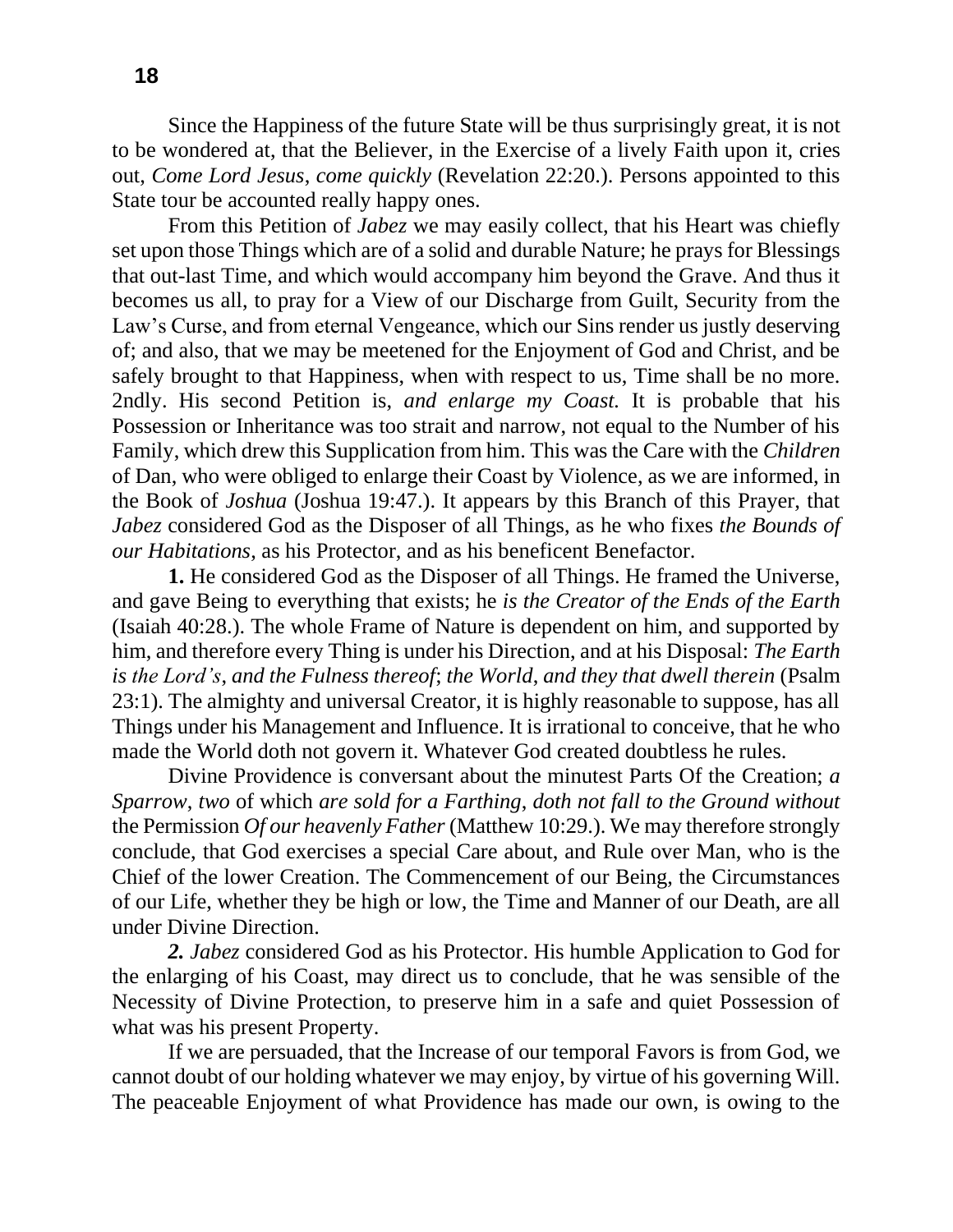watchful Care, and powerful Protection of the great God; *Safety is of the Lord* (Proverbs 21:31.). He causes *the Needy*, that is to say, such as are poor, weak, and defenseless, *to lie down in safety* (Isaiah 14:30.). The Psalmist expresses his deep Sense of Divine Preservation in these Words, *I will both lay me down in Peace*, *and sleep*, *for thou*, *Lord*, *only makest me dwell in safety* (Psalm 4:8.).

**3.** He acknowledged the Lord to be his bountiful Benefactor. None can suitably apply to God for an Addition to their temporal Estate, but such who believe his universal Providence, and know that what they already enjoy, be it less or more, is the Beneficence of the supreme Being. A right Application to the Lord for such an Increase of our Substance as we apprehend to be necessary, carries in it a just Sense of all the Accommodations of Life, being his Gifts, and what we are wholly undeserving of Believers, when they humbly and spiritually look up to their heavenly Father, for the Communication of what is needful for them, gratefully acknowledge it is he *who giveth them richly all Things to enjoy* (1 Timothy 6:17).

This Petition gives us a proper Occasion to enquire, whether it be lawful to desire more than we possess, if our necessary Wants are supplied? or, if having *daily Bread*, we may be justified in desiring more? I apprehend there are some Things, which, if they attend those Desires, render them absolutely unlawful; and that there are different Views Which may make such Desires strictly justifiable.

**(1.)** *Those Things which, I conceive, render these Desires unlawful,* are as follow:

**[1.]** A Difference and distrust of the continued Care of Divine Providence about us. It is too Commonly seen, that after Men have had a long Experience of the Goodness of God discovered in providing for them, they rink into a lamentable Distrust of the Continuance of his beneficent Regard to them, and foolishly propose to defend themselves from Penury, by advancing their Circumstances to such a height as may be thought to raise them to an Independence on Providence.; that is to say, they diligently attempt to lay up so much Store by them as they think will be sufficient to prevent their ever being Necessitous, Such a Conduct is exceedingly blamable; for, besides the Uncertainty of human Life, which ought to check all such anxious Desires, what Reason can be assigned, why we should scruple that the Providence which has suitably supplied us for thirty, forty, or fifty Years, will not take the same Care of us the short Time we may longer continue in Life? But oftentimes to such an excessive Pitch does this Temper arise in many, that they entirely lore all agreeable Relish of those Mercies they are favored with, because they are disappointed in their Views of this low and different Kind. This covetous Disposition is very unbecoming those who profess Faith in Christ; it is what he severely censures, as the Effect of Unbelief, or of a weak Faith: *Shall he not much more clothe you*, *O ye of little Faith*? *Therefore take no Thought*, *saying*, *What shall we eat*, *or what shall we drink*, *or wherewithal shall we be clothed (for after all these*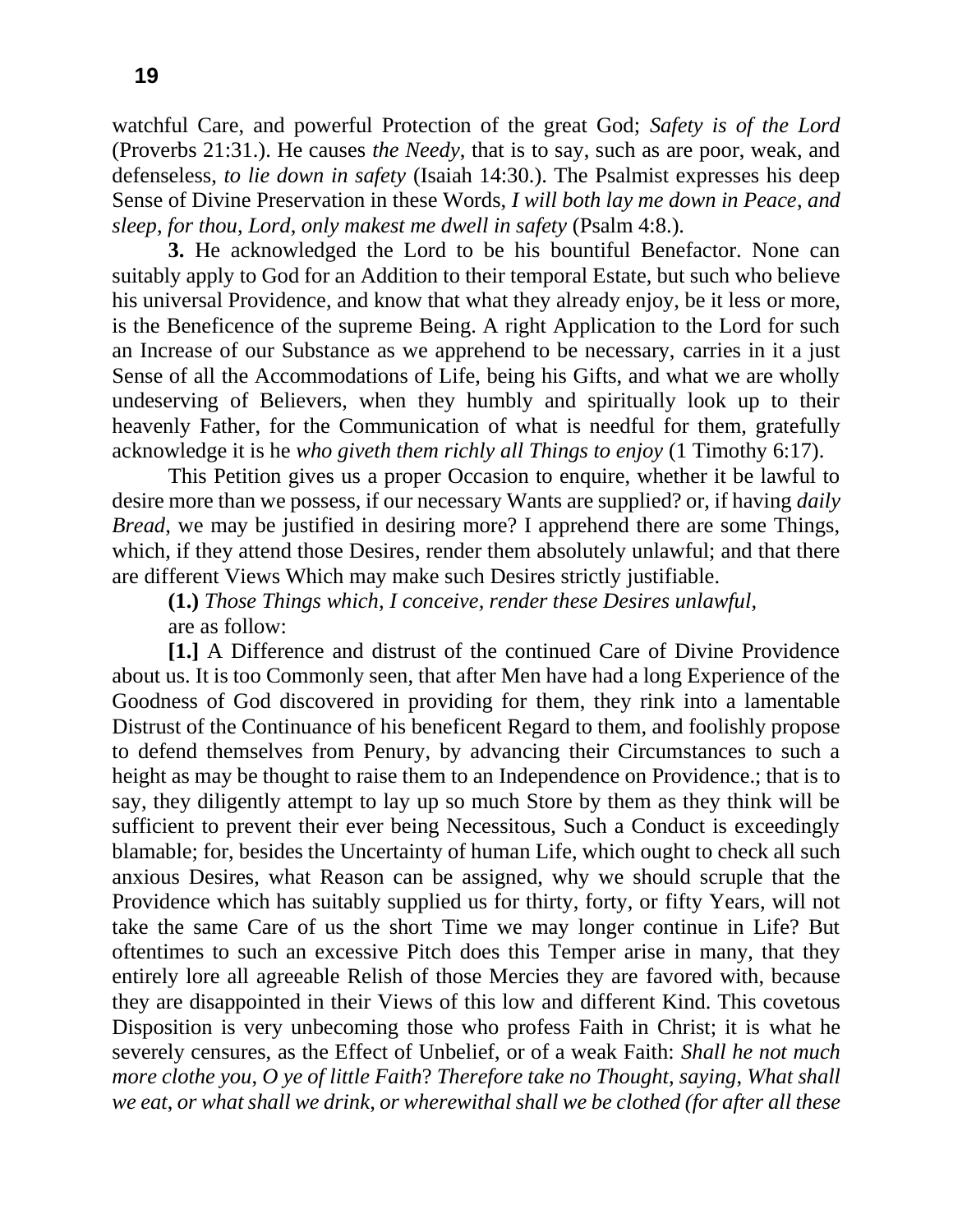*Things do the* Gentiles *seek) for your heavenly Father knoweth that ye have need of all these Things*. (Matthew 6:31, 32.) *Having Food and Raiment* we ought to *be therewith content*, and not distress ourselves with Thoughts of what we have no just Reason to fear, *viz*. the want of Divine Beneficence towards us.

**[2.]** If Ambition and Pride give rise to, or cherish these Desires, we cannot acquit ourselves of Guilt in this matter. I imagine that Persons of ambitious and aspiring Views, are under a strong Temptation too eagerly to pursue the enriching of themselves; to such the Want of Respect and Honor from others is intolerable, And as Riches frequently recommend a Man in the room of good Sense, strong Parts, Affability, and strict Probity, except to the *judicious Few*.; it is no wonder, that some Men are seen to labor after the amassing of Wealth together, who are not able to make Pretensions to Honor (but can't be easy without it) above what others in lower Life may claim by the Qualifications and Virtues which adorn their Mind, and Conduct. Men of this Cast cannot patiently bear, that any should exceed, if equal them, in Gaiety and Grandeur; but are far from imitating, such as are superior to them in the brighter Excellencies that beautify a Person.

**[3.]** If we aim at enriching ourselves with a View to indulge a sensual Appetite, we are highly culpable. Ease, Luxury, and Wantonness are Vices, that often captivate Persons of plentiful Fortunes; numerous Temptations attend those of a superior Rank, which such that are below them are not subject to. The Pleasure that arises from the Abundance of Wealth is far from over-balancing the many Dangers to which it exposes Men: A thorough Conviction of which caused. *Agur wisely* to decline seeking of it; he knew that the Corruption of our Nature prompts us to Pride and Insolence, if we are in elevated Circumstances, as it tempts. us to Actions fraudulent and, unjust when we are in the Reverse; which drew this Prayer from him, who, perhaps in this Particular is imitated but by few; *Give me neither Poverty nor Riches*, *but feed me with Food convenient for me*, *lest I be full and deny thee*, *and say*, *Who is the Lord*?. *Or lest I be poor and steal*, *and take the Name of my God in vain* (Proverbs 30:8, 9.) If we desire to be rich, from an Inclination to gratify our carnal Affections, Providence is infinitely kind in denying us what would be unspeakably to our Disadvantage: *Ye ask and receive not because ye ask amiss*, *that ye may consume it upon your Lusts* (James 4:3.)

**[4.]** When our Endeavors this Way are accompanied with oppressive Designs towards others, we are guilty of a very great Evil. Oppression is a cruel and inhuman Vice; but many whose circumstances enable them to it, seldom discover the Want of an inclination to practice it. *Do not rich Men oppress you* (James 2:6.)?

*Says the Apostle James*. *The* Heart of Man is so abominably wicked, as to abuse that to the Detriment of others, which he ought to improve to their Assistance and Advantage. *But thine eyes and thine Heart are not but for thy Covetousness, and for to shed innocent blood; and for Oppression, and for violence to do it. (Jeremiah*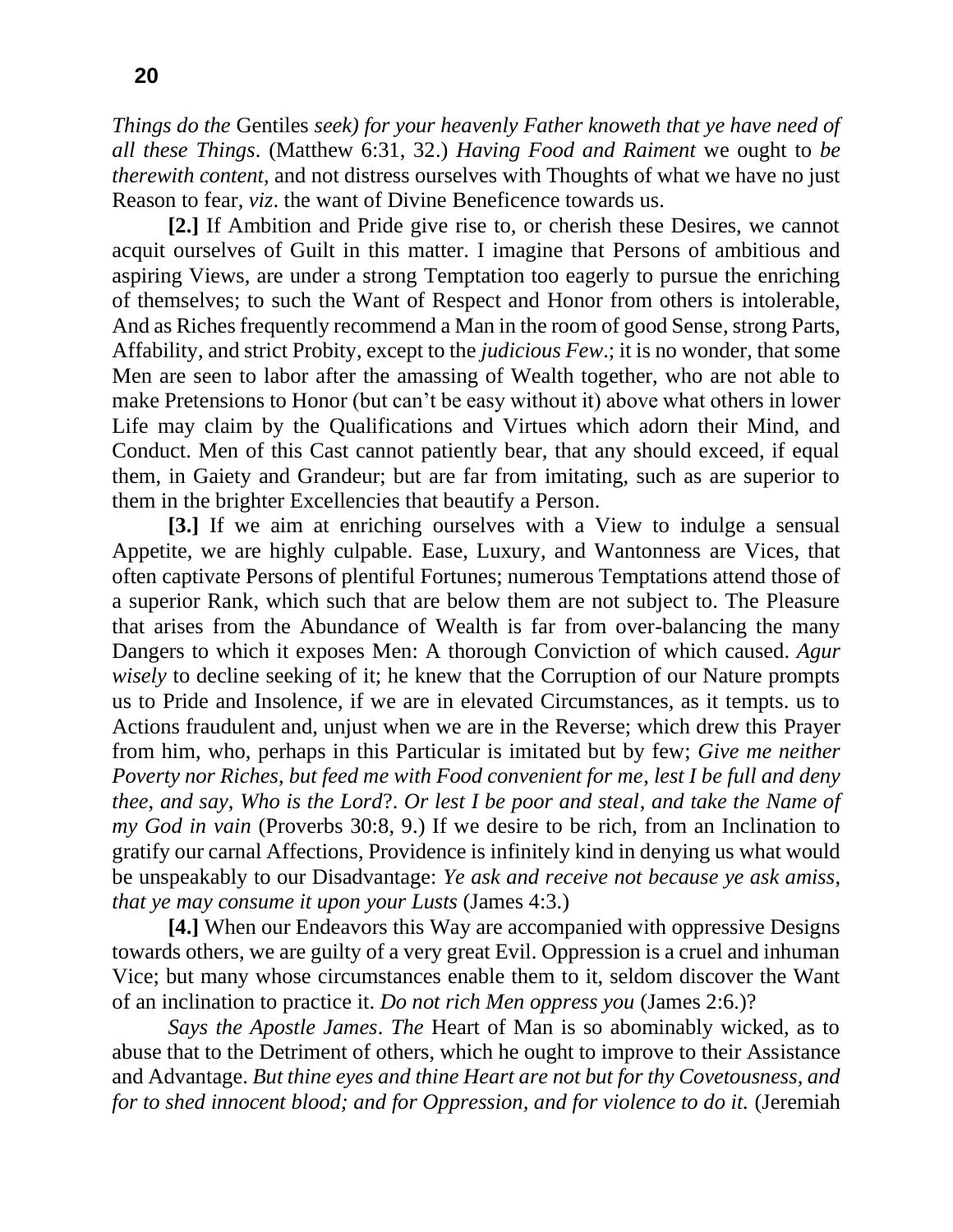22:17.) Too many, whose Ability renders them capable of relieving the Distressed and Necessities, are so far from Christian Generosity, as to increase the Poverty of their Dependents, by abating them of their Wages, without any manner of Necessity, but merely from an insatiable Desire after adding to their own Wealth. I can't tell, whether the Frequency of this may not have so far blinded the Minds of some Men, as to make them think it no Crime: If any Check is given by the Conscience for such a Conduct, it is presently silenced by this pitiful and shameless Excuse, *If I do it not others Will*. It would be well if those Words were seriously considered by such, *I will be a swift Witness against those that oppress the Hireling in his Wages* (Malachi 3:5.). Let not any think to join with others in Sin, and imagine that they shall not share with them in the Punishment.

If any of these Things attend our Desires of enlarging our Treasure, those Desires proceed from a low and base Principle.

**(2.)** *There are some very justifiable Reasons that may be mentioned in favour of such Desires,* and which sufficiently defend us in cherishing of them.

**[1.]** That we may be able to assist others who are in want. This is a Duty incumbent upon us all; we are required *to do good to all Men*, *especially to them who are of the Household of Faith* (Galatians 6:10.). In this we ought to imitate the Beneficence of our heavenly Father, who causes *his Sun to rise on the Evil and on the Good; and sendeth Rain on the Just and on the Unjust* (Matthew 6:45.). Now, if we use our Diligence to render ourselves capable of this Charity and Benevolence, it is to our Commendation.; to this we are, directed, *Let him*. *that stole*, *steal no more*, *but rather let him labor*, *working with*. *his Hands the Thing that is good*, *that he may have to give to him that needeth* (Ephesians 4:28.) We are under Obligation to be. industrious, with a View to the Service of our Fellow-Creatures, but more especially, that we may enable ourselves to relieve poor and distressed Saints. As in all other Things; so in this, perhaps our treacherous Hearts too frequently deceive us; We may sometimes think, that we would be extensively charitable, if our Circumstances were but once advanced to such a Height; an eager Desire of which holds our hand, and prevents our present Liberality; and if, so, we may be assured, that our Desire of increasing our Stock is not for the sake of others, but wholly for ourselves; or, that it is a selfish Principle, which governs us.

**[2.]** It is lawful, to desire an Increase of our Substance, with a View to our Improvement in useful Knowledge. There is a great Variety of Subjects that well deserve Your diligent Study, in order to any considerable Acquaintance with which such Helps are necessary, that cannot be obtained without great Expense; and therefore Persons in low Circumstances, though they may have an excellent Genius, or their Intellectuals maybe such as ft them for sublime Studies, yet their Situation of Affairs does not furnish them with suitable Opportunities, and necessary Advantages, for that Improvement of which they are capable. In the Opinion of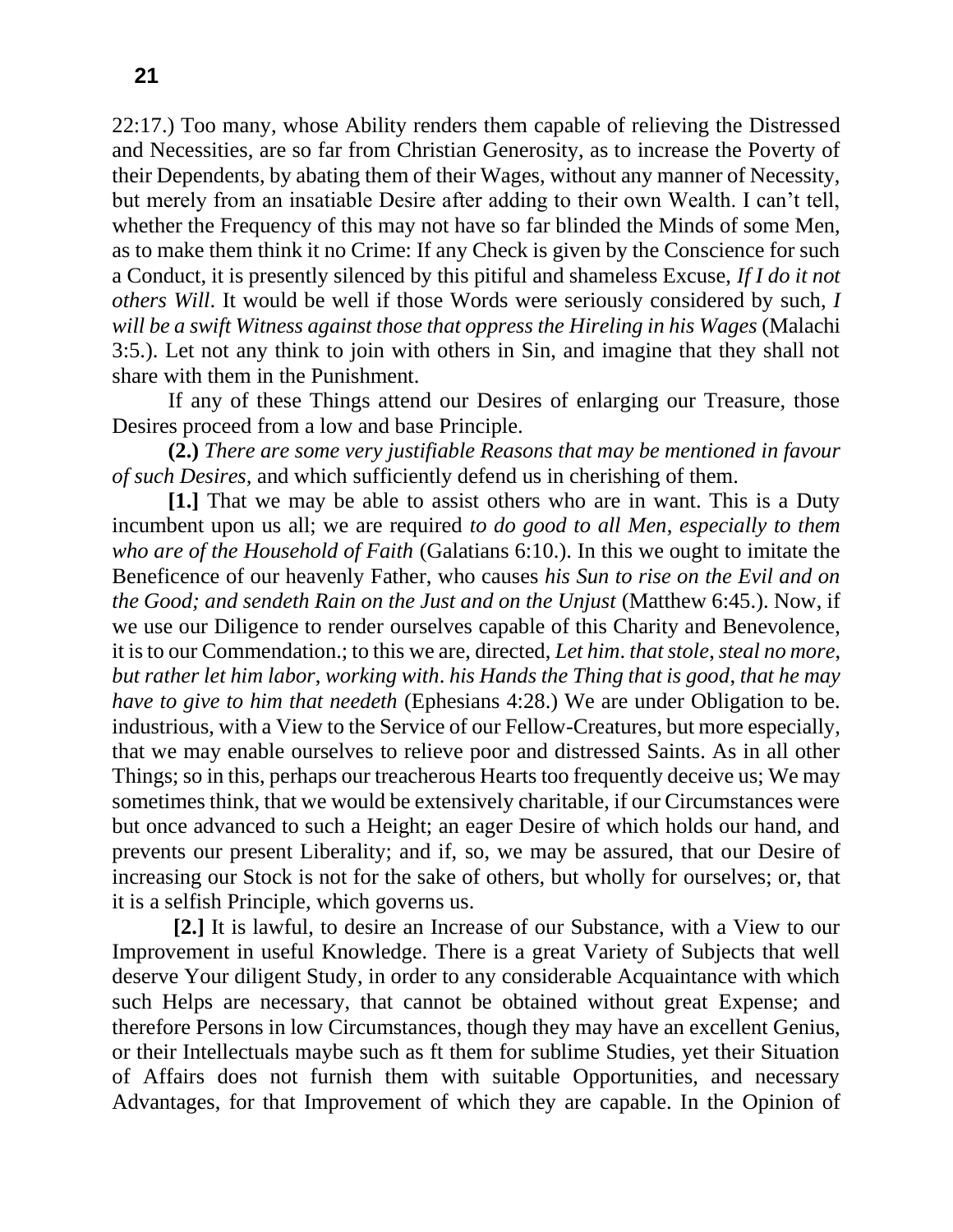*Solomon*, an Advancement in Knowledge is far preferable to the Increase of Riches. *How much better is it to get Wisdom than Gold*; *and to get Understanding rather to be chosen than Silver* (Proverbs 16:16.).

The Works of Nature are very worthy of our diligent Enquiries, for those Discoveries Which are to be made of the Order, Dependence, Beauty, and Harmony of natural Things, may justly lead us to adore the great Creator, whose infinite Wisdom and Power will visibly appear to us in all our Disquisitions of this kind. But the gracious Design of the Salvation of Sinners, or evangelical Mysteries, best deserve our assiduous Studies, because the Divine Perfections are more eminently displayed therein, and our dearest Interest is most nearly concerned in our Acquaintance with those heavenly Things.

Now it is lawful to desire an Increase of our temporal Substance, in order to capacitate us for Improvement (by obtaining of necessary Helps) in such valuable Knowledge.

**[3.]** We may lawfully desire an Enlargement of our Treasure, out of a Regard to the Interest of Religion: The Promotion of Christ's Kingdom, and the Propagation of his Gospel, challenge our warmest Zeal. If we have a deep Sense of the many Obligations we are under to Christ, we shall certainly be influenced to contribute all we can to the Support and Spreading of his Cause in the World: We cannot neglect, and be indifferent towards his Interest, without involving ourselvesin Guilt. Besides, a proper use of what Providence entrusts us with, is very likely to be attended with a Blessing. It is to be questioned, whether Liberality tends to impoverish us, but we are assured, that *to withhold more than is meet tends to Poverty* (Proverbs 11:24.). *Honor the Lord with thy Substance*, *and with the First-Fruits of all thine Increase*, *so shall thy Barns be filled with new Wine* (Chap. 3:9, 10.). Now, though these Views may justify us, in desiring an Addition to our temporal Riches, yet our Application to God for it ought to be with entire Submission to his Will, as considering, that he knows what is most proper for us, and best understands how we should use what we might be entrusted with, For my Part, I freely confess, that I apprehend Riches are no farther desirable than as they sub serve these valuable Ends mentioned; and what Account those will be able to give hereafter, who are possessed of them, and do not improve them to these Purposes, they will do well seriously to consider. I imagine it must be much such a one as that Servant gave, who *laid up his Pound in a Napkin* (Luke 19:20.), and neglected to occupy it.

**3dly.** The third Branch of this Prayer is, *and, That thine Hand might be with me*. By the Hand of God may be intended his powerful Grace; as it is in these Words, *The Hand of the Lord was with them*, *and a great Number*;2l.); which God promises to turn upon his People :Acts 11 (*believed and I will turn mine Hand upon the little ones* (Zechariah 13:7.). These Words are expressive of God's gracious and effectual Influence in and upon his Saints. *Jabez* was sensible that this was necessary to his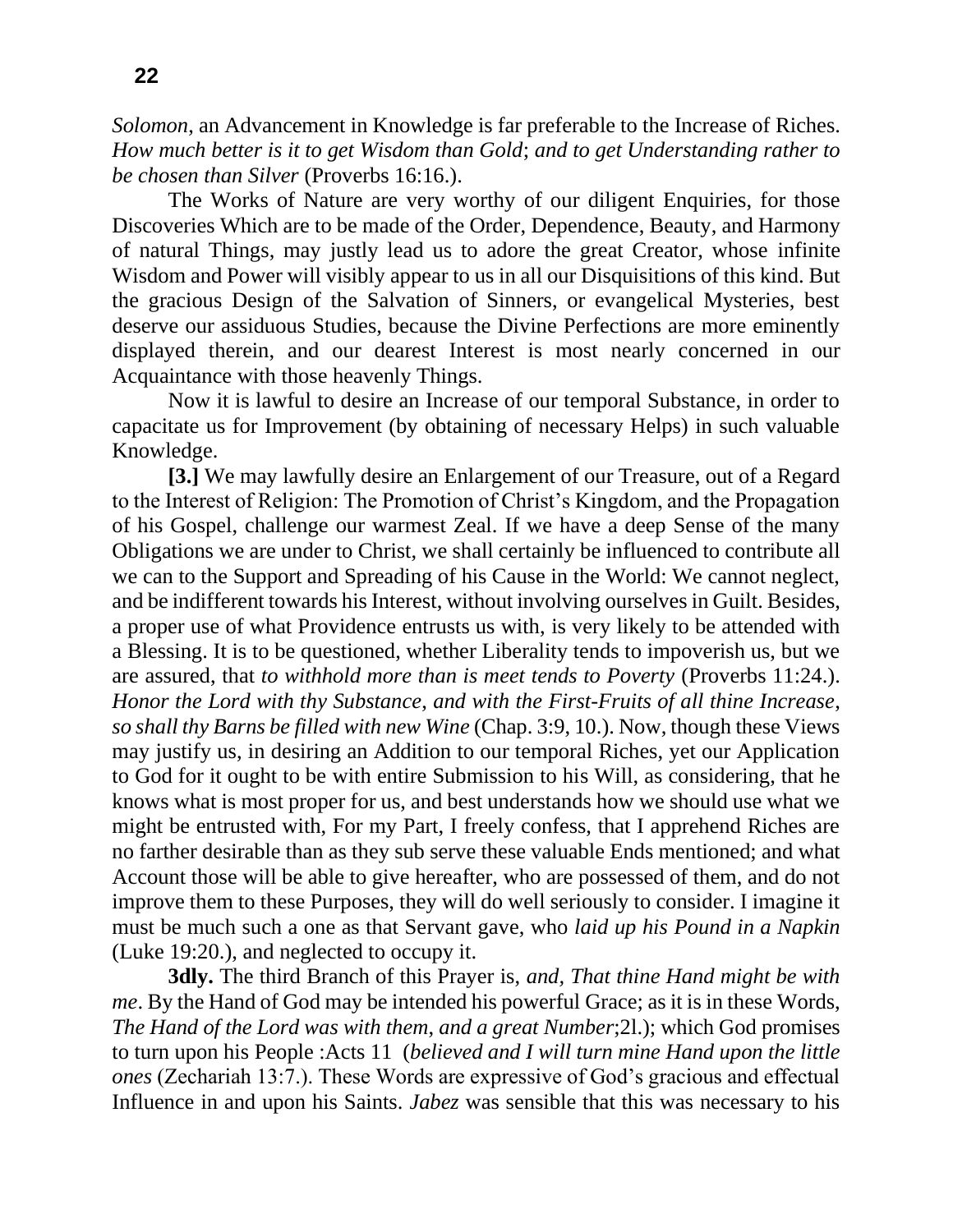Assistance, Protection, Guidance, and Consolation, and therefore intreats .that he might be favored therewith

**1.** The Hand of God's Love and Favor is necessary to our Aid and Assistance. We are unable to excite, or put into Exercise, and maintain the Vigor of those Graces, that are formed in us, which yet are very needful to the Comfort and Joy of Our Souls. Our spiritual Vivacity and Liveliness is wholly dependent on Christ, *with*  whom is the *Fountain of Life* (Psalm 36:9.). As Branches in the natural Vine cannot bear Fruit without a continued Communication of Nourishment from it, for Believers, who are Branches of Christ, *the true Vine*, cannot bring forth any spiritual Fruit to God's Glory, unless they have a constant Supply of Grace from him; *without me ye can do nothing* (John 15:5.). Again, they are unequal to a spiritual Performance of any Duty, without Divine Assistance: Their religious Exercises are gone through in a very cold, dull, and heavy Manner; if heavenly Influences are with-held, a Sense of which drew this Request from the Church, *Draw me* (Cant. 1:4.). Various Temptations attend the Saints; and their corrupt Part is very ready to comply therewith. Nor are they, of themselves, able to repel the Force of the least which may befall them. All our Ability to withstand Satan's urgent Solicitations to Evil is derived from Christ, who *is our Strength*, as well *as Righteousness* (Isaiah 45:25.). A Multitude of Snares surround us in this sinful World, which is, as it were, a *Land of Deserts and Pits* (Jeremiah 2:6.); and therefore super-natural Assistance is absolutely requisite to our comfortable Walking, where we can't but be sensible that manifold Difficulties and Dangers are before us. Besides, many Afflictions seize upon us while we are here, which are *not joyous but grievous* (Hebrews 12:13.), though they yield the peaceable Fruits of Righteousness in the End. How necessary it is that Christ's *left Hand sh*ould be under our *Head* (Song of Solomon 2:6.), to keep us from sinking, those fully know, over whom the surging Waves of deep Distresses have rolled.

**2.** Omnipotent Grace is necessarily required to our Protection. It is not to be imagined, that we are furnished with a Power sufficient to defend ourselves against the violent Assaults of that *roaring Lion*, Satan, w*ho walketh about*, *reeking whom he may devour* (1 Peter 1:8.). The treacherous and powerful Enemies which are within our own Breasts would certainly prevail against us, and involve us in endless Destruction, if Divine Power did not frond engaged for our Defense. Our Ruin would be inevitable, if Christ was not as well a *Shield to* defend us as a *Sun* (Psalm 84:11.) to enlighten us: So great is our Danger, which arises from the *Deceit and Power* of Sin in our Hearts. The Number, Malice, and Rage of the Saints Adversaries in the World, would strike them with the greatest consternation were they left to defend themselves; it is only the Knowledge of their having an impregnable Place of Defense to retreat to in all Dangers; which bears up their Courage and Fortitude of Mind. *The Name of the Lord is a strong Tower*; *the Righteous runneth into it and is*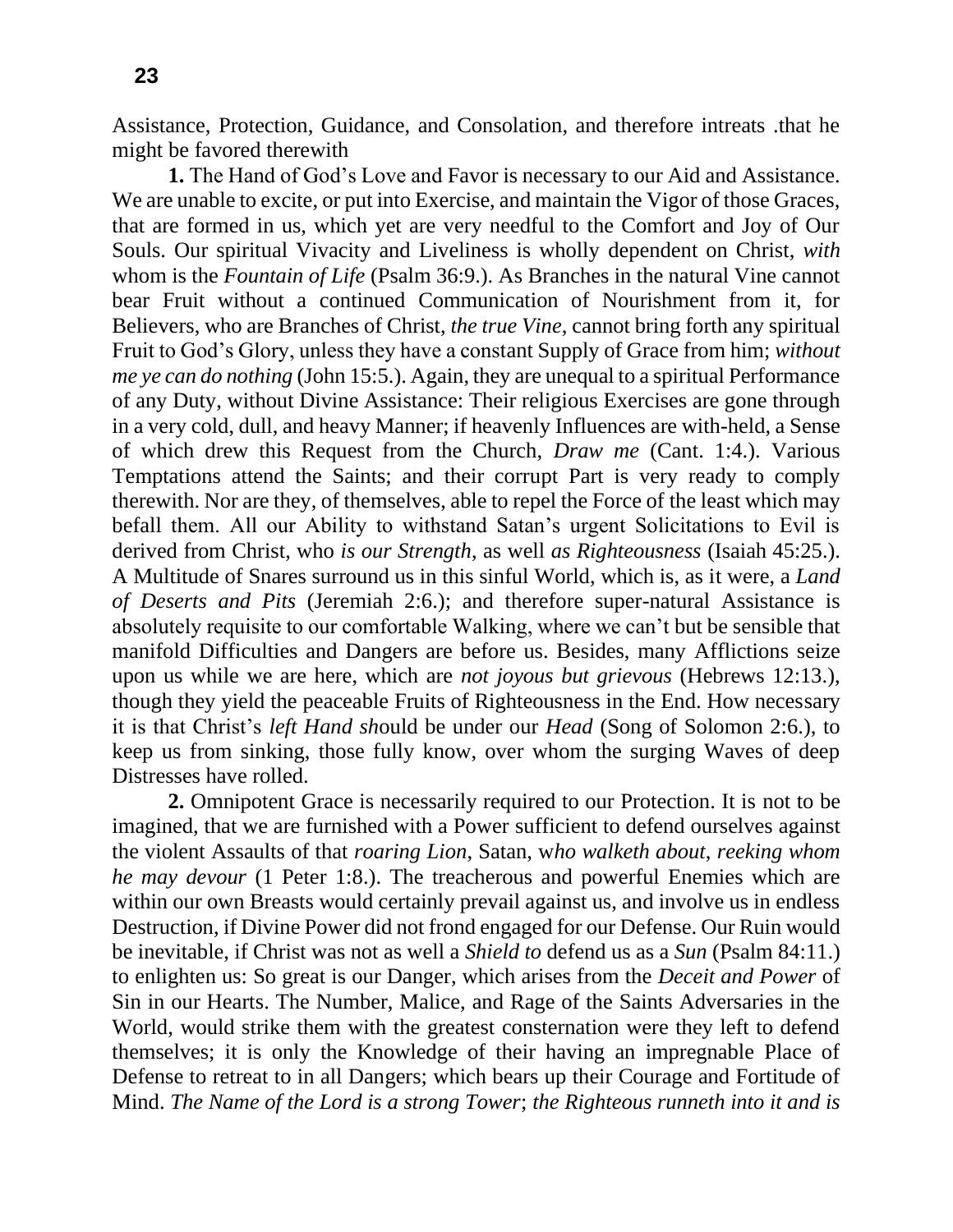*safe* (Proverbs 18:10.). *It is by the Power of God* alone that they *are kept through Faith unto Salvation* (1 Peter 1:5.).

**3.** The *Skillfulness of God's Hand* (Psalm 78:72.) is very heedful to our *Guidance* and Direction. We are full as defective in Wisdom as in Strength; *The Way of Man is not in himself*; *it is not in Man that walketh to direct his Steps* (Jeremiah 10:23.). We are often at as great a Loss how to conduct ourselves under difficult Circumstances, as we are unable to act the Part which becomes us; hence the Psalmist entirely depended on Direction from above; *Thou shalt guide me with thy Counsel* (Psalm 73:24.). The true Knowledge of what is our Duty is a Gift from Heaven, as well as the Ability to perform it, *Teach me to do thy Will*, is a Petition suitable to the Condition of us all. The Path in which we should walk is frequently out of our View; we know not where or how to take one Step. So far as our Actions are agreeable to the Character of good Men they are directed by God; *the Steps of a good Man are ordered by the Lord* (Psalm 153:10.). We should turn aside, and eternally wander, if a gracious God did not say to us, when we *decline to the right Hand*, *or to the left*, *this is the Way*, *walk ye in it* (Psalm 37:23.).

**4.** The kind Influences of God upon us are necessary to our Consolation. All our spiritual Comfort takes its Rise from rich Grace, and is effected by the *good Hand of God upon us* Nehemiah 2:8.: Hence the Lord is stilled *the God of Consolation* (Romans 15:5.). Believers never have any solid Peace and Joy but when they are favored with the Smiles of their heavenly Father: He only can *comfort them*  when they *are cast down* (2 Corinthians 7:6. This he graciously promises to do for them, *As one whom his Mother comforteth so will I comfort you* (Isaiah 66:13). And this his free Promise he effectually makes good, by shewing to them the *Immutability of his Counsel*, concerning their Salvation, which he has *confirmed by an Oath*, *That by two immutable Things*, *wherein* it is *impossible for him to lye*, they *might have a strong Consolation* (Hebrews 6:17, 18.). Through a Contraction of Guilt they sometimes are deprived of their spiritual Joys, their Graces grow languid, and their Hearts are exceedingly troubled: This was *David's* Case, when he thus expressed himself to his God, *Restore unto me the Joy of thy Salvation* (Psalm 51:12.) What he earnestly desired on his own Account, God will indulge his distressed Children with, notwithstanding their Backslidings from him. *I have seen his Ways*, *and will heal him*; *I will lead him also*, *and restore Comforts to him*, *and to his Mourners* (Isaiah 57:18.)

4thly. *Jabez* prays to be kept from Evil: *And that thou wouldst keep me from Evil*. He urges a Reason for this Petition, it is this, *That it may not grieve me*. I shall,

**1.** Consider the *Request*.

**2.** Observe the Argument or *Reason* he pleads for obtaining the Favor he asked.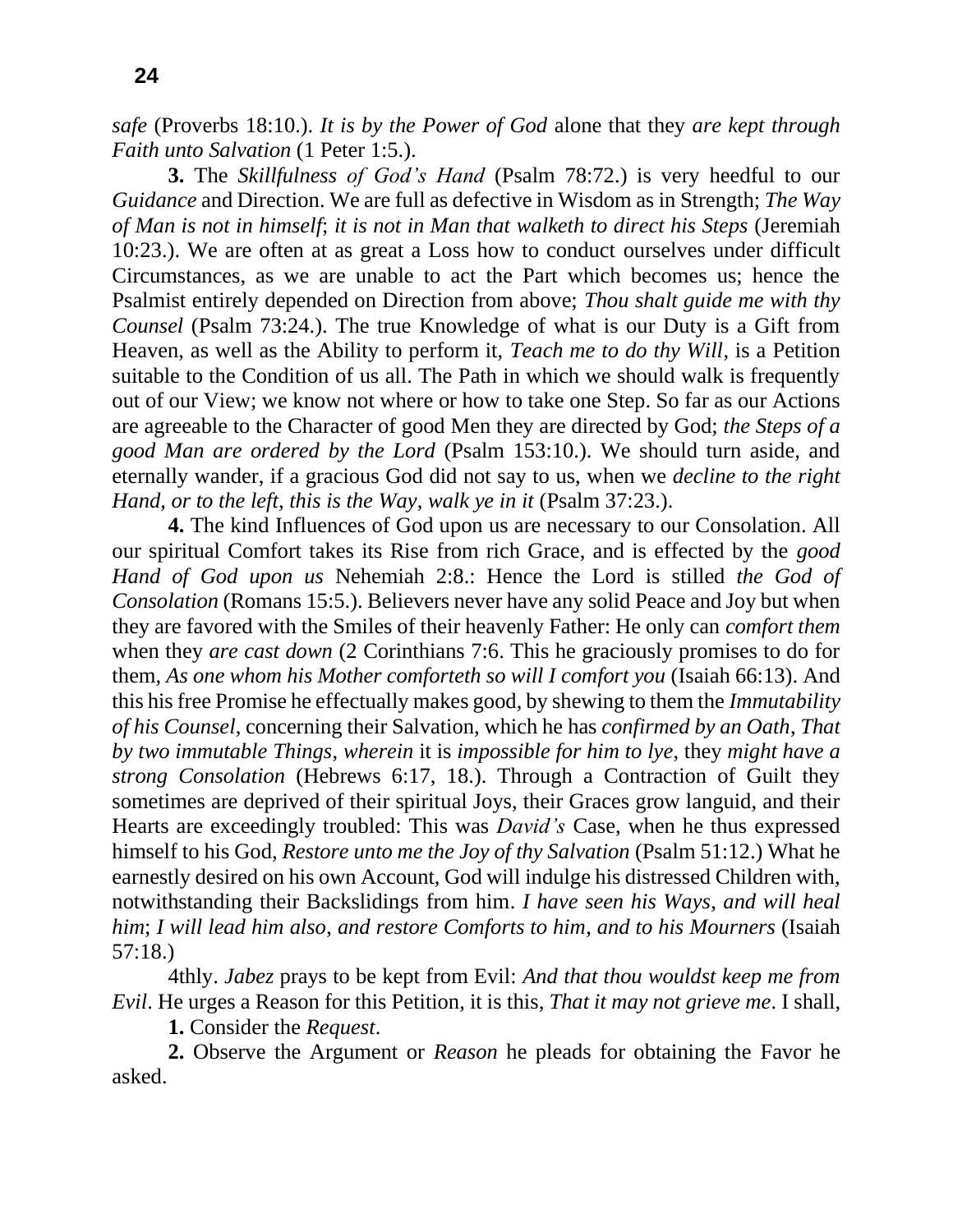**1.** I am to consider the Request, which is, *And that thou wouldest keep me from Evil* In this Branch of his Prayer are three Things to be enquired into.

**(1.)** What is designed by Evil. (2.) What is supposed by *Jabez* his applying to God to be kept from it. (3.) How the Lord keeps his People from Evil.

**(2.)** Evil sometimes designs Penalty; thus in these Words, *I will bring Evil upon them which they shall not be able to escape*; *and though they shall cry unto me I will not hearken unto them* (Jeremiah 11:11.). In other Places it intends Affliction; as in these Words, *and comforted him over all the Evil*, *i.e. Affliction that the Lord had brought upon him* (Job. 42:11.). All Punishment is Affliction; but all Affliction is not Penalty. *Job's* Affliction had nothing of a penal Nature in it. Evil is elsewhere taken for Sin; as here, *Ye that love the Lord hate Evil* (Psalm 97:10.), *i.e. Sin*. This I apprehend to be principally designed at least; in this Place, under our Consideration. It is not improbable but *Jabez* might have in View Afflictions, and desire to be delivered from them, which are grievous in their Nature. But I imagine it was Sin that he chiefly had Respect to, and was desirous of being kept from. A very evil Thing it is.

**[1.]** It is Evil in its Nature. It is contrary to God; *It's the abominable Thing that he hates* (Jeremiah 44:4.). It is a Transgression of the Divine Law; *Whosoever committeth Sin*, says the Apostle *John*, *transgresseth also the Law*, *for Sin is the Transgression of the Law* 122(John 3:4.). In sinning we act in direct Opposition to the Will of God, despise his Authority, and strike at his Government; who therefore will ever be able fully to describe the disagreeable Nature of this hideous Monster?

**[2.]** Since Sin is thus vile in its Nature it can't be imagined to be good in its Effects. The Consequences arising from it have been fatal to all chargeable with it. Man's Apostasy from God, or his first Breach of the Law, involved us all in Misery and Woe. By that Sin the Rectitude and Purity of our Nature was loft, and we are become polluted, and prone to all Iniquity. Besides, it is Sin that exposes us to the Curse and Condemnation of the Law, and renders us liable to God's eternal Vengeance; *for which Things sake* (*i.e.* the Lusts mentioned above) *cometh the Wrath of God upon the Children of Disobedience* (Colossians 3:6.). That is the cursed Fountain from which all penal Evils spring here, and from whence everlasting Destruction will arise hereafter; eternal *Death is the Wages* (Romans 6:23.) of it, or that is properly demerited by it: Its Nature therefore must be inconceivably vile and abominable.

**(2.)** *Jabez* having a proper Sense of the evil and odious Nature of Sin, applies to the Lord to be kept from it. Thus, all Believers do; as *David*, who expresses himself after this Manner, *Cleanse thou me from secret Faults*; *keep back thy Servant also from presumptuous Sins*, *let them not bare Dominion over me* (Psalm 19:13.). Christ gives us Advice to this in his Directory for Prayer, *Lead us not into*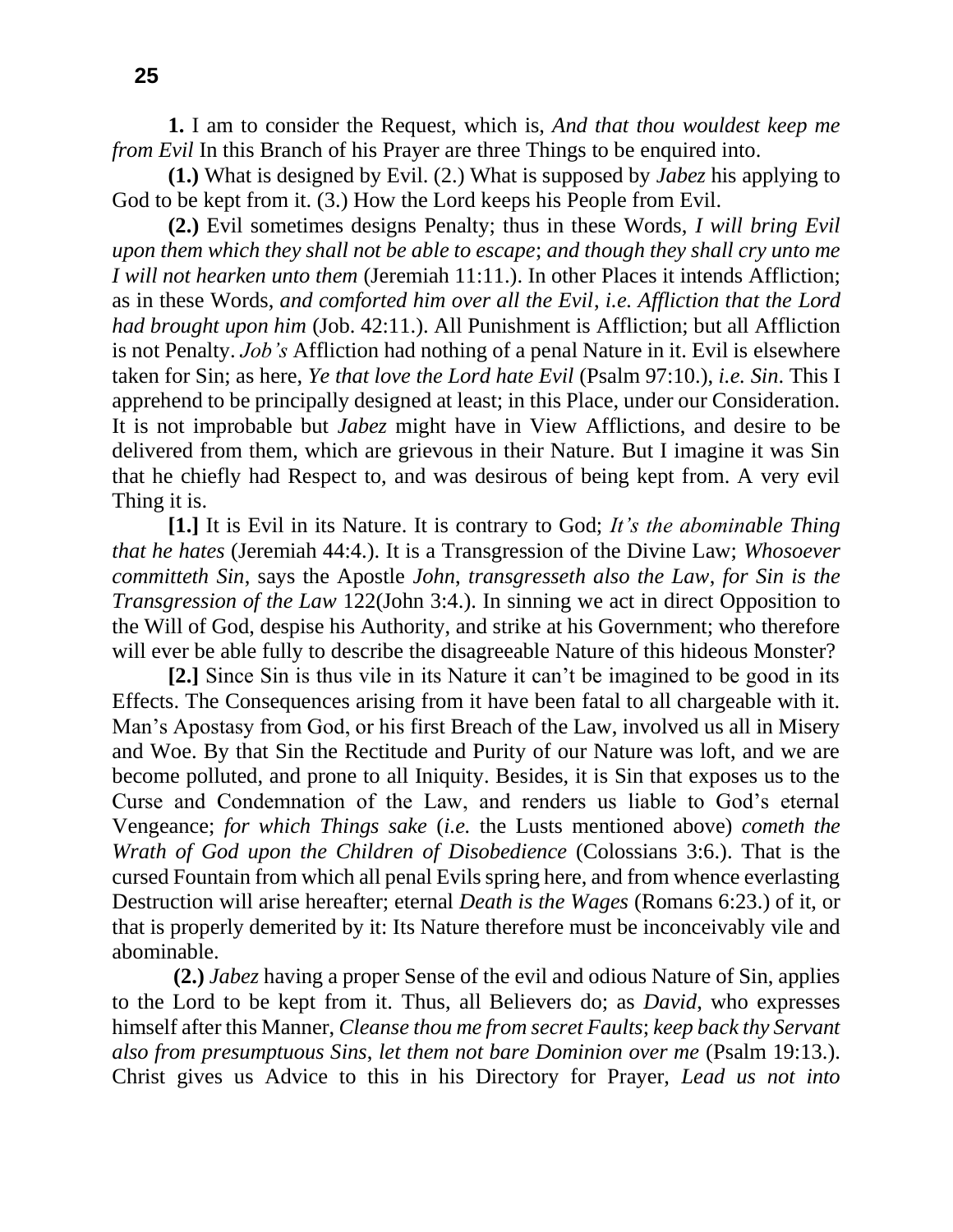*Temptation*, *but deliver us from Evil* (Matthew 6:13.). The Necessity of a Dependence on God for Preservation from the Commission of Sin thus appears.

**[1.]** Sin dwells in every Believer.  $\hat{a} \in T$  is true, the Saints are born from above (John 1:8.), or a Principle of Holiness is implanted in them (2 Timothy 1:9.), which influences them to desire a perfect Conformity to Christ; but their Experience sufficiently convinces them, that it is far from being attainable in this Life: Whoever shall conceit that he hath attained to Perfection already, will give bur too evident a Proof of his being under a dreadful *Delusion*; *If we say that we have no Sin*, *we deceive ourselves*, *and the Truth is not in us* (John 1:13.). There is a carnal and freshly, as well as a spiritual Part in every Child of God; contrary and jarring Principles reside in his Breast; *The Flesh lusteth against the Spirit*, *and the Spirit against the Flesh*, *and these are contrary the one to the other* (Galatians 5:17.), According to the carnal Part he is *bent to Backsliding* (Hosea 11:7.): The natural Turn and Bias of his Will is to Evil; hence the Apostle thus complains, *In me (that is in my Flesh) dwelleth no good Thing* (Romans 7:23.). The Danger we are in of being overcome by the Deceitfulness and Power of indwelling Corruption, is far greater than many, who would be esteemed Christians, seem to be aware of. It is difficult to determine, whether the Deceit, or the Strength of Sin, is the greatest. Its Deceitfulness appears many Ways. It often hides the Virtuosity and sad Consequences of a sinful Action, to which the Will is solicited to yield, and endeavors to keep the Thoughts, wholly exercised about the Pleasures, or imaginary Advantages that will attend it: It offers many Things to extenuate the Nature of a Crime, and strongly insists upon it, that there cannot be any great Harm in indulging such a particular Desire that may arise in the Soul; that at least some Advances may be made towards what our carnal Affections are desirous of, without the Contraction of any great Guilt. Thus, by gradual and slow Steps, if the Grace of God doth not prevent, it gains considerable Ground in our Hearts. The Power and Prevalence of it is equal to its Treachery; this the Apostle sets forth by calling it *a Law*, and *a Law*  that *wars against the Law* of the *Mind*; and, as he observes, not without Success, for *it brings us into Captivity* (Romans 7:21-23.); or prevails against us, which, if we duly consider, we must allow it is highly necessary for us, earnestly to pray to God, to be kept from Evil.

**[2.]** We are liable to a great Variety of Temptations. Satan is an unwearied Adversary, and hath had long Experience in tempting of Men; whence it is reasonable to conclude, that he may be capable of guessing, what our Constitutions principally incline us to, or what Temptations are most likely to prevail with us: It is not to be questioned, but he diligently considers our Age, Circumstances in Life, natural Inclinations, and the different Occasions to Sin which may turn up, and thereby takes us at great Disadvantages, and without a *Standard is lift up against him* we are carried away as with an impetuous and violent *Flood* (Isaiah 59:19.) The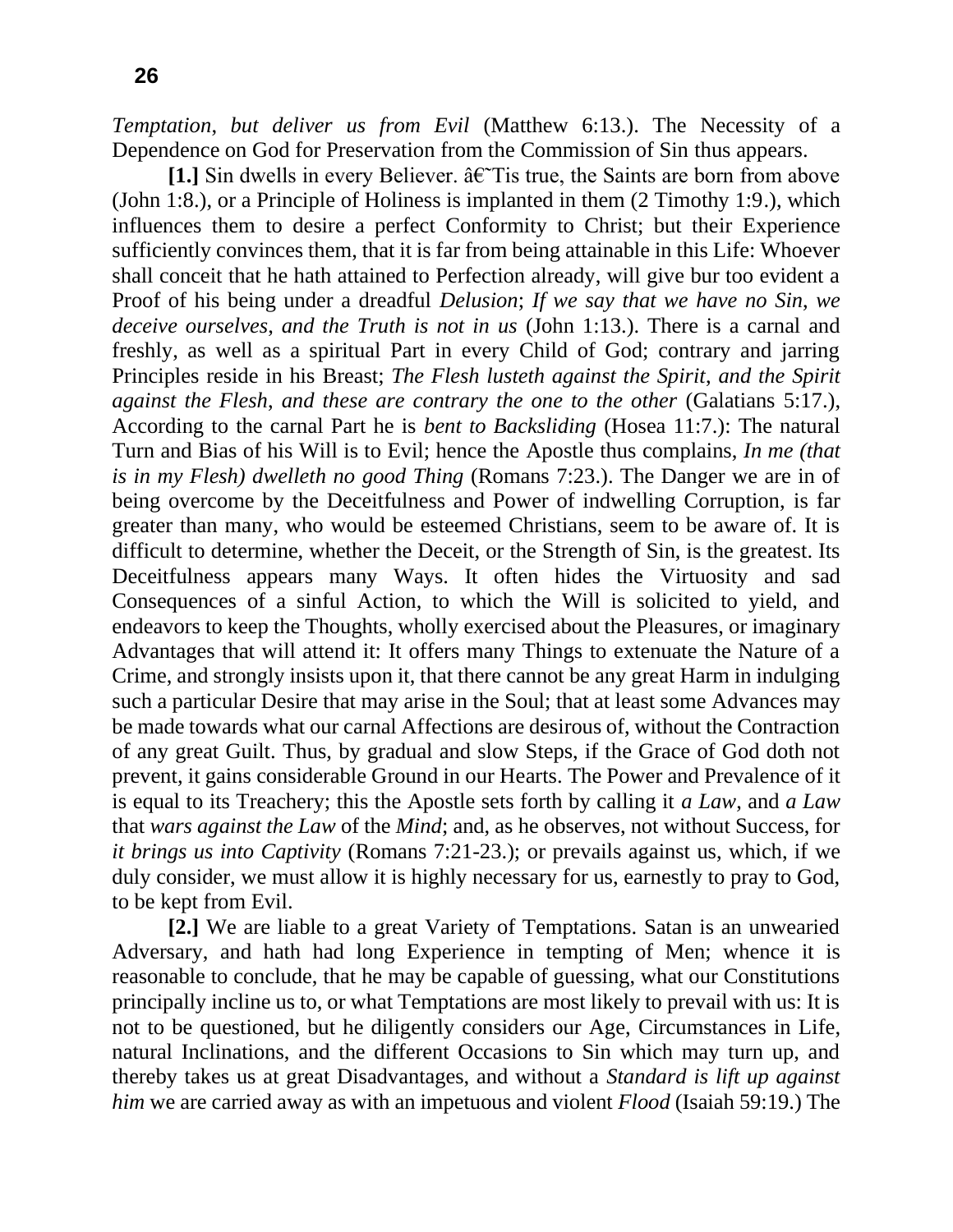Craft of this *old Serpent* (Revelation 12:9.), in soliciting us to the Commission of Evil, is as great as the Sting, that attends his accusing us of those Sins which we have committed. His Subtlety is not unequal to his Poison, and therefore it becomes us to depend on Christ for Preservation from, and Aid under his Temptations, who hath *bruised* his *Head* (Genesis 3:15.) , and Will *shortly bruise him under our Feet*  (Romans 16:20.).

**[3.]** We are unable to check and subdue the Motions of Evil in our Hearts, or to withstand Temptations. A Person may at some Times think of a Crime with the greatest Detestation, and imagine himself to be Proof against all Enticements to it, and say as *Hazael* did, *Am I a Dog that I should do this great Thing*, *i.e. Evil* (2 Kings 8:13.), and yet be prevailed on to commit it. *Peter* imagined, that he should much rather choose Death than deny his Master; but not withstanding his Abhorrence of so vile a Fact, he became guilty of it, with dreadful Aggravations attending it. And why we should suppose, that we are furnished with an Ability sufficient to guard and defend us, in a Time of Temptation, any more than that Servant of Christ was, I know not, If we conceit that there is no Danger of our committing any Evil, because at present our Souls rise up against it, let us not be too confident, but be humble, knowing that our Hearts are *deceitful above all Things*, *and desperately wicked* (Jeremiah 17:9.), left the Lord leave us to ourselves, to check our Vanity, as he did *Hezekiah*, who after a Recovery from a threatening Sickness, was guilty of very great Pride and Vain-Glory, upon which It is said, *That God left him*, *to try him*, *and that he might know all that was in his Heart* (2 Chronicles 32:31.). He was a good Man, but entertained either too high an Opinion of the Exactness of his former Conduct, or cherished improper Thoughts concerning his own Strength; or it may be both, and therefore God permitted him to fall, to humble and abase him, by his Grace, in recovering of him from his Sin. If the Lord saw it meet, that a humble *Paul*, *who thought himself less than the least of all Saints* (Ephesians 3:8.), should be grieved with a *Thorn in his Flesh*, *or be buffeted* by a *Messenger from Satan*, *left he should be exalted above Measure* (2 Corinthians 12:7.); certainly we cannot think too meanly of ourselves, nor have too strict a Dependence on Divine Grace, to keep us from Evil, to which we are naturally inclined, and are often strongly tempted to commit. We never walk so rarely as when we Walk humbly. May the Lord therefore enable us to *watch*, and to join Prayer to Watchfulness, which is no less necessary; *Watch and pray*, *that ye enter not into Temptation* (Matthew 26:41.).

**(3.)** God keeps his People from falling into the Commission of gross Evils. Thus,

**[1.]** By maintaining in their Souls a proper Sense of Sin.

If an Apprehension of the vile Nature of Sin declines in us, we are in great Danger of being overcome by it. Slight Thoughts concerning a Crime certainly pave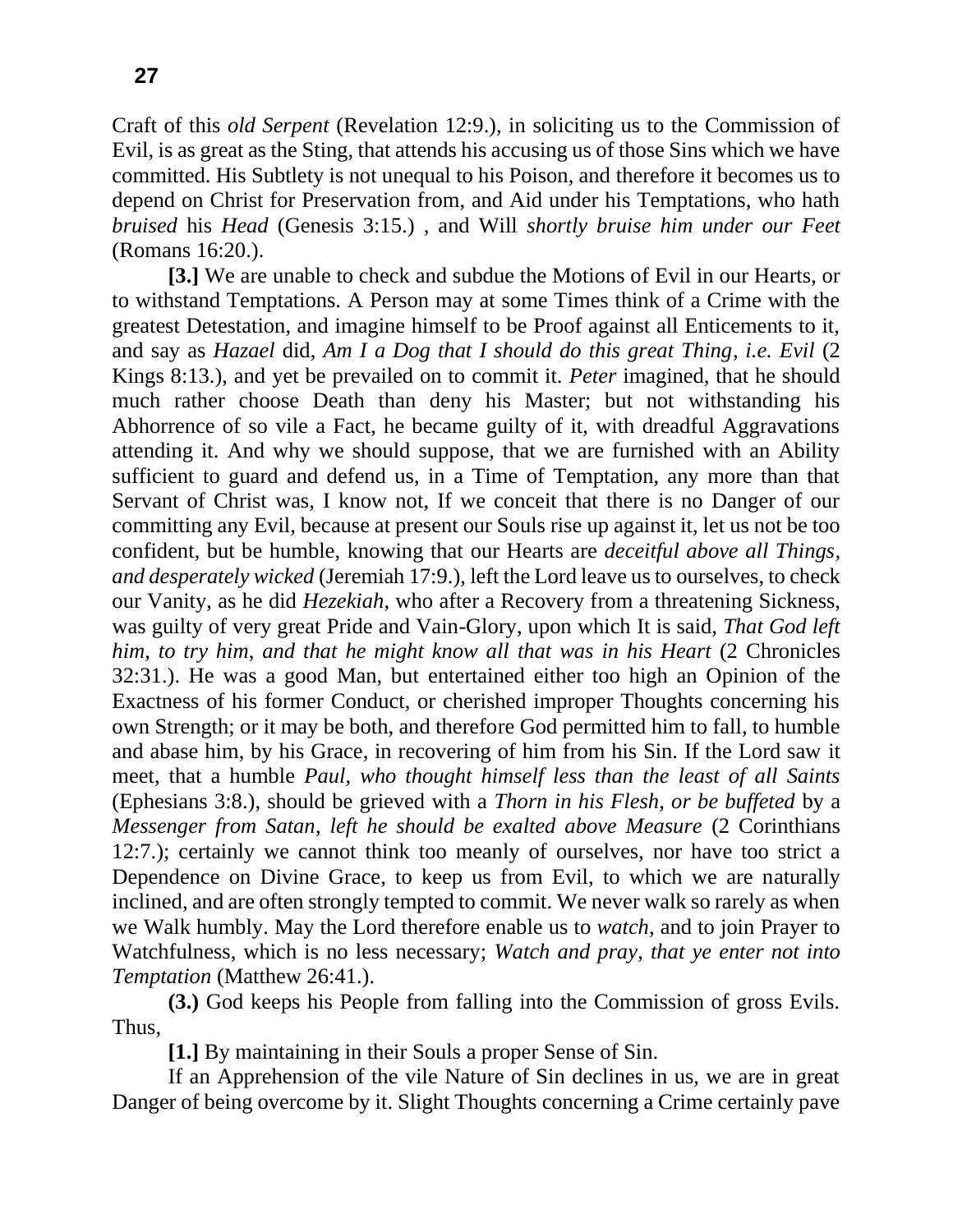the Way for the Commission of it, be it what it will. If once our Conscience is so far overcome by the Strength of our Passions, as to abate of its Testimony against any particular Vice, nothing can possibly prevent our thinking into it, but special and seasonable Influences of Divine Grace, to awaken the Conscience out of that Lethargy Sin has thrown it into; for it is certain we are not far from the Perpetration of that Evil, how great so ever it may be. It is only at such a Time that we make a proper Resistance against Sin, in which we say as *Joseph* did, *How can we do this great Wickedness and sin against God* (Genesis 39:9.).

**[2.]** By keeping up a just Sense of our own Weakness in our Hearts.

If once we so far forget ourselves, as to imagine that we shall be able to stand in a Time of Temptation, without a strict Dependence on Christ for Strength, it is very much if we do not make bold, even with Occasions to Sin; for presuming on our own Ability, naturally tends to takes us off from necessary Caution, and therefore at is a *Miracle* of Grace, if we do not perpetrate the Evil which we begin to make Advances towards; this, perhaps, may have been the Case with some, but they have been preserved, yet it can hardly be supposed, without the Contraction of a great *Degree of Guilt*; and they have infinite Cause of Thankfulness, that they were not fully drawn on to the *Finishing of Sin* (James 1:15.). An humble Reliance on Christ for Preservation from Evil, directs us to avoid all Occasions to Sin, as well as best fortifies us against all Temptations to it. Let us therefore say with the Psalmist, *I will go in the Strength of the Lord* (Psalm 71:16.); and take the Advice which the Apostle gave to *Timothy*, *Thou*, *therefore*, *my Son*, *be strong in the Grace that is in Christ Jesus* (2 Timothy 2:1.).

**[3.]** Abiding Thoughts of our Union with Christ directly tend to keep us from sinning. The Relation in which we stand to him is our greatest Honour, and the innmoveable Foundation of our Security. Christ is our Head, and we are his Members; *He is the Head of the Body the Church* (Colossians 1:18.); and we are said *to be Members of his Body*, *of his Flesh*, *and of his Bones* (Ephesians 5:20.); which the Apostle improves as an Argument to Purity and Charity of Life, Shall *I then take the Members of Christ and make them the Members of an Harlot*, *God forbid* (1 Corinthians 6:15.). It is exceeding disagreeable in a Member of Christ to act in direct Opposition to his Will; he is the Husband of the Church, from hence her Duty is inferable, as much as her Dignity. This conjugal Relation of Believers to Christ, plainly suggests the great Obligations they are under to love, submit to, and reverence him; according to the Strength of their Faith in this Union, they will certainly be desirous of action agreeable to his Command.

**2.** I proceed to consider the Reason which *Jabez* renders of this his Petition; which is, *That it may not grieve me*. Sin is a certain Occasion of Grief sooner or later; however bold Men may make with it now, they will undoubtedly find it (if rich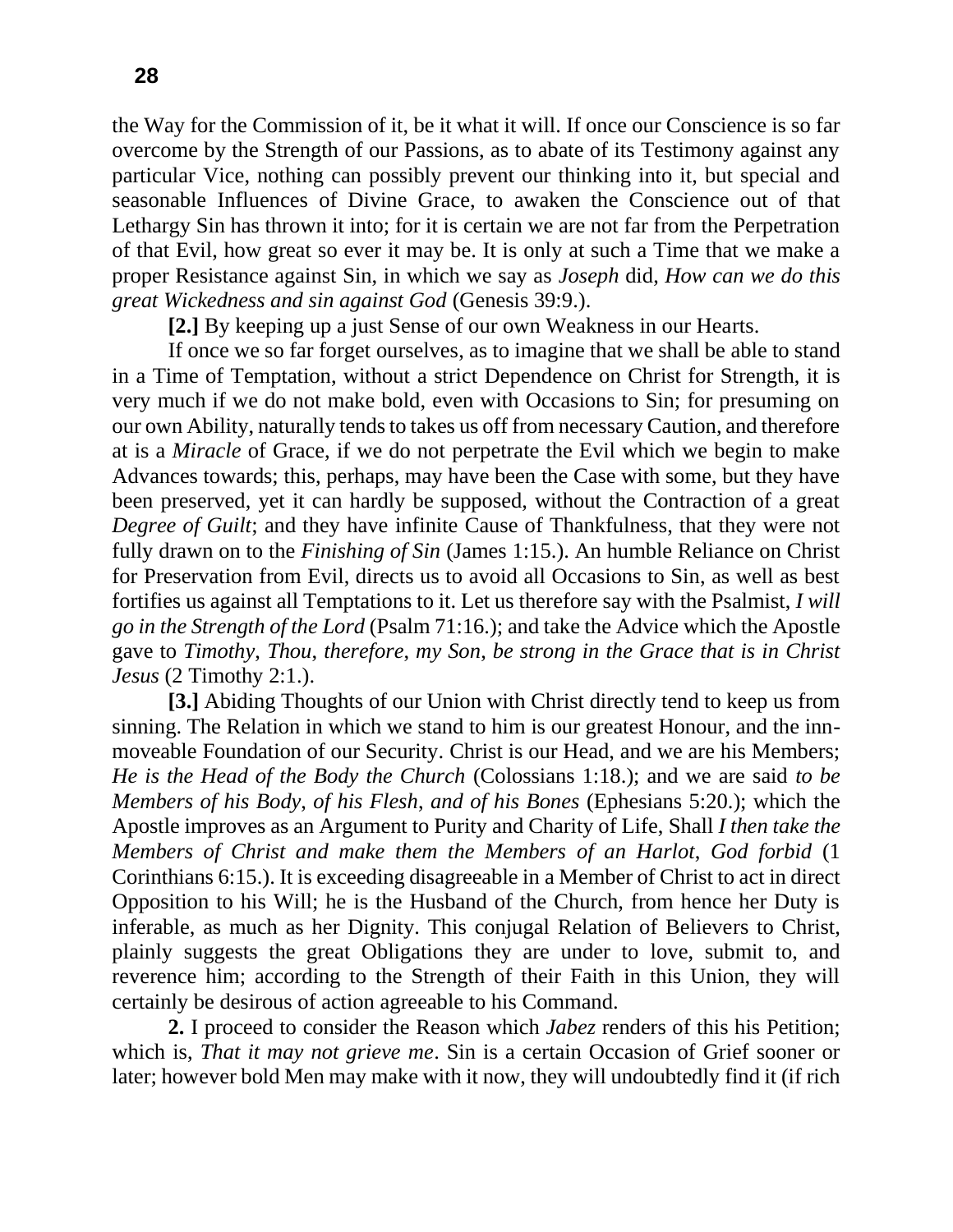Grace prevent not) to be the Cause of inexpressible and eternal Anguish and Sorrow. The Grief arising from it here, is either legal or evangelical.

**(1.)** It is the Occasion of legal Sorrow, which discovers it self in these two Things.

**[1.]** A Dread of God's Anger; something of which may frequently attend a Believer; thus *Asaph* informs us, that he *remembered God and was troubled* (Psalm 77:5.). An Apprehension of God's immense Knowledge, infinite Purity, and omnipotent Power, when attended with a Sense of our own Guilt, raises the greatest Confusion, and deepest Distress in our Minds; for hence we collect, that he is fully acquainted with all our Disobedience to him; that as Sin is contrary to his pure Nature, he cannot but hate it; and as his Power is boundless, to our increasing Sorrow, we can't but be sensible that he is able to inflict upon us the Punishment we deserve; that it is impossible we should screen ourselves from Justice before such a Judge; let not any *be deceived*, *for God is not mocked* (Galatians 6:7.).

**[2.]** A Departure from God. Guilt drives Men from making an Application to him, who alone can save them. Thus when *Adam* had sinned, and saw his *Nakedness*, or that he had lost the Rectitude of his Nature; and that he had, by his Transgression, exposed himself to the just Displeasure of his Creator, he was so far from humbly prostrating himself before him, acknowledging his Guilt, and asking of Pardon, that he turns his Back upon him; nor. would he ever have returned, if God had not fought him (Genesis 3:8-10.). A Sense of Guilt forces all his Posterity to act such a Part, without a View of Mercy. These Things attend a legal Sorrow, or Grief arising from Sin and Guilt, which it is to be feared too many take to be Repentance *Unto Life*.

**(2.)** There is an evangelical Grief on account of sin, which the Grace of God produces in Believers, by enabling them to act Faith on a crucified Jesus; *They shall look upon me whom they have pierced*, *and mourn*, *as a Man mourns for his only Son*; *and be in Bitterness for him*, *as one is in Bitterness for his First-born* (Zechariah 12:10.). Many Considerations maintain the Flow of this kind and ingenuous Sorrow in the Heart of a Believer. As,

**[1.]** That Sin is committed against a gracious God and Father. The Guilt of those Sins is highly aggravated which are committed after Discoveries of Grace and Mercy, which when duly weighed by the Saints, it troubles them exceedingly to think, that they have so often offended the Lord, after Intimations of his Love have been given to their Souls. With deep Humility, and flowing Grief, they acknowledge their Unworthiness, as did the *Prodigal*, saying, *Father*, *I have sinned against Heaven*, *and before thee* (Luke 15:18.). Thus *David* seems to be pierced very much, with the Consideration of his having sinned against a God of infnite Mercy; 127*According to the Multitude of thy tender Mercies blot out my Transgressions* (Psalm 51:10.). God's great Mercy was the only Foundation of his Hope of Pardon; and the Sense he had of sinning, against such a God went very near him; *Against*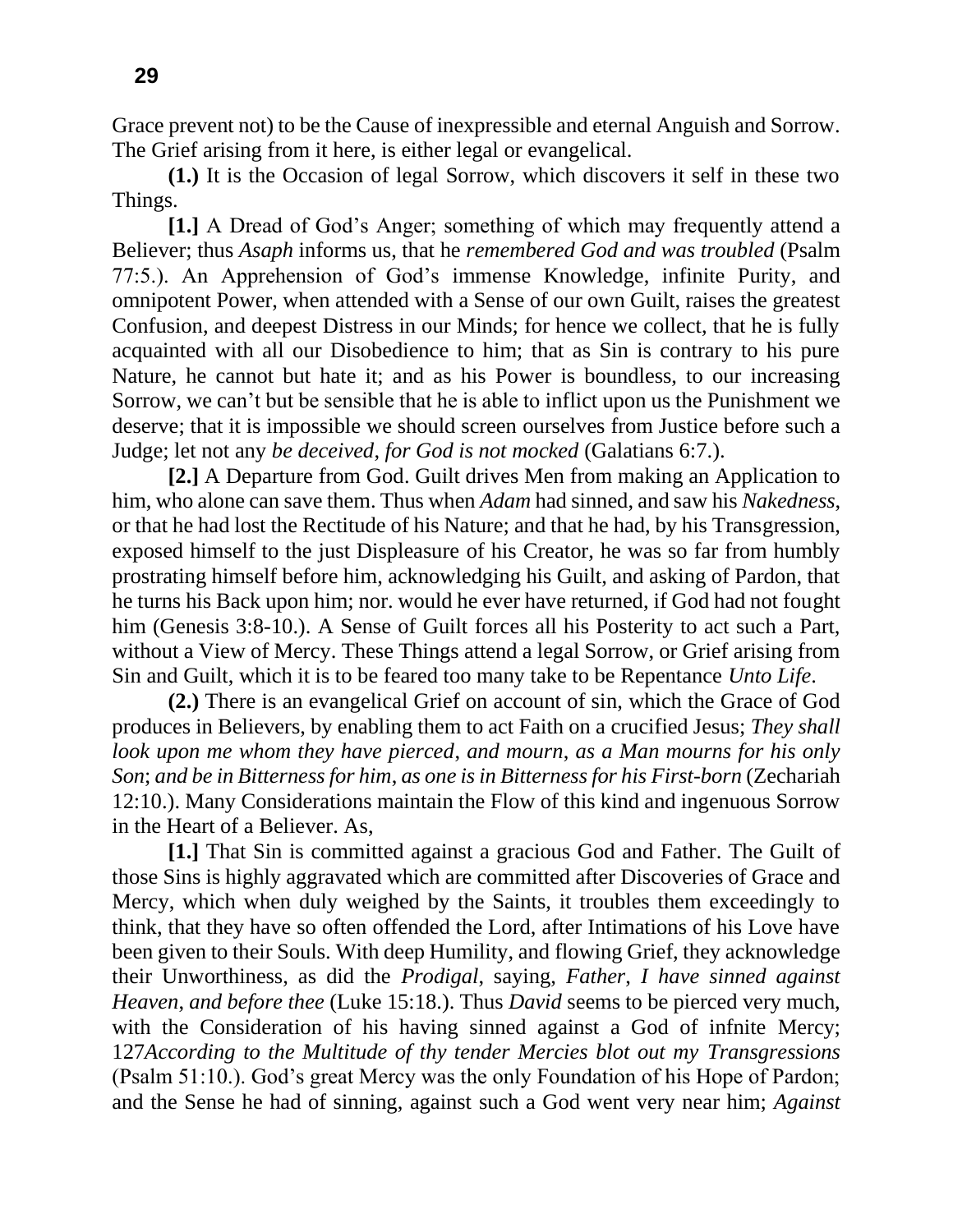*thee*, *thee only have I sinned*, *and done this Evil in thy sight* (Ver. 4.). There is this great Difference between legal and evangelical Sorrow for Sin, the former arises from an Apprehension and Dread of God's Anger; the latter springs from the Exercise of Faith on his infinite Grace and Goodness.

**[2.]** When a Believer considers that he has sinned against a kind and gracious Redeemer, a large Vent is given to this Gospel-Sorrow. It was a Sense of Christ's Love which *Peter* had, that melted him into Tears: Immediately upon his great and dreadful Fall, he received a Look of Love from his suffering Saviour; *the Lord turned and looked upon* Peter (Luke 22:61.); this caused him to depart from those vile Persons who were the Occasion of his Sin, and to seek a private Place where he might give free Vent to his swelling Grief; *he went out and wept bitterly* (Matthew 26:75.). Could you over-hear a Believer in his private Devotion, when under a broken Sense of his Guilt, I imagine you would find him to confess and mourn over it much, after this Manner. How exceedingly vile and ungrateful is my Heart, which has led me to the Commission of Sin, although I have seen that to be the meritorious Cause of all those dolorous and cruel Sufferings. that my dearest Saviour underwent upon my Account, to deliver me from deserved Vengeance? O wretched Ingratitude that I have been guilty of, to sin against thee my precious Redeemer, who didst shed thy Blood, *and make thy Soul an Offering for my Sin*. (Isaiah 53:10.)! The Aggravations that attend my Guilt arising from hence, are far beyond my Expression or Conception; however, still permit me to prostrate myself at thy Feet, and humbly hope in thy Merits for Pardon, and depend on thy Grace for the Destruction, of those abominable Lusts that dwell, in my Heart. I greatly long for the entire Extirpation of them, that I might sin against thee no more, to the Grief of my Soul, nor to thy Dishonor.

**[3.]** The Saints are very much troubled that they have grieved the Holy Spirit by their Sin: It was by him that they were convinced of their natural Corruption and Danger, their Need of Christ, and of his Suitableness as a Saviour; by his Influences were they enabled to hope in him, and to commit the Keeping of their Souls to him. Also as a Comforter and Witness he gave them an Evidence of their Interest in Christ, and of their being Sons to God; *The Spirit itself beareth witness with our Spirit*, *that we are the Children Of God* (Romans 8:16.). All which being considered by a Believer, when under a Sense of his Guilt, inexpressibly wounds him, because he clearly apprehends that he has grieved the Holy Spirit, by whom he has *been sealed to the Day of Redemption* (Ephesians 4:30).

**[4.]** The Reproach that is brought upon Religion, by the unbecoming Conduct of a Believer, is the Occasion of deep Distress to his Soul. A virtuous Life is an Ornament to the Gospel which we profess to believe, and justifies the Doctrine of Grace from the foul Aspersions that are thrown upon it, by such as are opposite to it on the contrary, an irregular Conduct gives Occasion to those, who are not Favorers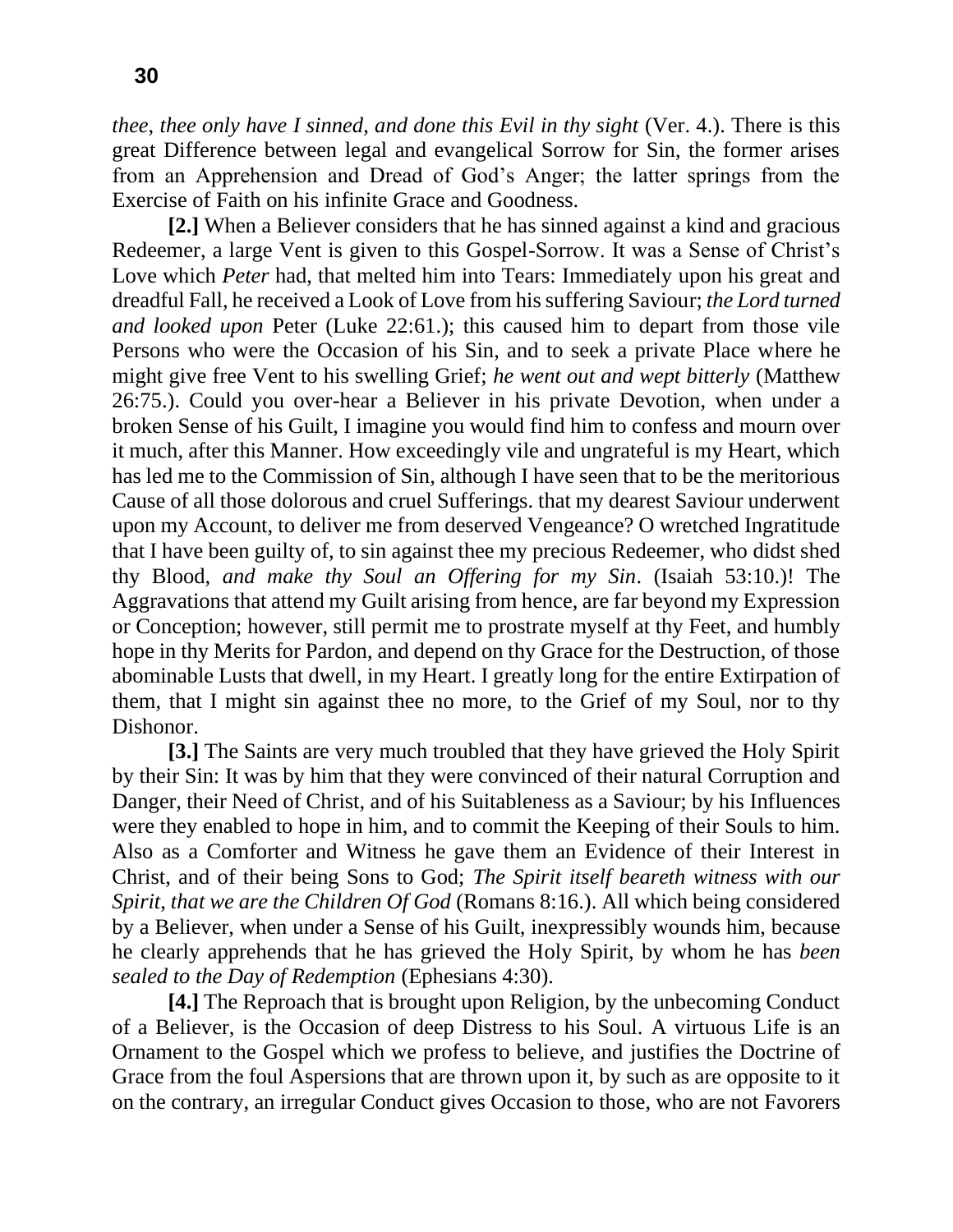of that Doctrine, to load it with Calumny and Odium. When any are suffered, through the Strength of disorderly Passions, and powerful Temptations, to fall, who have tasted the Sweetness of those Doctrines, they are exceedingly troubled that the Truths and Interest of Christ should be reproached through their Sin and Folly.

**[5.]** That Darkness, which follows upon the Commission of Sin, in the Soul of a Believer, is very grieving to him. It is the Happiness of the Saints that they are inseparably interested in the Divine Favor; that *nothing shall be able to separate them from the Love of God which is in Christ Jesus* (Romans 7:38, 39.); and that they are indissolubly united with Christ. For their eternal Security is wholly dependent thereupon. But tho' their Interest in the favorable Regard and Love of God can never be lost, yet the Sense and Apprehension of that Interest may be interrupted by Sin for a Time. Now, as the Enjoyment of the Divine Presence is the chiefest Joy of the Saints: When their Guilt separates God and them, with respect to present and gracious Communion (Isaiah 59:2.); or when it veils his Face, and hides the Light of his Countenance from them, and they are covered with Clouds and Darkness; great Sorrow fills their Hearts; *Weeping endures for such a Night* (Psalm 30:5.), of black and melancholy Desertion, as *David* found by Experience, which gave rise to this Petition of his, at the Time in which he confessed his

Guilt, *Restore unto me the Joy of thy Salvation*, *and uphold me with thy free Spirit* (Psalm 51:12.).

**[6.]** The Weakness which the Commission of Sin occasions to the Graces of the Saints, is the Cause of great Distress to their Souls.

The Work of Grace upon the Heart of a Believer cannot, shall not be destroyed, but be carried on *until the Day of Christ* (Philippians 1:6.); notwithstanding he is liable to spiritual Decays, with respect to the Exercise of Grace, and the Comfort he may have enjoyed. Sin naturally tends to interrupt the Exercise of Faith, to cool our Love, and to abate the Vigor of our Hope, as, I imagine, must be evident to every true Christian. The Irreverence which the Church at *Corinth*  was guilty of, in the Celebration of the Lord's Supper, was much to their disadvantage; *their coming together was not for the better but for the worse* (1 Corinthians 11:17.); on Account thereof *many* among them *were weak and sickly*, *and many slept* (1 Corinthians 11:30.). Which Words either intend bodily Indisposition and Death, or spiritual Weakness, Disorder, and slumbering, drowsy Frames. I see no Inconvenience to attend the latter Sense. Since such Consequences follow upon Sin, certainly it becomes us, as we regard the Comfort of our own Souls, and the Credit of Religion, to pray, that we may be kept from it, that it may not grieve us.

But to proceed,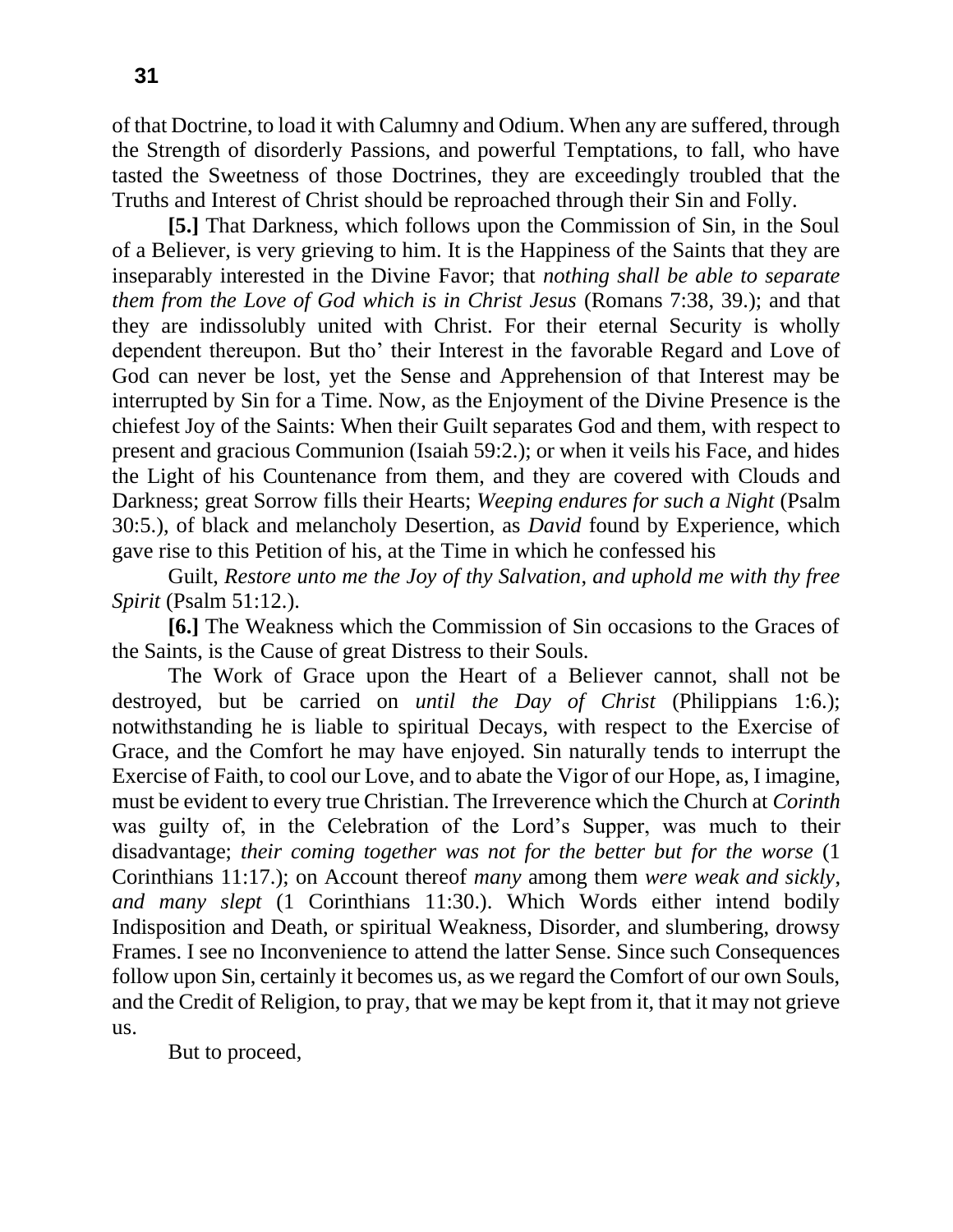**III.** *Jabez received a gracious Answer; God granted unto him that which he requested. The Lord will hear and answer the Prayers of his People. The Church expresses her Faith in this Matter thus; My God will hear me. Here I shall observe,*

**First.** That several Things may serve to encourage us to believe, that we shall be favorably regarded in our Petitions at the Divine Throne.

**Secondly.** The Nature of God's answers,

**Thirdly.** That we should not conclude the Lord doth not regard us, if we are not speedily answered.

**First.** To begin with the first, several Things may serve to encourage us to believe, that we shall be favorably regarded in our Petitions at the Divine Throne.

**1.** The special Love and Grace of God, The Saints are interested in the peculiar Favor of the most High; for having *loved* them *with an everlasting Love*, *therefore with Loving-kindness be draws them* (Jeremiah 31:3.), His Love to them is such, that it has prevailed with him to give his Son to them, and for them (Isaiah 9:6; John 3:16.), which was the greatest Gift that could be bestowed upon the Saints; from whence the Apostle concludes, that God will communicate all Things needful to us: *He that spared not his own Son*, *but delivered him up for us all*, *bow shall he not with him also freely give us all Things* (Romans 8:32.)? We are easily persuaded to grant a Favor to a Person for whom we have a particular Respect; and much more may it be thought, that the Lord, who bears an infinite Love to his People, will hear their humble Supplications to him, and give the Blessings which they shall ask.

**2.** Their Relation to God may justly be improved as an Argument that he will *regard their Prayer*: They are his Children, and the Objects of his tenderest: Compassion. An earthly Parent, who is not become inhuman, will not be unmindful of the Petitions of his Child, when in Distress, but will give Relief if he is able; then certainly, much more, our heavenly Father will not turn a deaf Ear to our Cries, and refuse to grant us the necessary Favors we crave at his Hand.

**3.** Divine Promise's may assist our Faith in this Thing. God calls upon us to attend to this Duty of Prayer, and promises to hear us; *Ask*, *and it shall be given to you*; *seek*, *and ye shall find*; *knock*, *and it shall be opened to you* (Matthew 7:7.). We ought to credit the Word of God, and upon a frm Persuasion of the Stability of his Promises of this kind, come *boldly* to the Throne of his Grace, *that we may obtain Mercy*, *and find Grace to help us in Time of need* (Hebrews 4:16.).

**4.** The Glory of God himself is concerned in communicating those spiritual Favors to us for which we ask, as well as the Consolation of our Souls. The Happiness of the Saints is inseparably connected with Divine Honor, which is a wonderful Support to their Faith; for hence they may safely conclude upon their eternal Security. The Christian's Fruitfulness is to the Glory of his God: *Herein is my Father glorified*, *that ye bear much Fruit* (John 15:8.). But the Commission of Sin is to his Dishonor; and therefore we have sufficient Ground to hope, that the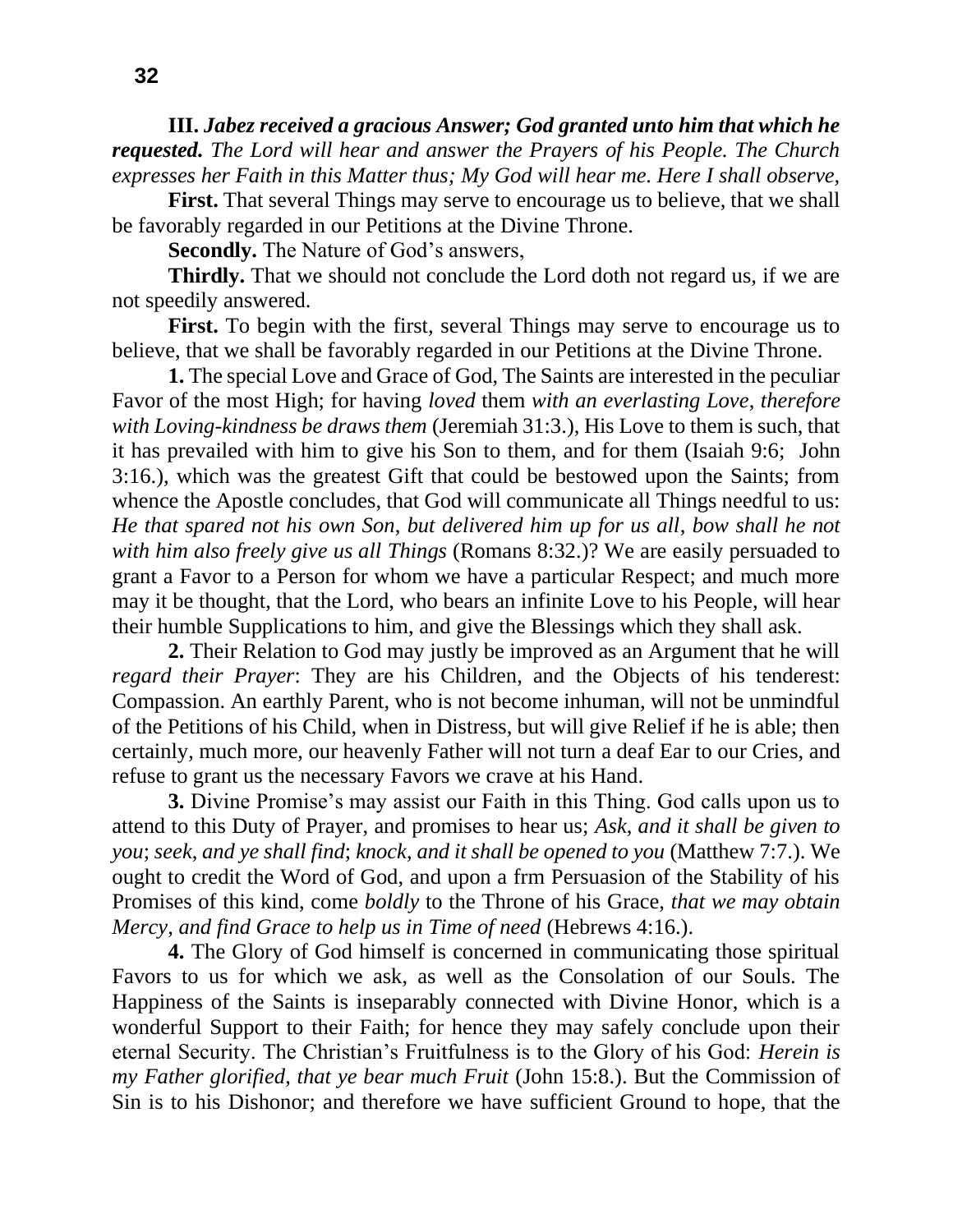*Lord will hear our Voice*, *and that his Ears will be attentive to the Voice of our Supplications* (Psalm 130:2.), when we pray for an increase of Grace, and the subduing of our Iniquity.

**5.** The spiritual Prayers of the Saints are directed by the Holy Spirit, as has been already observed; it is he who *makes Intercession for us* with unutterable *Groanings*, and this agreeable *to the will of God* (Romans 8:25, 26.). Now it may be justly concluded, that the Lord will attend to those Cries of his People which he influences them to, and answer those Prayers in his own Way and Time that his Spirit enables them to put up to him.

**6.** God has promised to give those spiritual Blessings to his People which they pray to him for. It is impossible that our Prayers should exceed, or equal Divine Promises. God hath engaged to pardon our Guilt, to justify our Persons, to support and defend us, and to thoroughly sanctify and cleanse us: *From all your Filthiness*, *and from all your Idols*, *will I cleanse you* (Ezekiel 36:25.). *He will gave Grace and Glory*; *no good Thing will he with-hold from them that walk uprightly* (Psalm 134:11.): More than which could not be promised, nor ever can be enjoyed; and therefore we have no Occasion to imagine, that our Petitions of a spiritual Kind will not be answered, because of their great Extent, for the Compass of our Prayers is not equal to that of the Divine Promises.

**7.** Christ presents our Supplications to *God*, which in themselves are very mean, but they find Acceptance through him; he is the 131Intercessor of the Saints at God's right Hand, and he strengthens their Petitions to him, by praying for them, and offering up their Prayers to the Father, as perfumed with the swee*t Incense* of his prevalent Intercession; and thus they come up before God with Approbation, which affords sufficient Ground of Encouragement to believe, that we shall receive Answers of Peace from him, although we *chatter but as a Crane*, *or a Swallow*  (Isaiah 38:14.) when we pray unto him.

**Secondly.** Some Things may be observed concerning the Nature of those Answers, which God gives to our Prayers.

**1.** Sometimes he answers very speedily and quick; thus he did *Daniel*, *And whiles I was speaking in Prayer*, *the Man* Gabriel *talked with me*, *and said*, *O Da*niel, *I am now come forth to give thee Skill and Understanding*; *at the Beginning of thy Supplications the Commandment came forth* (Daniel 9:21, 22, 23.). As soon as this Man of God began to pray to the Lord, a Commission was given to the Angel *Gabriel*  to go and comfort him, and inform him of the favorable Designs he had about his People the *Jews*, who were then in Captivity, The Psalmist desired, and was favored with a speedy Answer to his Prayer from God, *in the Day when I call*, *answer me speedily* (Psalm 102:2.) *In the Day when I cried thou answeredst me*, *and strengthenedst me with Strength in my Soul* (Psalm 138:3.)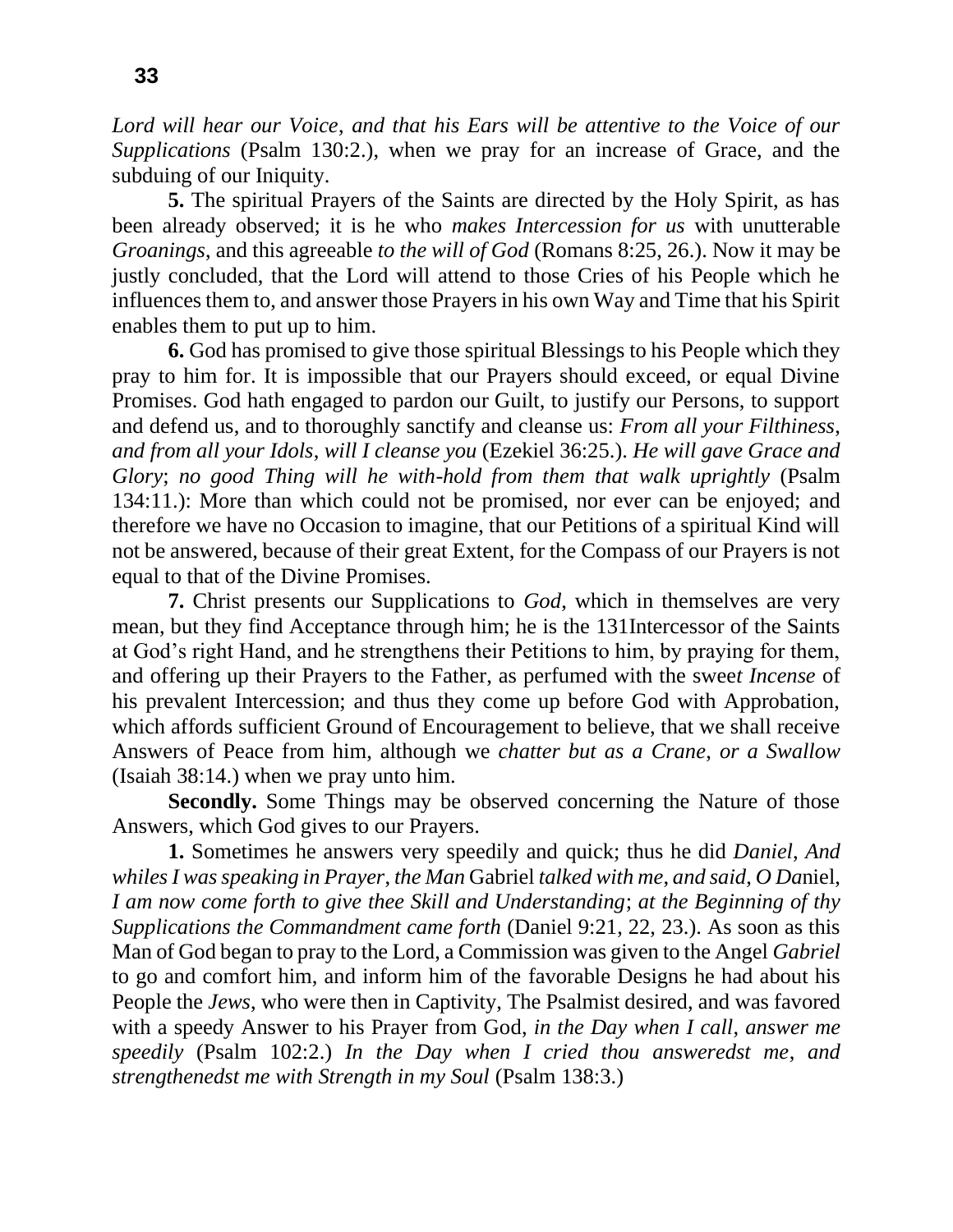**2.** It is the Pleasure of the Lord, at some Seasons, to defer giving us an Answer to our Prayers: We may call, and not be sensible that we are regarded, for a considerable Time; this was the Case with the Church: Says she; speaking of her *Beloved*, *I sought him*, *but l found him not; I called him*, *but he gave me no Answer* (Song of Solomon 5:6.); which was a just Reproof for her ill Treatment of him. God's acting thus towards the Church, caused her bitterly to complain elsewhere, *When I cry*, *and shout*, *he shutteth out my Prayer*: *Thou hast covered thy self with a Cloud*, *that our Prayers should not pass through* (Lamentations 3:8-44.). When God thus delays to answer our Petitions, let us not imagine that he is regardless of them, since he has acted in this Manner by his Saints heretofore, nor think of neglecting to call

upon him, but as enabled, *wait patiently for him* (Psalm 40:1.): *The Vision may*. *be for an appointed Time*, *but at the End it shall speak*, *it shall not lye*; *though it tarry, wait for it*, *because it will surely come*, *it will not tarry* (Habakkuk 2:3.). God defers his Answer to exercise the Faith, Hope, and Patience, of his People.

**3.** In some Instance the Lord's Answers to the Saints Prayers have been direct and full**:** Thus, *David* was. not only immediately, but fully answered, or God granted him that very Favor he asked. He had been guilty of Sin in numbering the People, and God, to shew his Resentment, sent the Pestilence among them, which swept away Seventy Thousand, and taught *David*, that the vast Multitude of his Subjects might soon be reduced to a very small Number; upon this he confesses his Sin, and earnestly intreats of the Lord, to put a Stop to the Raging of the Plague, and is answered according to his Desire (1 Chronicles 21:28).

**4.** Some Divine Answers to the Prayers of the Saints are not direct and full, but yet they are sufficient and satisfactory. The Apostle, when he had a *Thorn in his F1esh*, *the Messenger of Satan sent to buffet him*, he applies himself to God for Relief; he prays a first and second Time and receives no Answer, and the third God doth not grant him what he desired, which was, that he might be delivered from his present Distress, but the Answer given, Was *My Grace is sufficient for thee*, *my Strength shalt be made perfect in thy Weakness* (2 Corinthians 12**:**7, 8, 9.). So that the Lord deferred to give any Answer at all for a Time, and when he did it was not directly suited to the Apostle's Prayer, but yet it was a gracious one, and fully satisfied *Paul*. God's all-sufficient Grace is a sufficient Support under the heaviest Trials and Temptations; and therefore, if he doth not immediately deliver us out of a particular Affliction, or from a particular Temptation, it will be enough if he is but pleased to say, *My Grace is sufficient for thee*. This leads me to observe,

**Thirdly.** That we should not conclude the Lord is unmindful of our Prayers, if we do not receive an immediate and direct Answer from him in some Instances. As,

**1.** When we are under great afflictions we may earnestly intreat the Lord to deliver us Out of those Distresses, but not have our Desires fulfilled. God designs to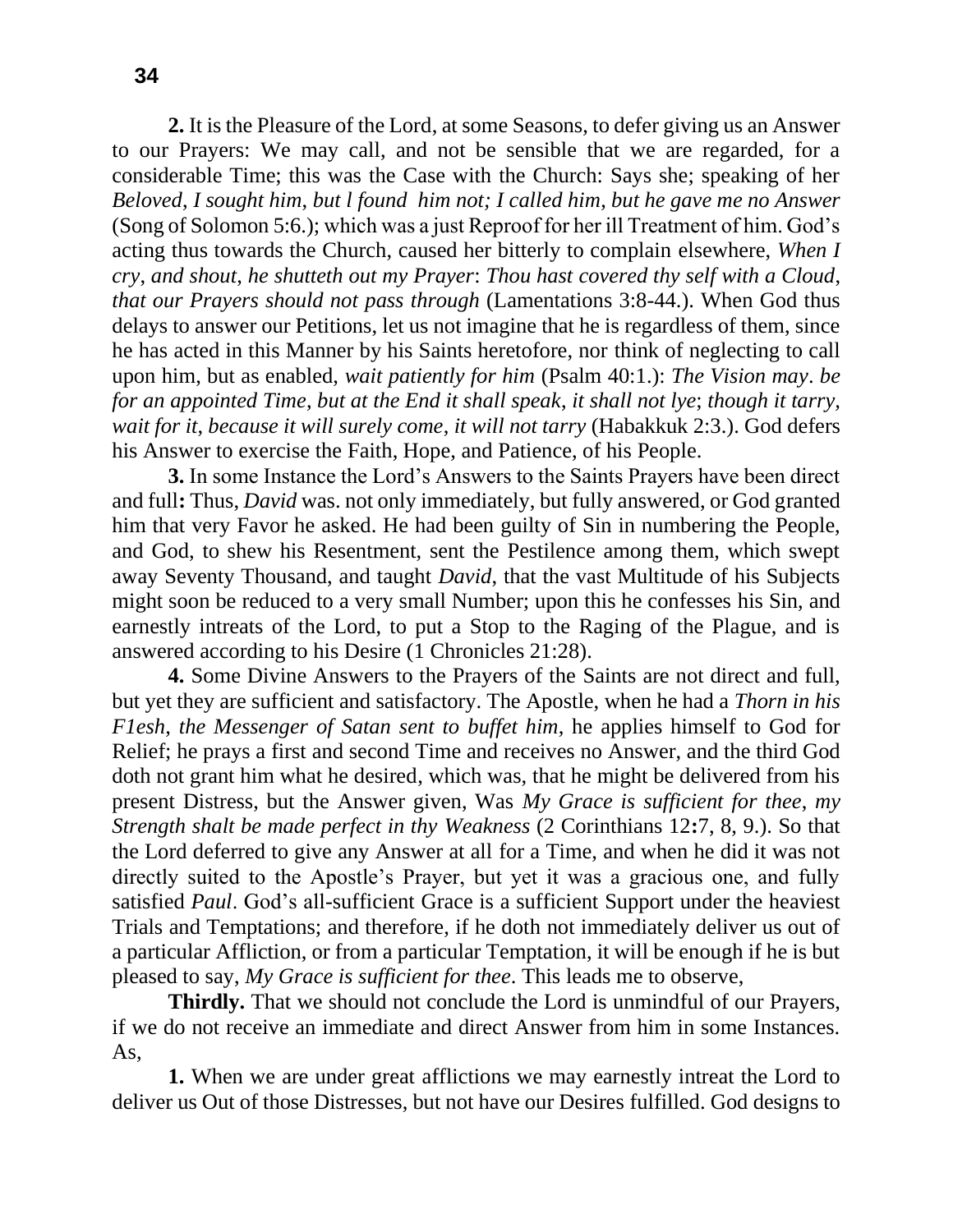answer the best Purposes by afflicting of his Children. All Occurrences of Providence, however affective they may be, *work together for the Good of those who love God*, *and are the Called according to his Purpose* (Romans 8:28.). He knows infinitely better than we do, what is best for us, whether Adversity or Prosperity: He intends to wean us from this World, by the Troubles he suffers to invade us, and to bring us nearer to himself by all our Trials. When the wise Designs that he has in view in afflicting of us are brought about, he *will stay his Hand*, *and say it is enough*. Since we are incapable of forming a Judgment, when it will be proper that we should be delivered out of any Affliction, we ought to ask for it with an entire Submission to the Will of God; and if he continues it longer upon us than we imagine may be necessary to our Advantage, although we have fervently prayed for its Removal, let us not from thence infer, that God is unmindful of our Petitions, or that it is in vain to call upon him.

**2.** The same may be observed concerning a particular Temptation attending a Believer. All the Methods that Satan makes use of to provoke the People of God to Commit Sin, are very destressing to their Souls; sometimes when they are violently pushed on to the Commission of Evil, they conceive that it will be impossible for them to avoid it, which causes them to say, *Lord save*, *or I perish*. A Saint may cry earnestly to God for a Deliverance from Temptation, and yet be suffered to labour under it for a considerable Time longer. But this is no Indication, that the Lord is unmindful of our Petitions; he had a merciful Regard to *Paul's* Prayer, though he did not immediately free him from his Trouble.

**3.** If a particular Evil which we may have often prayed against is not subdued, so far as we expect it should be, this is not to be improved as an Objection to the Lord's regarding our Prayer. To instance in Unbelief: The Believer, it may be, has been frequently thrown into deep Distress by the Prevalence of that Evil, notwithstanding he has made a fervent Application to God, for the Strength and Power of it to be reduced; and to his Apprehension it has been so, he has flattered himself it would never more gain such Advantage against him, as formerly it did, but on a sudden he finds himself to be greatly mistaken; for whereas but a little Time since he *thought his Mountain flood strong*, yet now, being under Divine Withdrawing's, *be is troubled* (Psalm 30:7.), not only loses, in a great Measure, the Sweetness of those gracious Discoveries he has been favored with, but also very much hesitates, whether those Comforts were really from God or not, is afraid that they were not the Produce of powerful Grace: Which may hold true of other Evils, for ought I know, though I chose to instance in this.

**4.** If the Lord doth not give us such a Degree of Comfort as we have intreated for, yet he may mercifully hear our Prayer. It is the Pleasure of God to favor some of his Children with much of his spiritual Presence, so that their *Consolation aboundeth by Christ* (2 Corinthians 1:5.). He gives to them clear and distinct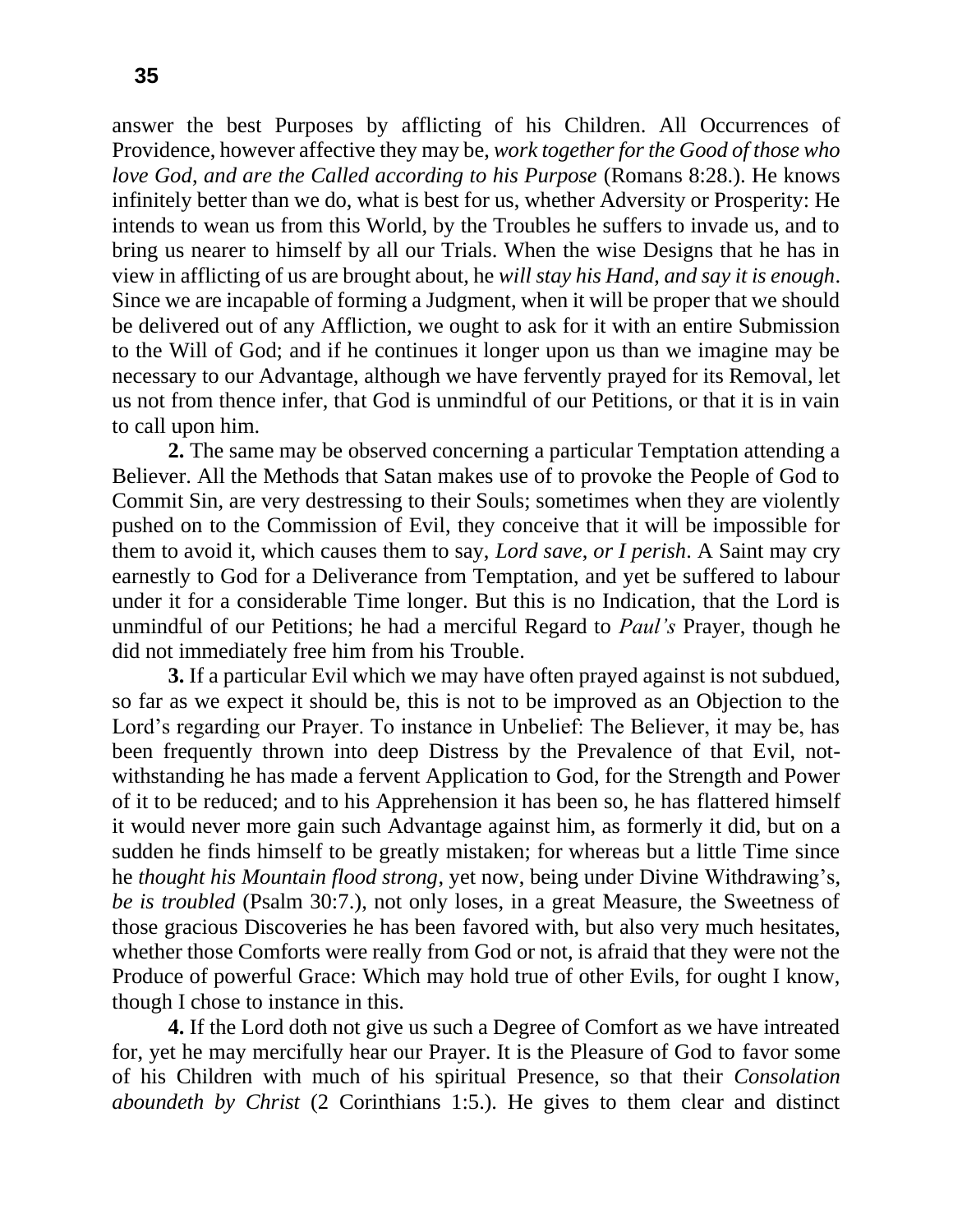Conceptions of his everlasting Love, and of the Designs of that Love; and also of the surprising Steps which he has taken, in order to accomplish those Designs: He assists them to act a strong and lively Faith on these Things: Thus they are blessed with an Eminency of Knowledge of, and Faith in, *the deep Things of God* (1 Corinthians 2:10.). Weaker Christians may be discouraged because their Experience is not so enlarged and ripened; especially when they have applied to the Throne of Grace, and earnestly prayed, that *God's Comforts* might in the same Manner *delight their Souls* (Psalm 94:19.). But we ought to consider, that in God's Family there are some *Fathers*, or such who are more grown and experienced; and, that there are *young Men and Babes* (1 John 2:12, 13.) whose Acquaintance with heavenly Mysteries is not so great. Christ hath *Lambs*, as well as full grown *Sheep*, in his Fold, and under his Care; there he acts tenderly towards, for he *gathers* them *with his Arms*, *and carries them in his Bosom* (Isaiah 40:11.). Now, if we are not equal in Understanding and Faith to some Believers; or, if we are not Fathers in God's House, this should not discourage us, but rather we ought to be thankful, that we are Babes in Christ; or that we do partake of the same Life and Grace with those who are Fathers, though not in the same Degree.

**5.** If our Gifts are not enlarged equal to our Desires, we are not to infer from thence, that the Lord is regardless of our Prayers. A Believer, when he has a lively Sense of Christ's Love to him, and his Heart glows with Love to Christ, he may ardently desire such a Communication of Gifts from him that might ft him for eminent Service, and yet not have these Desires answered; this is no Objection to God's favorably accepting of them. As *David's* Desire, and Intention to build an House for the Lord, was approved of by him (2 Samuel 12:7.), so these Desires of his People, to be furnished with such Gifts as would render them extensively useful, are far from being unacceptable to him, although he may not design them to that extensive Usefulness; as he did not intend that *David* should erect his Temple, though he approved of his Inclination to do it.

**6.** God may not see meet to make us of that Service in the World, and in the Church, which we desire to be; but neither should this occasion us to think he is unmindful of our Petitions. He is resolved upon carrying on his own Interest, in spite of all Opposition; and he makes use of what Instruments he pleases in doing it. Sometimes he effects the most wonderful Things by such Means that we should imagine are very unlikely to be attended with Success; nay, which certainly would not be, but that they are used by Omnipotence, which puts Efficacy into the Means it uses, how much so ever they may seem unsuited to the Nature of the Work for which they are designed. It may be the Pleasure of the Lord to make some of his Servants more eminently serviceable in his Interest than others, to whom they are far inferior in Gifts; this he does to hide *Pride from Man* (Job 33:17.), and to teach us, that Whatever our Abilities be, the Success attending the Exercise of them is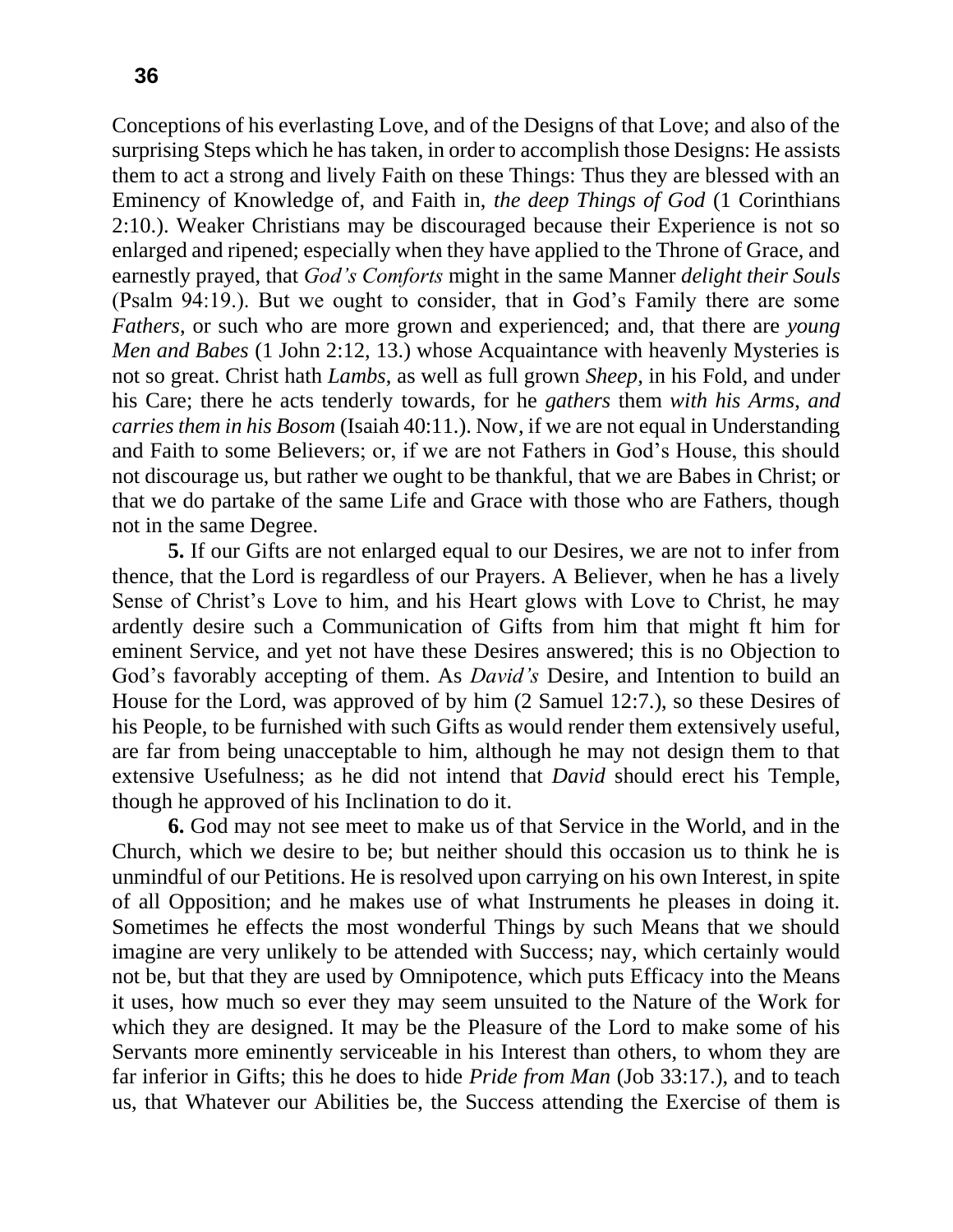wholly from God. If we are not of that Service which we desire to be, it ought to keep us humble; but we should not sink into Difference and Unbelief on that Account. The Lord may not see it proper to answer us in these Particulars mentioned, in that Manner or Degree which we could be glad of; but hence we ought not to infer, that our Prayers are unacceptable to him, or that he will not hear us, in what more immediately concerns our Welfare and Happiness. The Reason of which is plainly this, he hath not given us such clear Evidence of his Designs concerning us in these Things, as he has given of his kind Thoughts about us, respecting our Felicity hereafter.

The Divine Word doth not inform us, how far we shall be afflicted and tempted whilst here; nor how far Sin shall be subdued, or what Degrees of Grace we shall have, how large our Gifts shall be, nor of what Service we shall be in this World, but it gives us clear Evidence concerning those Things which relate to our eternal State; such as,

**1.** The Knowledge we have of our Danger and Misery by Nature.

Whilst Men are unregenerate they are insensible of their spiritual *Wretchedness* and *Poverty*, and *Blindness*, and *Nakedness*; they imagine themselves *to be rich*, *and increased with Goods*, *and to have need of nothing* (Revelation 3:17.); in their own Esteem they are *whole*, *and have no need of the Physician* (Matthew 9.12.); but when born again, or divinely enlightened, they behold the exceeding Corruption of their Nature (Romans 7:18.), the great Transgressions of their Lives (Romans 5:20.), their own Inability to perform any Duty in an acceptable Manner (Romans 8:8.), the Necessity of a perfect Righteousness, in order to Justification before God, and the Imperfection that attends their own, that it's no better than *filthy Rags* (Isaiah 64:6.); hence they conclude, that they are entirely in themselves, or Irrecoverably soft, unless Divine Favor interposes, and prevents their sinking into eternal Ruin.

**2.** The Apprehensions we have of Christ: as a Saviour. An Acquaintance with the excelling Glory of his Person is a free Gift (2 Corinthians 4:6.). The Knowledge of his Merits being the only and effectual procuring Cause of the Remission of Sins; of his Righteousness, as being available to, and the alone Matter of a Sinner's Justification before God; and a Sense of the Fulness of his Grace being solely equal to the Supply of our spiritual Needs, are owing to the Influences of the Holy Spirit upon us (John 16:14.). 3. An entire Dependence on him, as thus suited to our Case, is an Effect of powerful Grace; for he expressly tells us, *That no Man can come to him*, *except the Father*, *which hath lent him*, *draw him* (John 6:44.). And therefore if we have experienced such a Work, we may be assured that we are *passed from Death to Life* (1 John 3:14.), *or* are spiritually *quickened*, though we were once *dead in Trespasses and Sins* (Ephesians 2:1.); and may say with *Manoah's* Wife, *If the Lord were pleased to kill us*, *he would not have received a Burnt-Offering*, *and a*